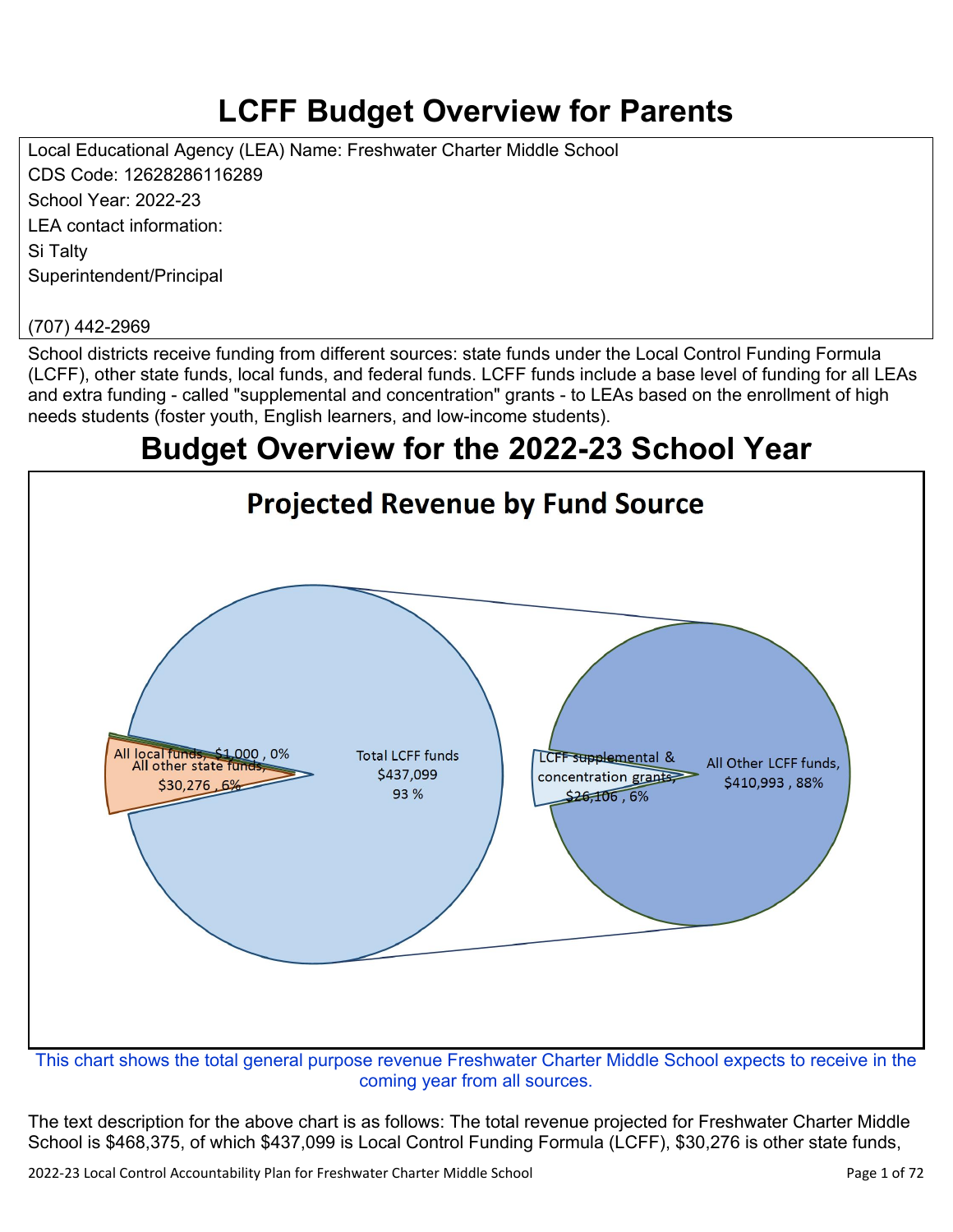\$1000 is local funds, and \$0 is federal funds. Of the \$437,099 in LCFF Funds, \$26,106 is generated based on the enrollment of high needs students (foster youth, English learner, and low-income students).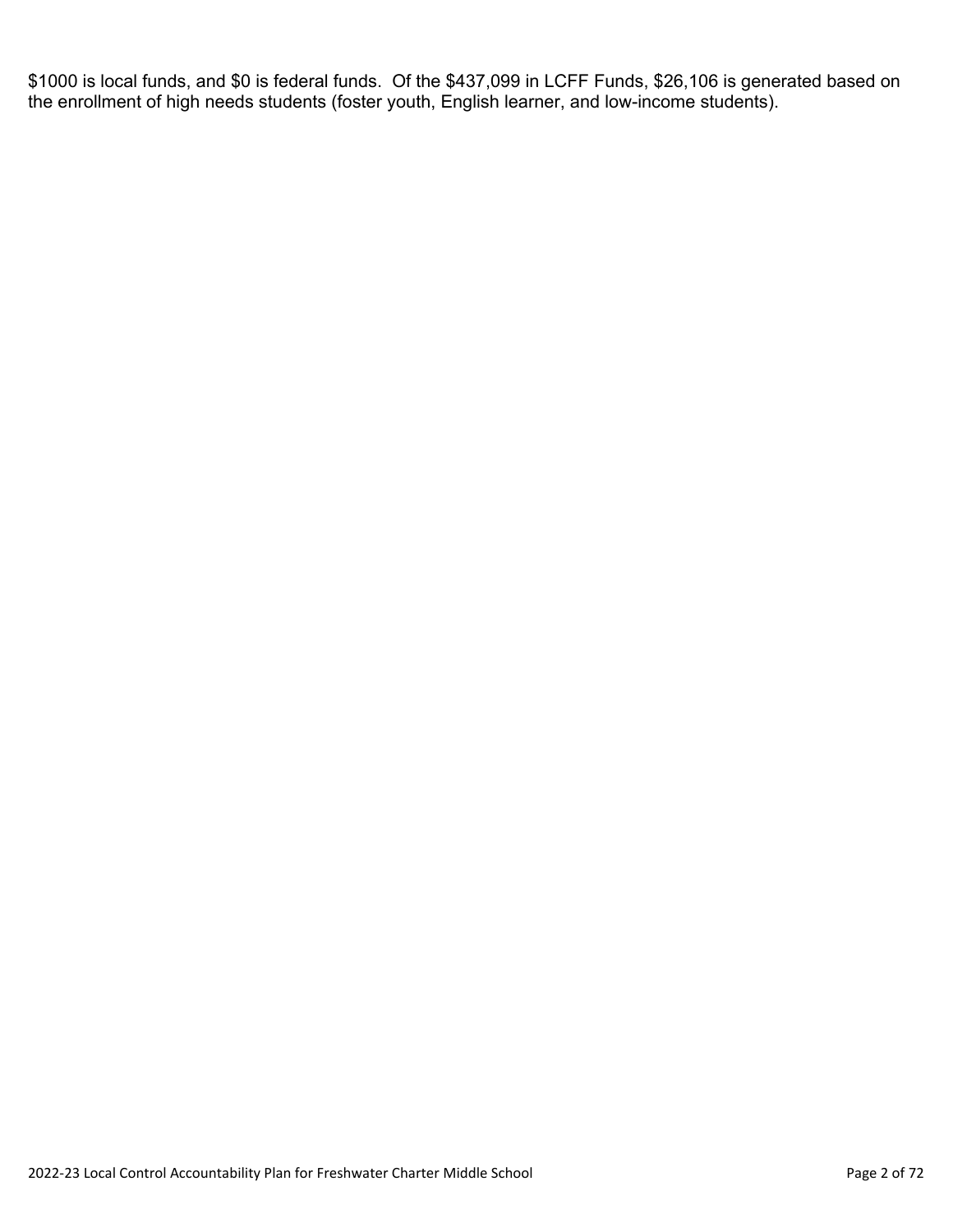## **LCFF Budget Overview for Parents**

The LCFF gives school districts more flexibility in deciding how to use state funds. In exchange, school districts must work with parents, educators, students, and the community to develop a Local Control and Accountability Plan (LCAP) that shows how they will use these funds to serve students.

| <b>Budgeted Expenditures in the LCAP</b> |                            |                                                 |  |  |
|------------------------------------------|----------------------------|-------------------------------------------------|--|--|
| \$465,000                                |                            |                                                 |  |  |
| \$464,000                                | <b>Total Budgeted</b>      |                                                 |  |  |
| \$463,000                                | <b>General Fund</b>        |                                                 |  |  |
| \$462,000                                | Expenditures,<br>\$464,254 |                                                 |  |  |
| \$461,000                                |                            |                                                 |  |  |
| \$460,000                                |                            | <b>Total Budgeted</b><br><b>Expenditures in</b> |  |  |
| \$459,000                                |                            | the LCAP<br>\$460,264                           |  |  |
| \$458,000                                |                            |                                                 |  |  |

This chart provides a quick summary of how much Freshwater Charter Middle School plans to spend for 2022- 23. It shows how much of the total is tied to planned actions and services in the LCAP.

The text description of the above chart is as follows: Freshwater Charter Middle School plans to spend \$464,254 for the 2022-23 school year. Of that amount, \$460,264 is tied to actions/services in the LCAP and \$3,990 is not included in the LCAP. The budgeted expenditures that are not included in the LCAP will be used for the following:

The total General Fund Budget Expenditures that are not included in the LCAP is \$3,990. These costs are associated with services and fees that are not directly tied to LCAP goals such as contracted services, interlea contracts, supplies, retired teacher benefits, utilities, pupil insurance, copiers, legal and audit fees, insurance fees, STRS and PERS liability, athletics and Co'op fees.

### **Increased or Improved Services for High Needs Students in the LCAP for the 2022-23 School Year**

In 2022-23, Freshwater Charter Middle School is projecting it will receive \$26,106 based on the enrollment of foster youth, English learner, and low-income students. Freshwater Charter Middle School must describe how it intends to increase or improve services for high needs students in the LCAP. Freshwater Charter Middle School plans to spend \$117,014 towards meeting this requirement, as described in the LCAP.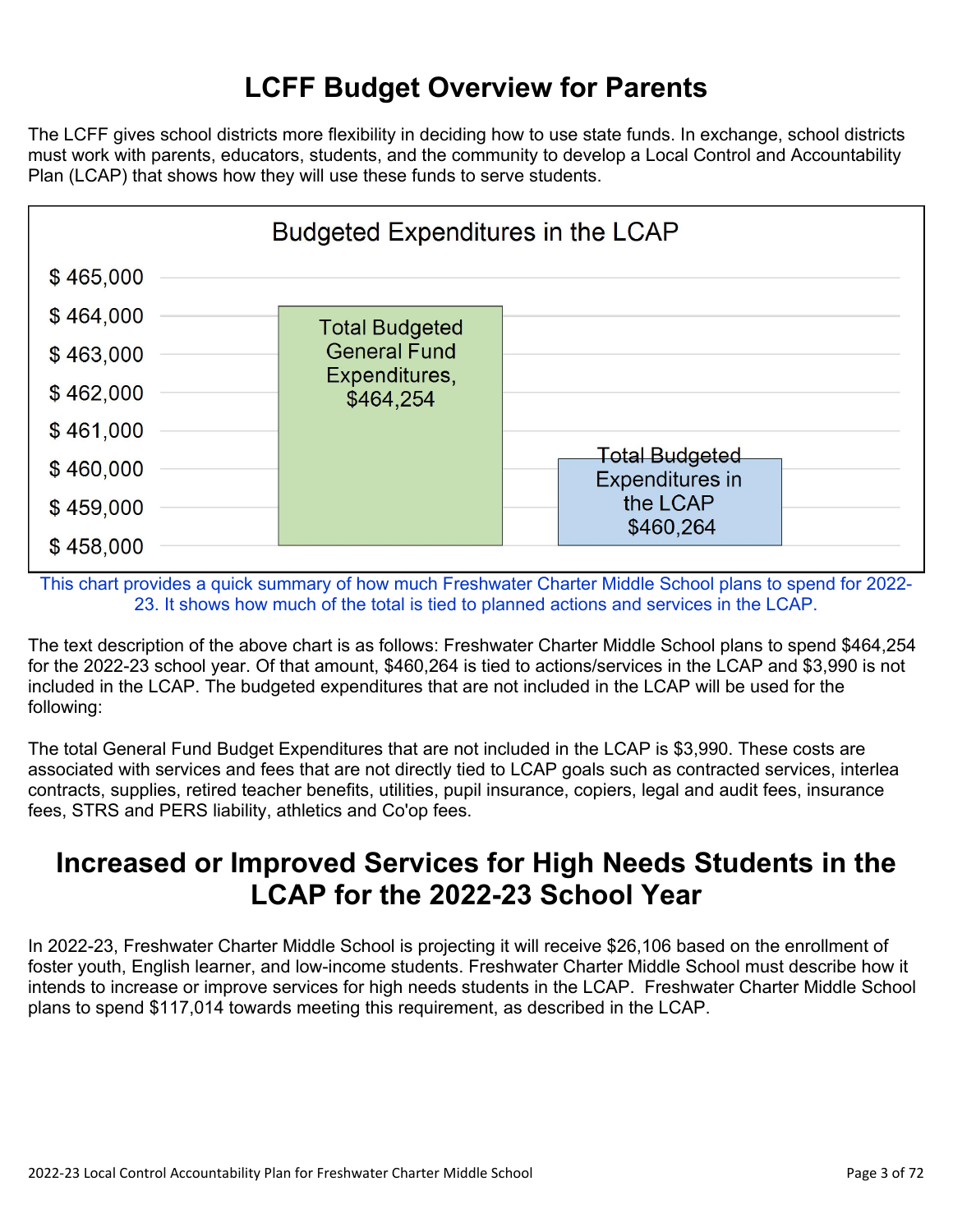## **LCFF Budget Overview for Parents**

## **Update on Increased or Improved Services for High Needs Students in 2021-22**



This chart compares what Freshwater Charter Middle School budgeted last year in the LCAP for actions and services that contribute to increasing or improving services for high needs students with what Freshwater Charter Middle School estimates it has spent on actions and services that contribute to increasing or improving services for high needs students in the current year.

The text description of the above chart is as follows: In 2021-22, Freshwater Charter Middle School's LCAP budgeted \$155,239 for planned actions to increase or improve services for high needs students. Freshwater Charter Middle School actually spent \$155,239 for actions to increase or improve services for high needs students in 2021-22.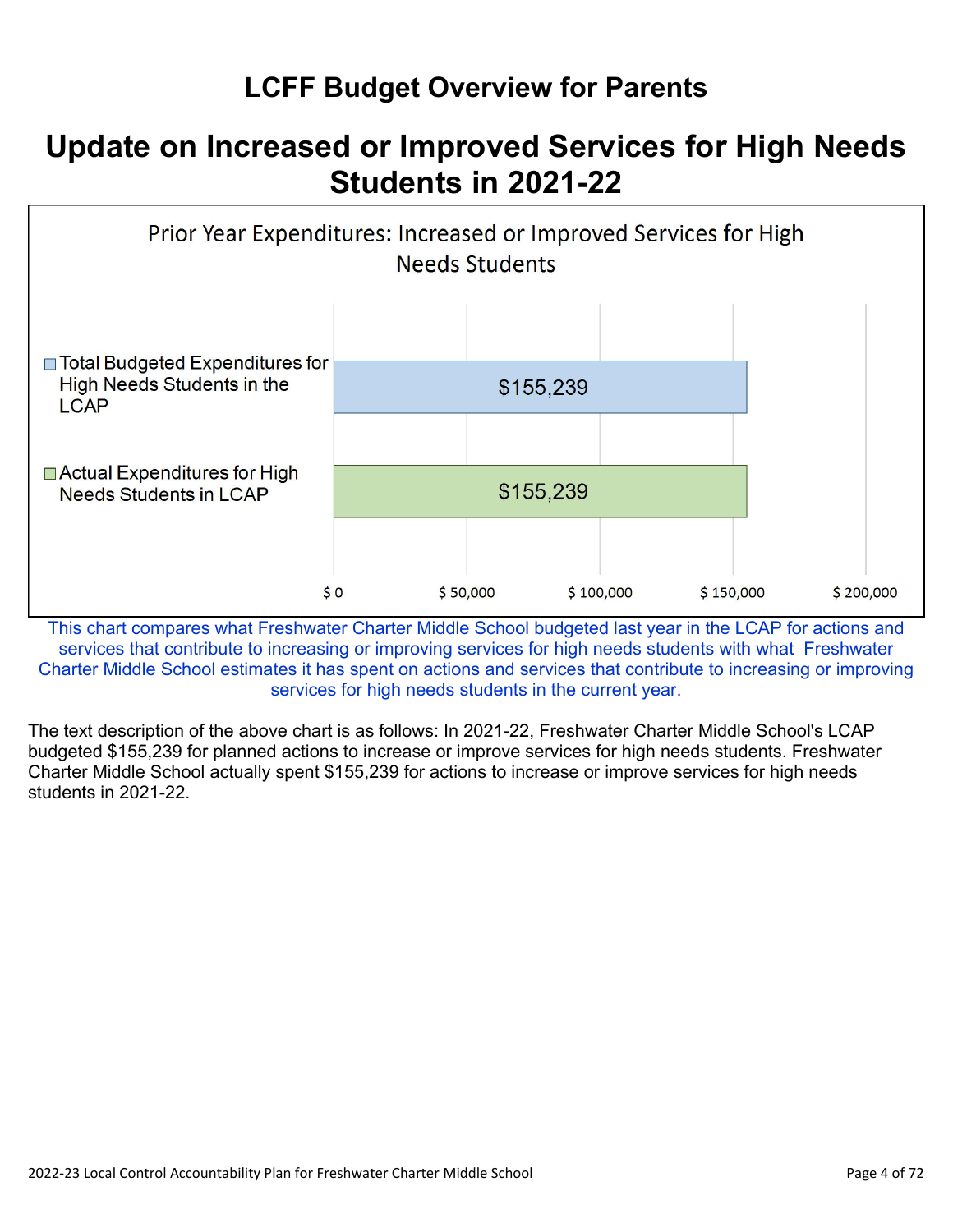# **Supplement to the Annual Update to the 2021–22 Local Control and Accountability Plan**

| <b>Local Educational Agency (LEA) Name</b> | <b>Contact Name and Title</b> | <b>Email and Phone</b>  |
|--------------------------------------------|-------------------------------|-------------------------|
| Freshwater Charter Middle School           | Sinon Talty                   | stalty@freshwatersd.org |
|                                            | Superintendent, Principal     | $(707) - 442 - 2969$    |

California's 2021–22 Budget Act, the federal American Rescue Plan Act of 2021, and other state and federal relief acts have provided local educational agencies (LEAs) with a significant increase in funding to support students, teachers, staff, and their communities in recovering from the COVID-19 pandemic and to address the impacts of distance learning on students. The following is a one-time mid-year report to the local governing board or body and educational partners related to engagement on, and implementation of, these Acts.

A description of how and when the LEA engaged, or plans to engage, its educational partners on the use of funds provided through the Budget Act of 2021 that were not included in the 2020–21 Local Control and Accountability Plan (LCAP).

We engaged our educational partners through the Budget Overview for Parents on the use of funds not included in the 2021-22 LCAP. Through the Budget Overview for Parents we explained that funds that were not included in the LCAP were for services and fees not directly tied to the LCAP goals such as contracted services, inter-lea contracts, supplies, retired teacher benefits, utilities, pupil insurance, copiers, legal and audit fees, insurance fees, STRS and PERS liability, summer school, athletics and Co'op fees.

A description of how the LEA used, or plans to use, the additional concentration grant add-on funding it received to increase the number of staff who provide direct services to students on school campuses with an enrollment of students who are low-income, English learners, and/or foster youth that is greater than 55 percent.

Freshwater Charter Middle School did not receive a concentration grant since we have less than 55% unduplicated student count.

A description of how and when the LEA engaged its educational partners on the use of one-time federal funds received that are intended to support recovery from the COVID-19 pandemic and the impacts of distance learning on pupils.

Throughout the development of the Expanded Learning Opportunities Grant Plan (ELOGP), the ESSER III plan, and the Annual Update for the 2020-21 Learning Continuity and Attendance Plan, the Freshwater Charter Middle School sent surveys and had many meaningful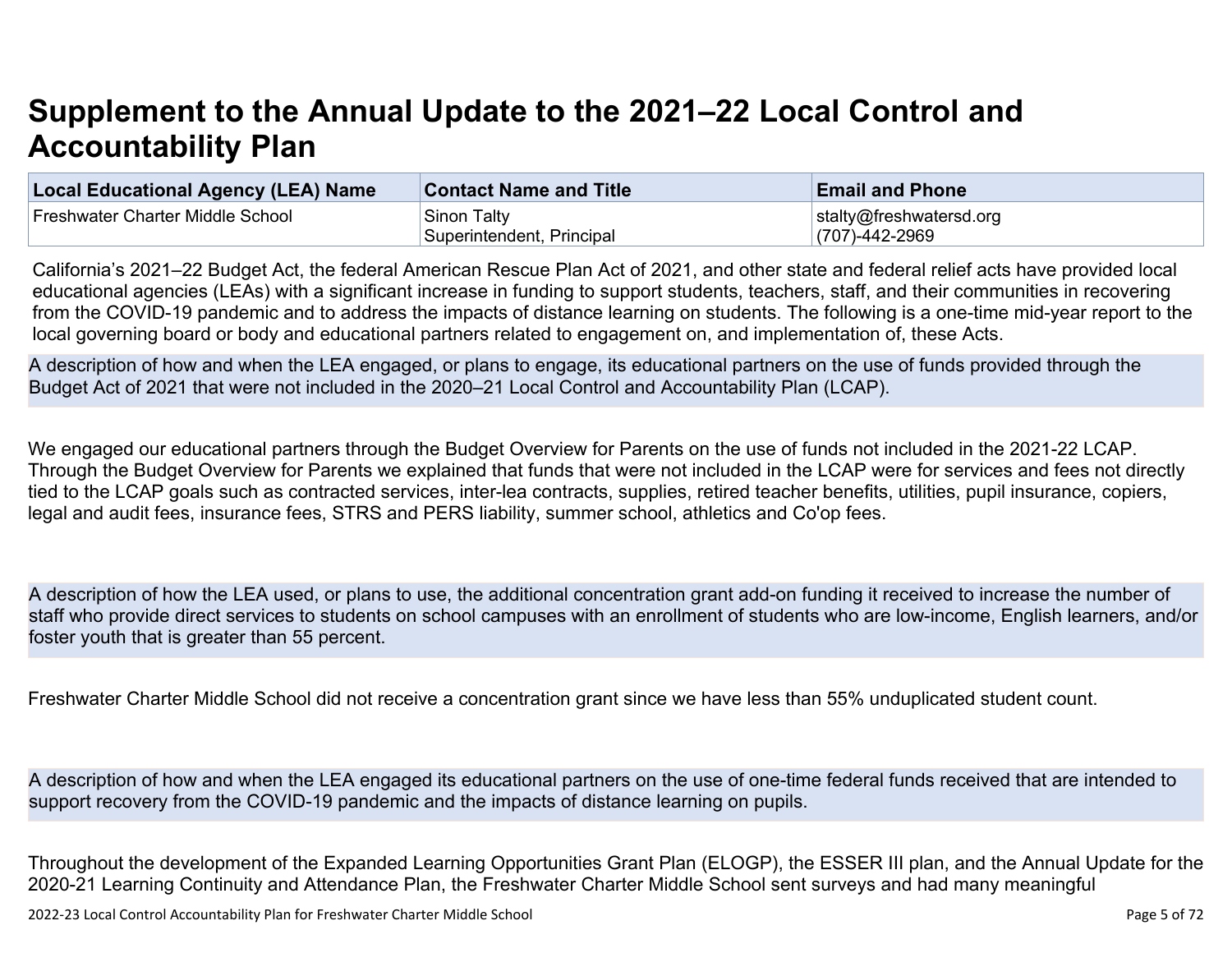conversations with stakeholders which contributed to the development of the use of one-time federal funds received by FCMS. Engagement groups consisted of: The Freshwater School District Board of Trustees, District Certificated and Classified Staff members, local bargaining unit, administration, parents/guardians, and the Freshwater Charter Council and the Freshwater School Site Council. Feedback was also gathered via our school website, emails, and phone conversations. This input was gathered and reviewed by district administration.

In these plans, we included all of the actions that we plan to implement with one-time federal funds to help support Freshwater Charter Middle School navigate and recover from the COVID-19 pandemic. In these plan we explained using the funds for In-Person Instructional Offerings, for our Distance Learning Program, and to provide additional supports for Pupil Learning Loss and Social Emotional needs. Our expenditure plans were shared with the educational partners listed below. These groups provided feedback about how to best prioritize FCMS's actions and services for students during the COVID-19 pandemic on the following dates:

FTA/Certificated Staff: 5/3/21, 8/26/21, 10/4/21

Classified Staff: 5/7/21, 10/8/21, 2/4/22

Board: 5/11/21, 10/12/21, 2/8/22

FCMS Charter Council: 1/12/22

Freshwater Community Information Night: 1/19/22

School Site Council: 5/4/21, 11/2/21, 2/1/22

A description of how the LEA is implementing the federal American Rescue Plan Act and federal Elementary and Secondary School Emergency Relief expenditure plan, and the successes and challenges experienced during implementation.

We are implementing our ESSER III plan by providing the following:

Continuing in-person instruction safely by implementing policies and procedures to prevent the spread of COVID-19.

Purchased educational technology such as chromebooks, chrome carts, laptops and connectivity supplies which serve our staff and students that require remote access to work and assignments due to COVID-19, or who are out on independent study. We continue to follow our COVID-19 Prevention Plan (CPP) by employing custodial staff to minimize exposure and have purchased additional personal safety and classroom supplies such as hand sanitizer, masks, N95's, face shields, cleaning wipes, HEPA filters, single desks, picnic tables, and yoga mats for outdoor seating.

2022-23 Local Control Accountability Plan for Freshwater Charter Middle School **Page 6 of 72** and 2022-23 Local Control Accountability Plan for Freshwater Charter Middle School **Page 6 of 72**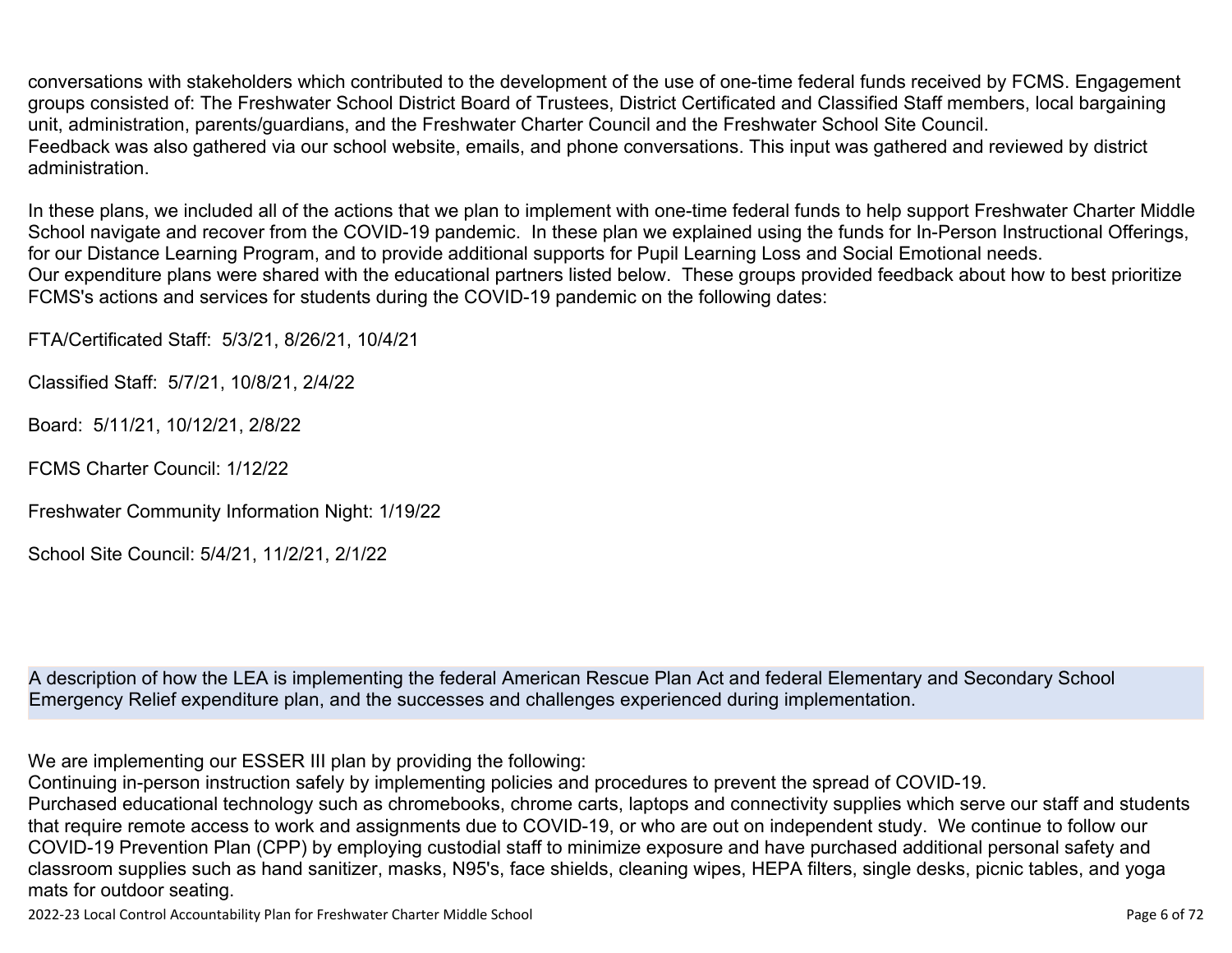We have provided additional social emotional supports for our students by providing a Student Support Provider on campus to support students, parents, and teachers, and also works in collaboration with families and community agencies such as Humboldt Bridges to Success and Humboldt County Office of Education. We also purchased PE equipment to support outside exercise and interaction opportunities for students. We implemented a newly updated Second Step Social Emotional curriculum that is accessible for all grade levels. Furthermore, we have extended instructional learning time by offering Math/Homework Intervention, and plan to offer a Summer School Program in the summer of 2022.

Funds are also being used to increase the support of paraprofessionals in classrooms. Increasing the current support of paraprofessionals in our classrooms has increased student differentiated instruction and support to meet their needs. Unduplicated students, students with disabilities, and disengaged students have received expanded academic and social-emotional intervention supports and differentiated instruction to meet their individual needs.

Digital tools such as IXL and Zoom were purchased to support staff and students with engagement and assessments.

One-time funds have been used to provide a new food services program to provide meals for all students in need.

Funds have also been used for staffing, professional development, and materials that support the implementation of Multi-Tiered Systems of Support (MTSS), Positive Behaviors Interventions and Supports (PBIS), and other programs that fall under the MTSS umbrella to ensure that identified students receive the supports they need.

Freshwater Charter Middle School has been successful in remaining open for in-person instruction for the 2021-22 school year and providing the necessary supports that students, staff, and families need to navigate and recover from the affects of the COVID-19 pandemic.

One challenge for FCMS has been providing additional staffing to provide all of these supports needed to implement our plan. It has been difficult to recruit and maintain the staffing levels necessary to implement our plans. In addition, relying on incremental one-time funding allocations expected by the District has created a challenge to meet the demands of the additional payroll expenses that are required to implement these additional services. Finally, many students and staff have been required to quarantine as a result of COVID-19 exposures, which has created attendance problems that further complicate the implementation of our plan.

A description of how the LEA is using its fiscal resources received for the 2021–22 school year in a manner that is consistent with the applicable plans and is aligned with the LEA's 2021–22 LCAP and Annual Update.

Freshwater Charter Middle School has aligned our fiscal resources in the 2021-22 Local Control Accountability Plan (LCAP), Safe Return to in-Person Instruction and Continuity of Services Plan, ESSER III Expenditure Plan, and Expanded Learning Opportunities Grant Plan in order to provide students and staff with a safe and supportive learning environment.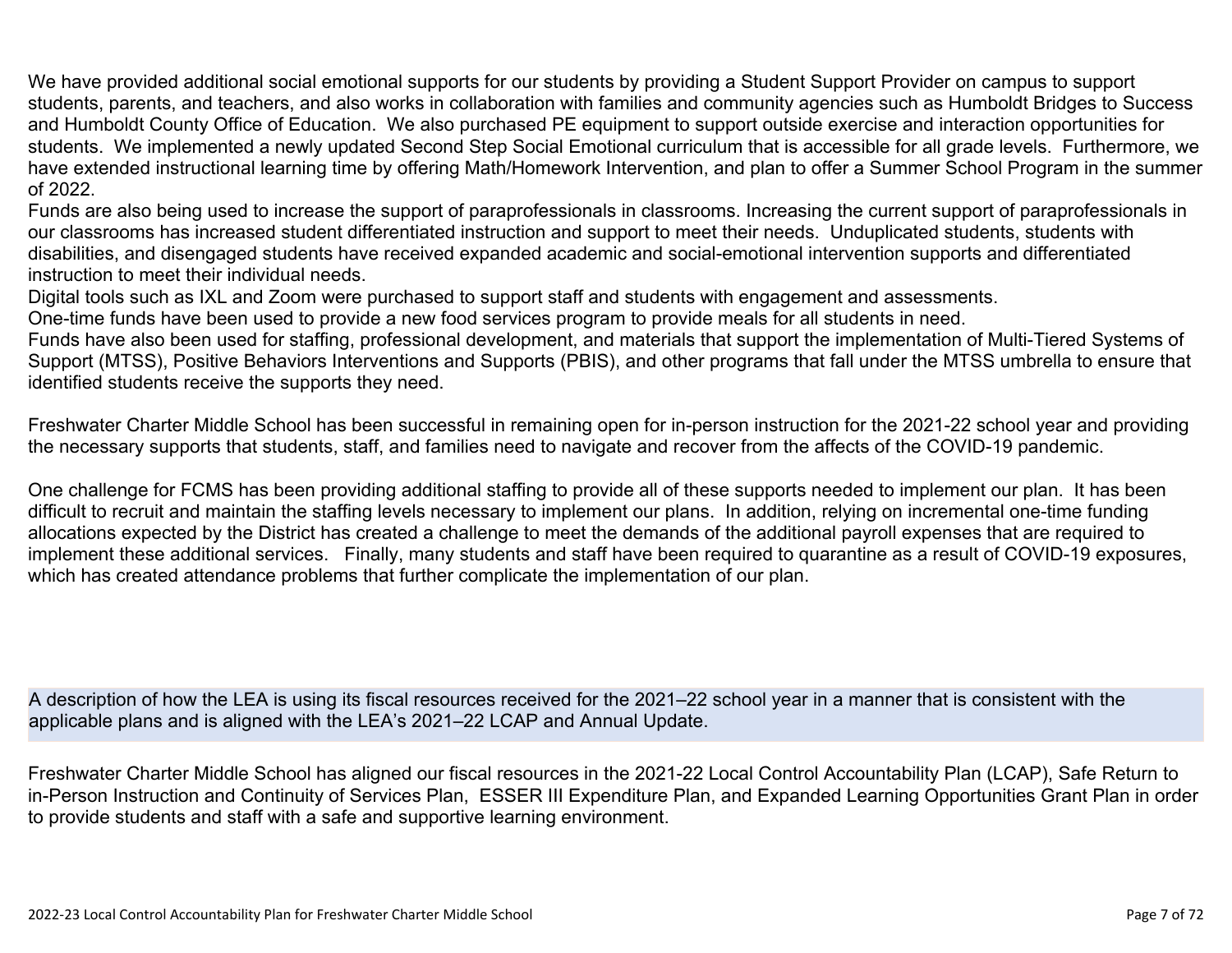## **Instructions for the Supplement to the Annual Update for the 2021–22 Local Control and Accountability Plan Year**

*For additional questions or technical assistance related to the completion of the Supplement to the Annual Update to the 2021–22 Local Control and Accountability Plan (LCAP), please contact the local county office of education (COE), or the California Department of Education's (CDE's)* Local Agency Systems Support Office, by phone at 916-319-0809 or by email at *[lcff@cde.ca.gov](mailto:lcff@cde.ca.gov)*.

## **Introduction**

California's 2021–22 Budget Act, the federal American Rescue Plan Act of 2021, and other state and federal relief acts have provided local educational agencies (LEAs) with a significant increase in funding to support students, teachers, staff, and their communities in recovering from the COVID-19 pandemic and to address the impacts of distance learning on students. Section 124(e) of Assembly Bill 130 requires LEAs to present an update on the Annual Update to the 2021–22 LCAP and Budget Overview for Parents on or before February 28, 2022, at a regularly scheduled meeting of the governing board or body of the LEA. At this meeting, the LEA must include all of the following:

- The Supplement to the Annual Update for the 2021–22 LCAP (2021–22 Supplement);
- All available mid-year outcome data related to metrics identified in the 2021–22 LCAP; and
- Mid-year expenditure and implementation data on all actions identified in the 2021–22 LCAP.

When reporting available mid-year outcome, expenditure, and implementation data, LEAs have flexibility to provide this information as best suits the local context, provided that it is succinct and contains a level of detail that is meaningful and accessible for the LEA's educational partners.

The 2021–22 Supplement is considered part of the 2022–23 LCAP for the purposes of adoption, review, and approval, and must be included with the LCAP as follows:

- The 2022–23 Budget Overview for Parents
- The 2021–22 Supplement
- The 2022-23 LCAP
- The Action Tables for the 2022–23 LCAP
- The Instructions for the LCAP Template

As such, the 2021–22 Supplement will be submitted for review and approval as part of the LEA's 2022–23 LCAP.

#### **Instructions**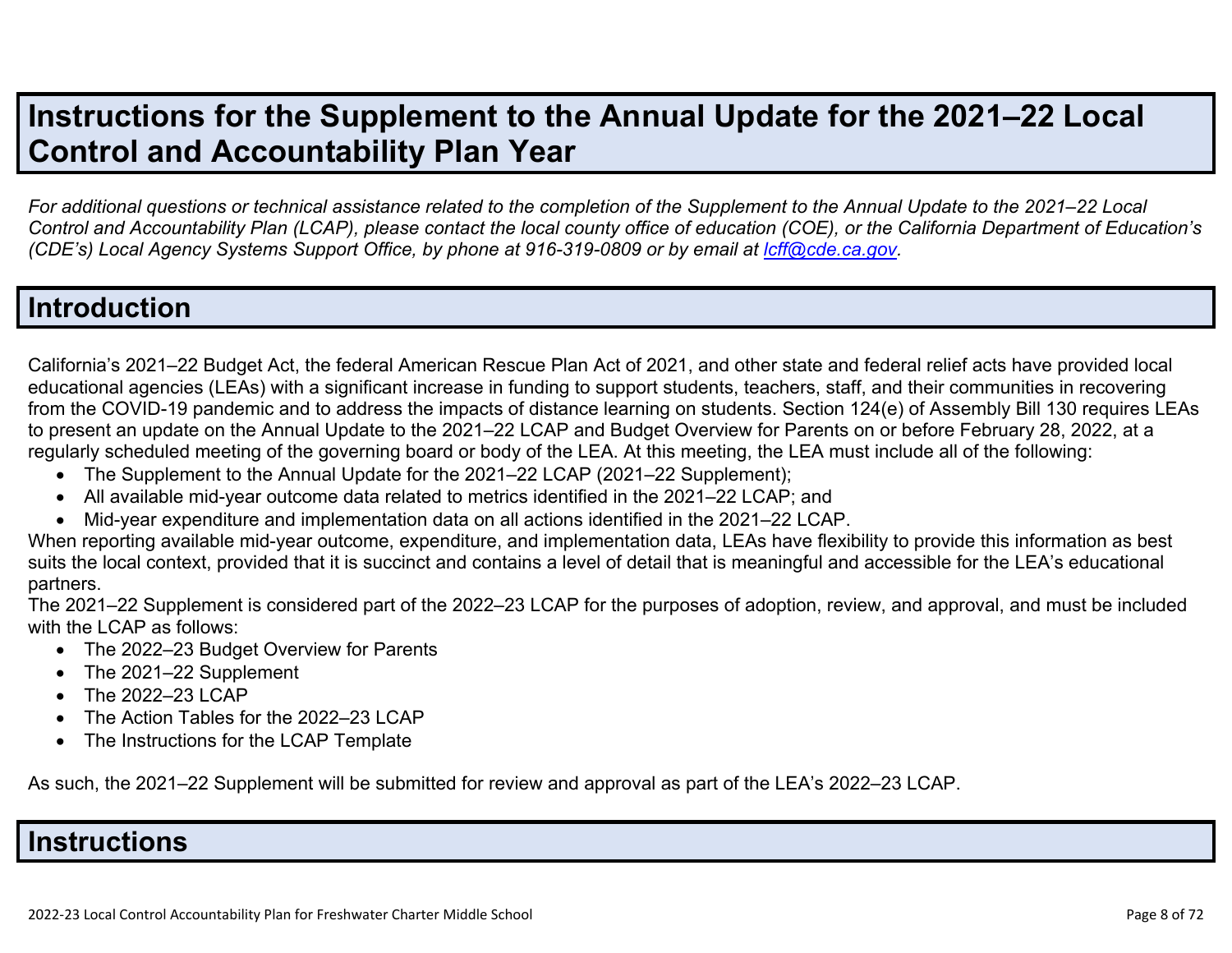Respond to the following prompts, as required. In responding to these prompts, LEAs must, to the greatest extent practicable, provide succinct responses that contain a level of detail that will be meaningful and accessible for the LEA's educational partners and the broader public and must, to the greatest extent practicable, use language that is understandable and accessible to parents.

In responding to these prompts, the LEA has flexibility to reference information provided in other planning documents. An LEA that chooses to reference information provided in other planning documents must identify the plan(s) being referenced, where the plan(s) are located (such as a link to a web page), and where in the plan the information being referenced may be found.

**Prompt 1:** "*A description of how and when the LEA engaged, or plans to engage, its* educational partners *on the use of funds provided through the Budget Act of 2021 that were not included in the 2020–21 Local Control and Accountability Plan (LCAP).*"

In general, LEAs have flexibility in deciding what funds are included in the LCAP and to what extent those funds are included. If the LEA received funding through the Budget Act of 2021 that it would have typically included within its LCAP, identify the funds provided in the Budget Act of 2021 that were not included in the LCAP and provide a description of how the LEA has engaged its educational partners on the use of funds. If an LEA included the applicable funds in its adopted 2021–22 LCAP, provide this explanation.

**Prompt 2:** "*A description of how LEA used, or plans to use, the concentration grant add-on funding it received to increase the number of staff who provide direct services to students on school campuses with an enrollment of students who are low-income, English learners, and/or foster youth that is greater than 55 percent.*"

If LEA does not receive a concentration grant or the concentration grant add-on, provide this explanation.

Describe how the LEA is using, or plans to use, the concentration grant add-on funds received consistent with California *Education Code* Section 42238.02, as amended, to increase the number of certificated staff, classified staff, or both, including custodial staff, who provide direct services to students on school campuses with greater than 55 percent unduplicated pupil enrollment, as compared to schools with an enrollment of unduplicated students that is equal to or less than 55 percent.

In the event that the additional concentration grant add-on is not sufficient to increase the number of staff providing direct services to students at a school with an enrollment of unduplicated students that is greater than 55 percent, describe how the LEA is using the funds to retain staff providing direct services to students at a school with an enrollment of unduplicated students that is greater than 55 percent.

**Prompt 3:** "*A description of how and when the LEA engaged its educational partners on the use of one-time federal funds received that are intended to support recovery from the COVID-19 pandemic and the impacts of distance learning on pupils.*"

If the LEA did not receive one-time federal funding to support recovery from the COVID-19 pandemic and the impacts of distance learning on students, provide this explanation.

Describe how and when the LEA engaged its educational partners on the use of one-time federal funds it received that are intended to support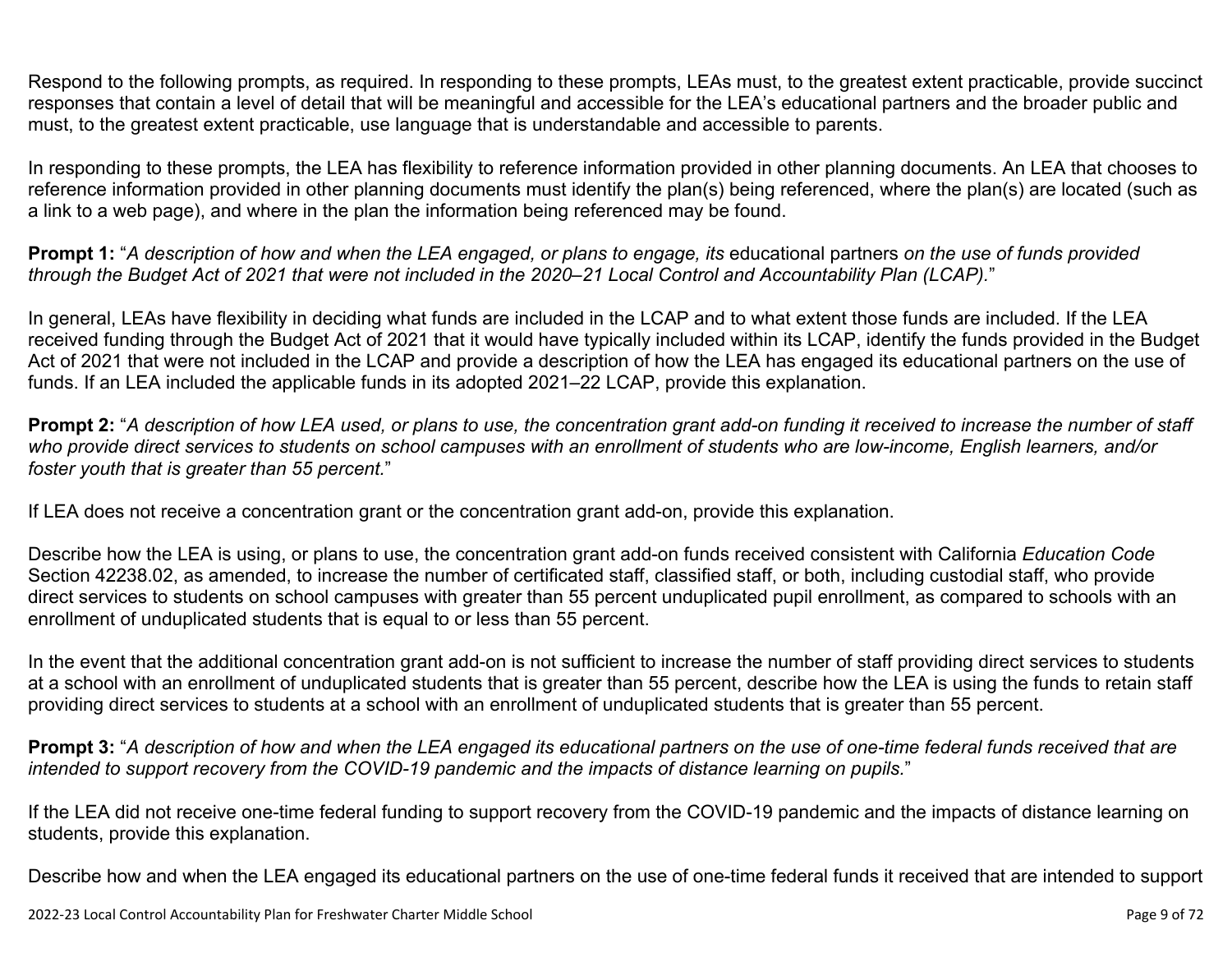recovery from the COVID-19 pandemic and the impacts of distance learning on students. See the COVID-19 Relief Funding Summary Sheet web page [\(https://www.cde.ca.gov/fg/cr/relieffunds.asp\)](https://www.cde.ca.gov/fg/cr/relieffunds.asp) for a listing of COVID-19 relief funding and the Federal Stimulus Funding web page (<https://www.cde.ca.gov/fg/cr/>) for additional information on these funds. The LEA is not required to describe engagement that has taken place related to state funds.

**Prompt 4:** "A description of how the LEA is implementing the federal American Rescue Plan Act and federal Elementary and Secondary School Emergency Relief expenditure plan, and the successes and challenges experienced during implementation."

If an LEA does not receive ESSER III funding, provide this explanation.

Describe the LEA's implementation of its efforts to maintain the health and safety of students, educators, and other staff and ensure the continuity of services, as required by the federal American Rescue Plan Act of 2021, and its implementation of the federal Elementary and Secondary School Emergency Relief (ESSER) expenditure plan to date, including successes and challenges.

**Prompt 5:** "A description of how the LEA is using its fiscal resources received for the 2021–22 school year in a manner that is consistent with the applicable plans and is aligned with the LEA's 2021–22 LCAP and Annual Update."

Summarize how the LEA is using its fiscal resources received for the 2021–22 school year to implement the requirements of applicable plans in a manner that is aligned with the LEA's 2021–22 LCAP. For purposes of responding to this prompt, "applicable plans" include the Safe Return to In-Person Instruction and Continuity of Services Plan and the ESSER III Expenditure Plan.

California Department of Education November 2021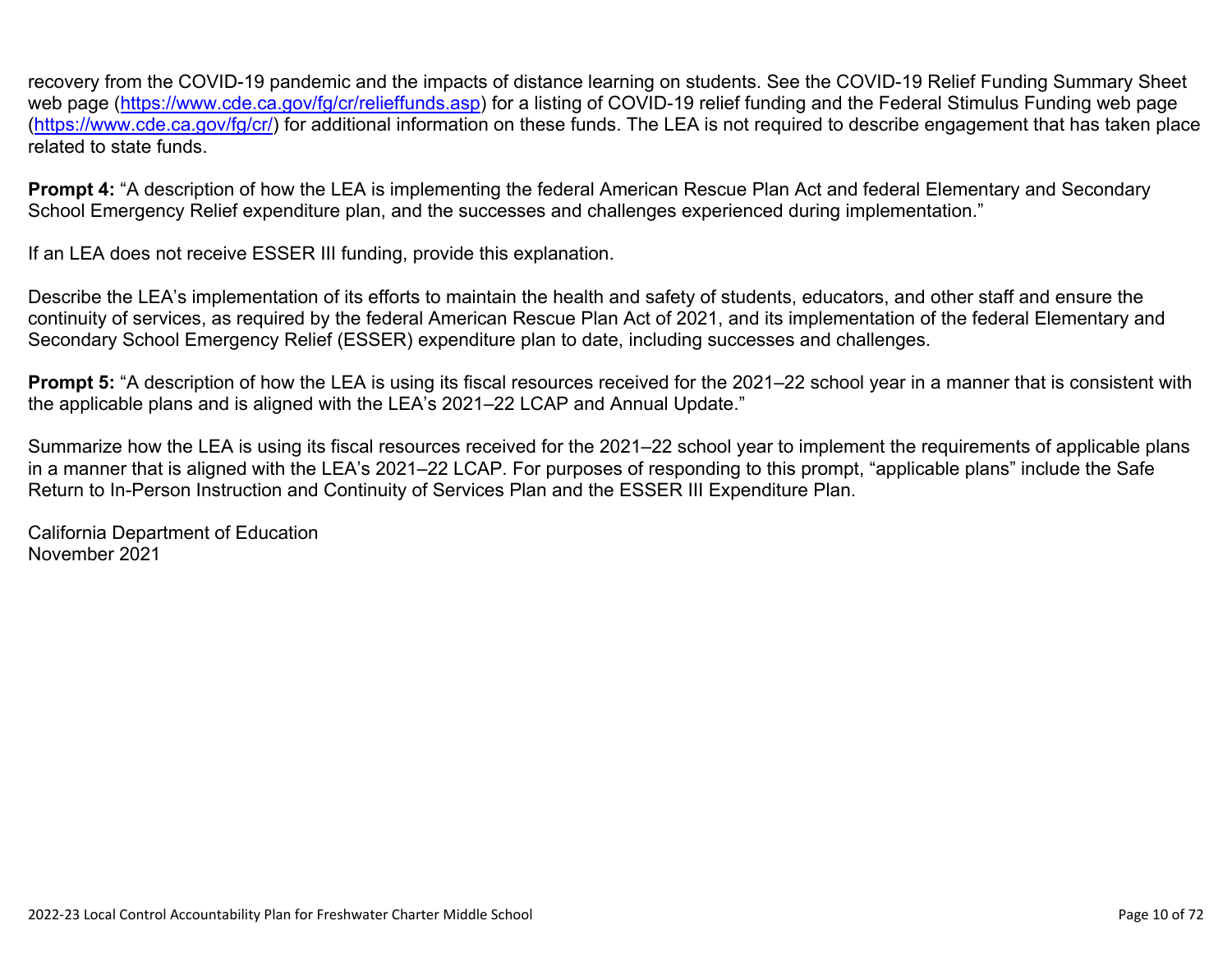# **Local Control Accountability Plan**

**The instructions for completing the Local Control and Accountability Plan (LCAP) follow the template.**

| <b>Local Educational Agency (LEA) Name</b> | <b>Contact Name and Title</b>        | <b>Email and Phone</b>                      |
|--------------------------------------------|--------------------------------------|---------------------------------------------|
| Freshwater Charter Middle School           | Si Talty<br>Superintendent/Principal | stalty@freshwatersd.org<br>$(707)$ 442-2969 |

# **[Plan Summary \[2022-23\]](http://www.doc-tracking.com/screenshots/22LCAP/Instructions/22LCAPInstructions.htm#PlanSummary)**

### **[General Information](http://www.doc-tracking.com/screenshots/22LCAP/Instructions/22LCAPInstructions.htm#generalinformation)**

A description of the LEA, its schools, and its students in grades transitional kindergarten–12, as applicable to the LEA.

The Freshwater Charter Middle School has an enrollment of 44 students and is located in the beautiful Freshwater valley just 5 miles outside Eureka. Freshwater Charter Middle School (FCMS) provides a safe, caring, student -centered environment for 7th and 8th graders,focused on dynamic, engaging and rigorous learning, so that our students will be well prepared for future academic success and responsible citizenship. Our campus setting promotes a love of nature, and a natural environment for study. We provide a comprehensive curriculum, enabling all students to excel as they meet the challenges and opportunities of our changing world.

The following metrics do not apply to our LEA:

API, UC/CSU course completion, AP scores, EAP college preparedness, High School Graduation & Dropout rates

We have fewer than 5 Foster Youth and English Language Learners, and 34% Socioeconomically Disadvantaged Students.

## **[Reflections: Successes](http://www.doc-tracking.com/screenshots/22LCAP/Instructions/22LCAPInstructions.htm#ReflectionsSuccesses)**

A description of successes and/or progress based on a review of the California School Dashboard (Dashboard) and local data.

The Successes of Freshwater Charter Middle School reported on the CA Dashboard include: CAASPP participation rates are high and Freshwater Charter Middle School Students are performing above state and county averages. Blue Status for Suspension Rate, indicating a positive school climate.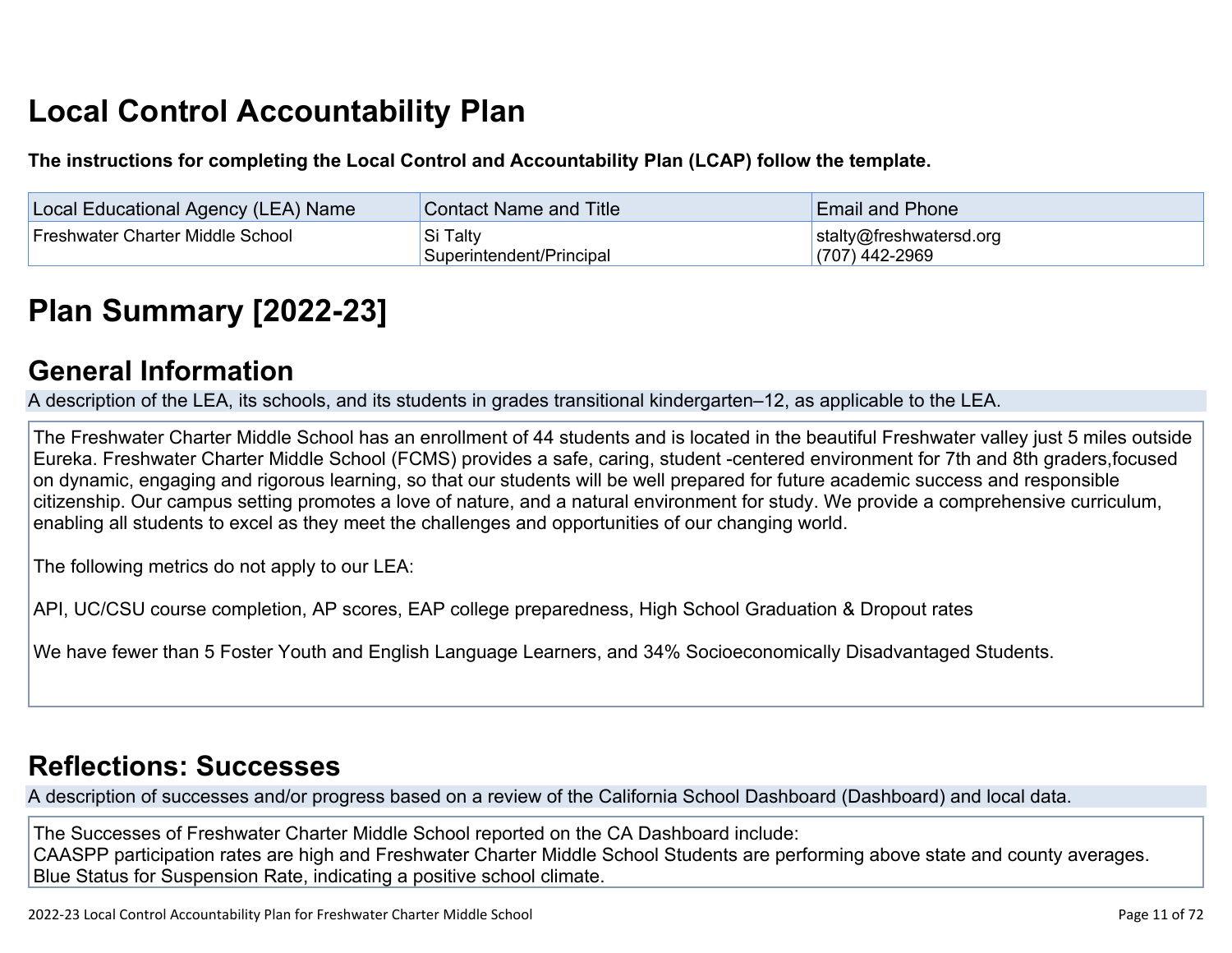Green Status for ELA and Math.

After spending almost an entire year in Distance Learning, Freshwater Charter Middle School was excited to return to full time in-person instruction this year.

One of our District goalsl is to rebuild our school community and reestablish a positive school climate and culture where all students attend school and are engaged in high quality learning experiences every day.

Our primary focus was to provide additional social emotional supports for our students due to challenges presented by the pandemic. We provided a Student Support Provider on campus to support students, parents, and staff. Our SSP also works in collaboration with families and community agencies such as Humboldt Bridges to Success and Humboldt County Office of Education to provide necessary supports. We purchased additional PE equipment to support outside exercise and interaction opportunities for students. We also implemented a newly updated Second Step Social Emotional curriculum that is accessible for all grade levels.

Professional development focused on MTSS helped to reduce the need for disciplinary actions. The behavior tracking system SWIS was utilized to track student behavior and identify necessary interventions and support for students.

Further implementation of PBIS Tier I and Tier 2 interventions and support will help decrease negative behaviors and improve school climate. Healthy Play and PBIS/MTSS Training was provided to all school staff to help build and restore a positive and healthy school climate at Freshwater Charter Middle School.

In addition a staff led Equity Team was formed and a BIPOC (Black, Indigenous, People of Color) parent listening session was held with staff to learn more about the experiences of our BIPOC families at Freshwater Charter Middle School.

We plan to continue to engage and support our BIPOC families and work towards more inclusivity in our curriculum and on campus.

Our teachers focused on Learning Loss and we have extended instructional learning time by offering a Summer School Program in 2022 as well as offering Math/Homework Intervention.

We increased the support of paraprofessionals in our classrooms to increase student differentiated instruction and support their needs. Unduplicated students, students with disabilities, and disengaged students have received expanded academic and social-emotional intervention supports and differentiated instruction to meet their individual needs.

## **[Reflections: Identified Need](http://www.doc-tracking.com/screenshots/22LCAP/Instructions/22LCAPInstructions.htm#ReflectionsIdentifiedNeed)**

A description of any areas that need significant improvement based on a review of Dashboard and local data, including any areas of low performance and significant performance gaps among student groups on Dashboard indicators, and any steps taken to address those areas.

Our major challenges this year were addressing the Social Emotional Health of our students, Student Learning Loss, Community Engagement, and Chronic absenteeism.

Though Freshwater School District prides itself with maintaining a high level of parent and community involvement on campus, due to COVID-19 restrictions we were unable to hold events such as assemblies, concerts, and community events as we normally do for most of the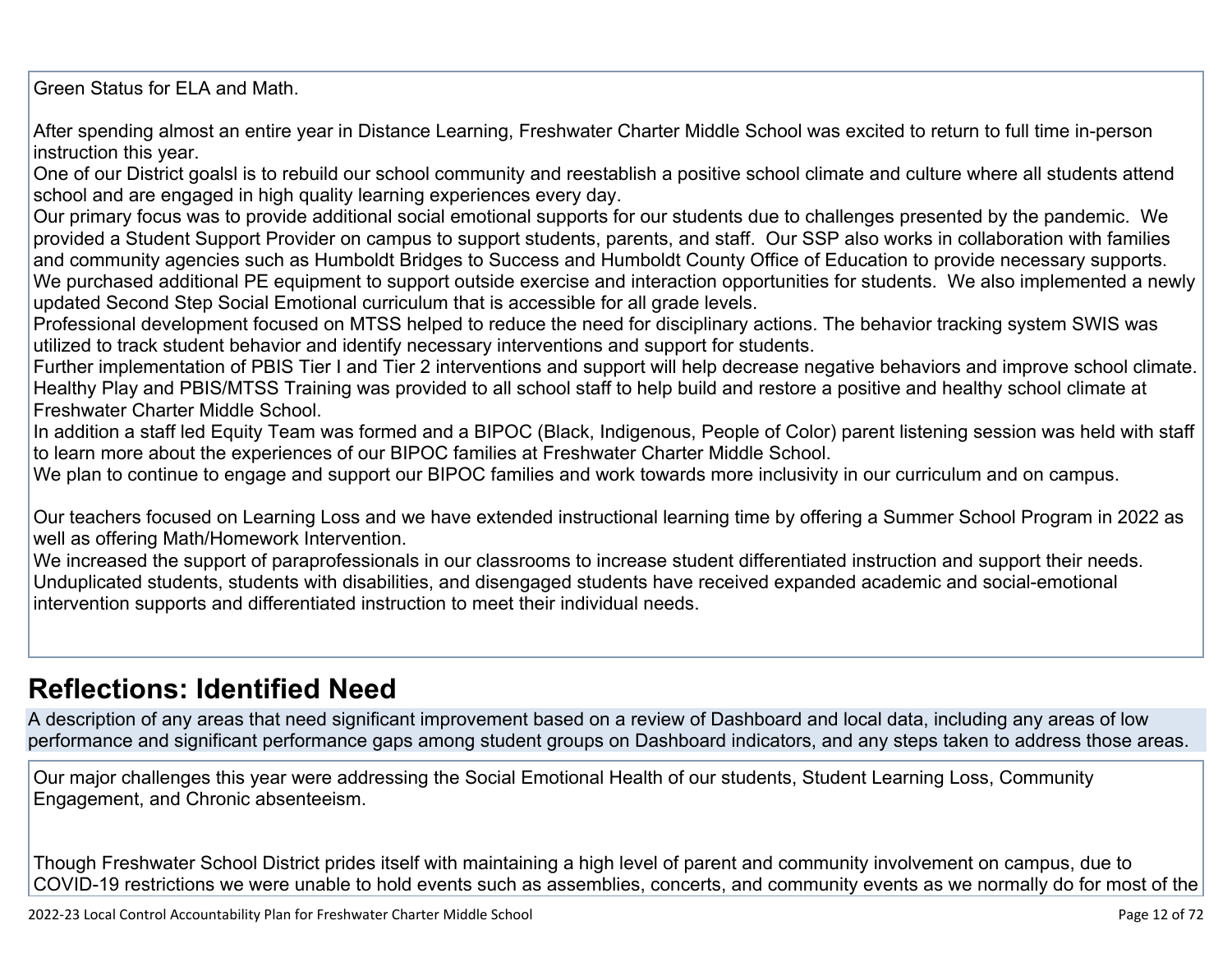year. Modified concerts, assemblies, and events were held, but many valuable experiences and services such as parent volunteers, field trips, buddies, and community gatherings were not allowed for most of the year.

Reopening for In-person instruction allowed us to restore a positive school climate for our staff and students, but due to COVID-19 safety protocols such as restricting gatherings, we were unable to engage our families and community to the level we are accustomed to. With the current relaxing of COVID-19 safety protocols, we are excited to further restore our school community by holding regular school events.

Prior to the pandemic, our district had made great strides with addressing Chronic Absenteeism, and maintaining Green Status on the CA Dashboard.

However, our attendance rates were much lower this year due to COVID-19 which resulted in a higher than normal chronic absenteeism rate. Efforts to reduce chronic absenteeism have continued with an increased, school-wide emphasis on the critical importance of regular

attendance. Families are notified of students "at- risk" of becoming chronically absent and the administration continues to meet with families to strategize solutions to overcoming barriers to regular attendance and create family support plans.

Due to COVID-19, however, many students were required to stay home for an extended number of days due to either having COVID-19 or being exposed to COVID-19.

In addition, the changes made to Independent Study by AB 130 led to more students missing In-person instruction due to the flexibility provided by Independent Study.

We will continue to strive to maintain Green Status on the CA Dashboard in both ELA and Math, and will continue to message our community about the importance of students attending school for In-person instruction, taking vacations only during our scheduled school breaks, and only utilizing Independent Study when necessary.

In 2018 the District passed a school bond to make necessary improvements to our aging campus, but state funding is still needed to replace our aging portable classroom buildings, which results in a Fair score on our Facility Inspection Tool (FIT).

## **[LCAP Highlights](http://www.doc-tracking.com/screenshots/22LCAP/Instructions/22LCAPInstructions.htm#LCAPHighlights)**

A brief overview of the LCAP, including any key features that should be emphasized.

Freshwater Charter Middle School's LCAP is designed to meet our District's vision of providing high- quality learning experiences for all students in an effort for them to reach their fullest potential.

Our LCAP has two goals: 1) Provide high quality learning experiences for all students including additional supports for low -income pupils, foster youth, and English Learners and other students in need of additional academic support, and 2) Maintain and/or improve high level of student, parent, and community involvement to keep Freshwater Charter Middle School a safe and welcoming learning environment, where students attend and are connected to their school.

Technology: Continue to increase digital access on campus, including updating security, our server, and our WiFi network.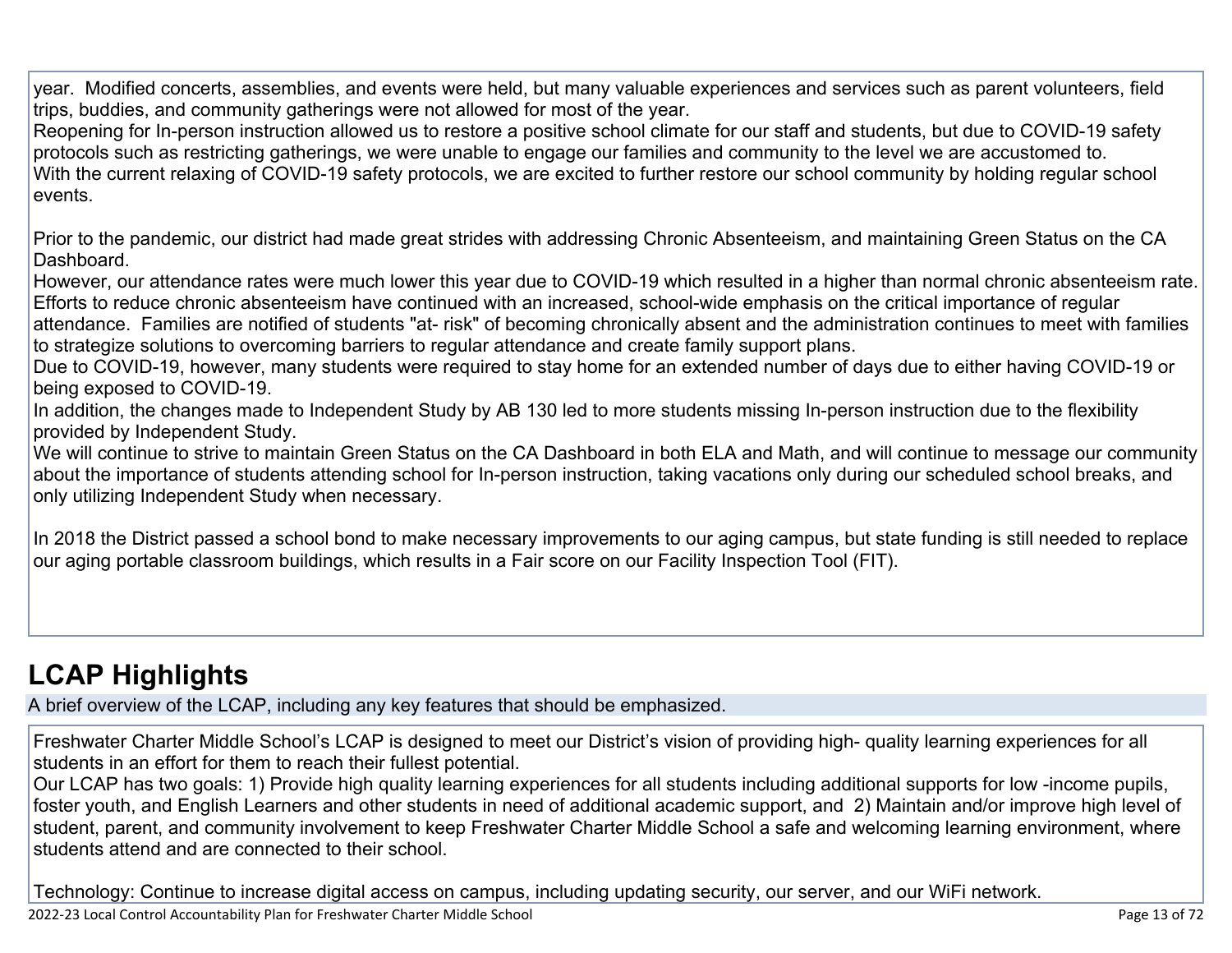Community Involvement: Engage parents and community members in school decision making and school activities and events. Promote participation in Community Club, Freshwater Educational Foundation (FEF), and Charter Council.

Character Education: Continue Character Education program, Restorative Practices, and PBIS.

Academic Achievement: Maintain high -quality instructional program and supports as evidenced in High Status in ELA and Math on the California School Dashboard. Continue to utilize District writing rubrics and SS report cards at data team collaborative meetings. Set benchmarks with new metrics to track progress in ELA and Math using IXL. Continue to utilize Beginning, Mid-Year, and End of Year assessments and share and analyze results to guide instruction. Utilize additional staff to differentiate instruction.

MTSS: Participate in Professional Development to increase teacher capacity to improve systems of support for students, including PBIS.

Equity and Inclusion: Expand our Equity Team and set district priorities to engage and support students and families of color.

English Learners: Continue to utilize an ELPAC coordinator to manage ELPAC and other assessments and services for ELs.

Supplemental support: Continue to provide increased/extra aide time to better serve students in need.

Provide a summer school program, homework club, and math intervention to address learning loss and provide supplemental support to students in need.

## **Comprehensive Support and Improvement**

An LEA with a school or schools eligible for comprehensive support and improvement must respond to the following prompts.

#### *[Schools Identified](http://www.doc-tracking.com/screenshots/22LCAP/Instructions/22LCAPInstructions.htm#SchoolsIdentified)*

A list of the schools in the LEA that are eligible for comprehensive support and improvement.

#### No schools identified

#### *[Support for Identified Schools](http://www.doc-tracking.com/screenshots/22LCAP/Instructions/22LCAPInstructions.htm#SupportforIdentifiedSchools)*

A description of how the LEA has or will support its eligible schools in developing comprehensive support and improvement plans.

**NA**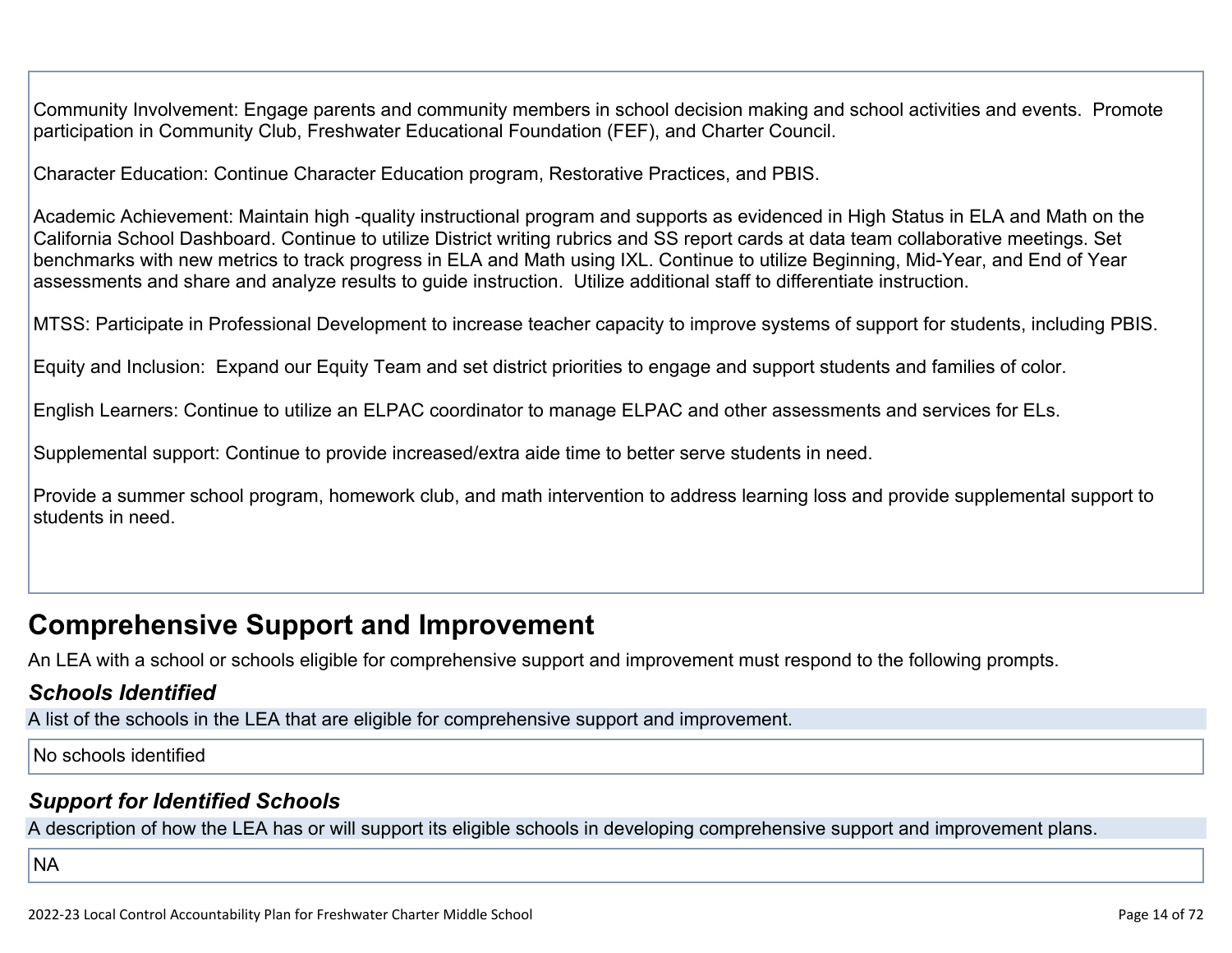#### *[Monitoring and Evaluating Effectiveness](http://www.doc-tracking.com/screenshots/22LCAP/Instructions/22LCAPInstructions.htm#MonitoringandEvaluatingEffectiveness)*

A description of how the LEA will monitor and evaluate the plan to support student and school improvement.

NA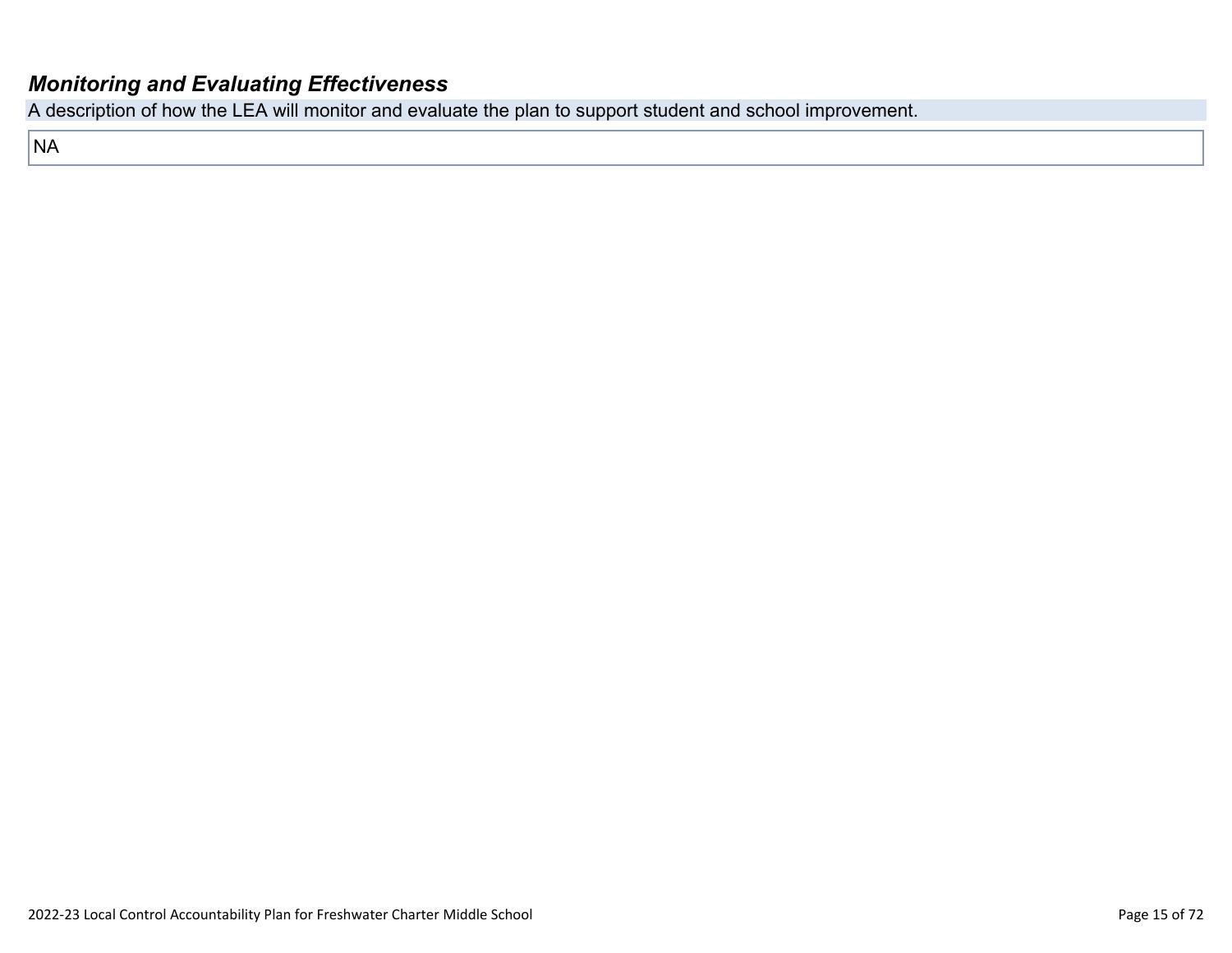## **Engaging Educational Partners**

A summary of the process used to engage educational partners and how this engagement was considered before finalizing the LCAP.

Freshwater Charter Middle School educational partners were actively involved in meetings on the dates listed below designed to collect input on LCAP development, particularly in light of the impact of the COVID-19 pandemic on our students' social/emotional health and student learning.

Meetings were first made accessible to all via Zoom, and then open to the public once Public Health guidance allowed us to conduct Inperson meetings. Families were informed of opportunities to provide input in multiple ways, including surveys, stakeholder meetings, and communication with teachers and administration. Input was recorded and summarized by administration. The District made certain all families had access to devices and connectivity necessary for live Zoom meetings. Those who were unable to participate in Zoom meetings due to time constraints were encouraged to give feedback to administration through surveys, email, or phone calls.

Freshwater Charter Middle School educational partners include the School Site Council, Freshwater Charter Council, School Board, Certificated and Classified Staff, Community Club, FEF, students, and parents.

Engagement with educational partners was conducted with the following groups via surveys and also meetings held on the following dates: 5/2/22 California Healthy Kids Survey administered for students, staff, and parents 5/4/21, 11/2/21, 2/1/22, 5/17/22 School Site Council 3/2/21, 5/7/21, 10/8/21, 2/4/22, 5/20/22 Classified Staff 5/11/21, 10/12/21, 2/8/22, 5/10/22 School Board 5/3/21, 8/26/21, 10/4/21, 4/18/22, 5/2/22, 5/16/22 Certificated Staff and Bargaining Unit 4/5/21, 3/7/22 Community Club 1/19/22 Freshwater Community Information Night 1/12/22, 3/23/22 FCMS Charter Council 4/27/22 Freshwater Educational Foundation (FEF)

Many of the goals and topics developed during these sessions will be continued and will be evident in 2022-24 LCAP Actions.

A summary of the feedback provided by specific educational partners.

Similar concerns surfaced with all educational partners. The feedback gathered from educational partners centered around these main concerns: the social-emotional health of our students, learning loss, community engagement, and chronic absenteeism.

Social Emotional Concerns identified by parents and staff included:

Behavioral and Social issues; especially after our school closure and subsequent distance and hybrid learning models. Direct instruction is needed by our students to reteach and reinforce social skills such as social etiquette, kindness, playground rules and respect.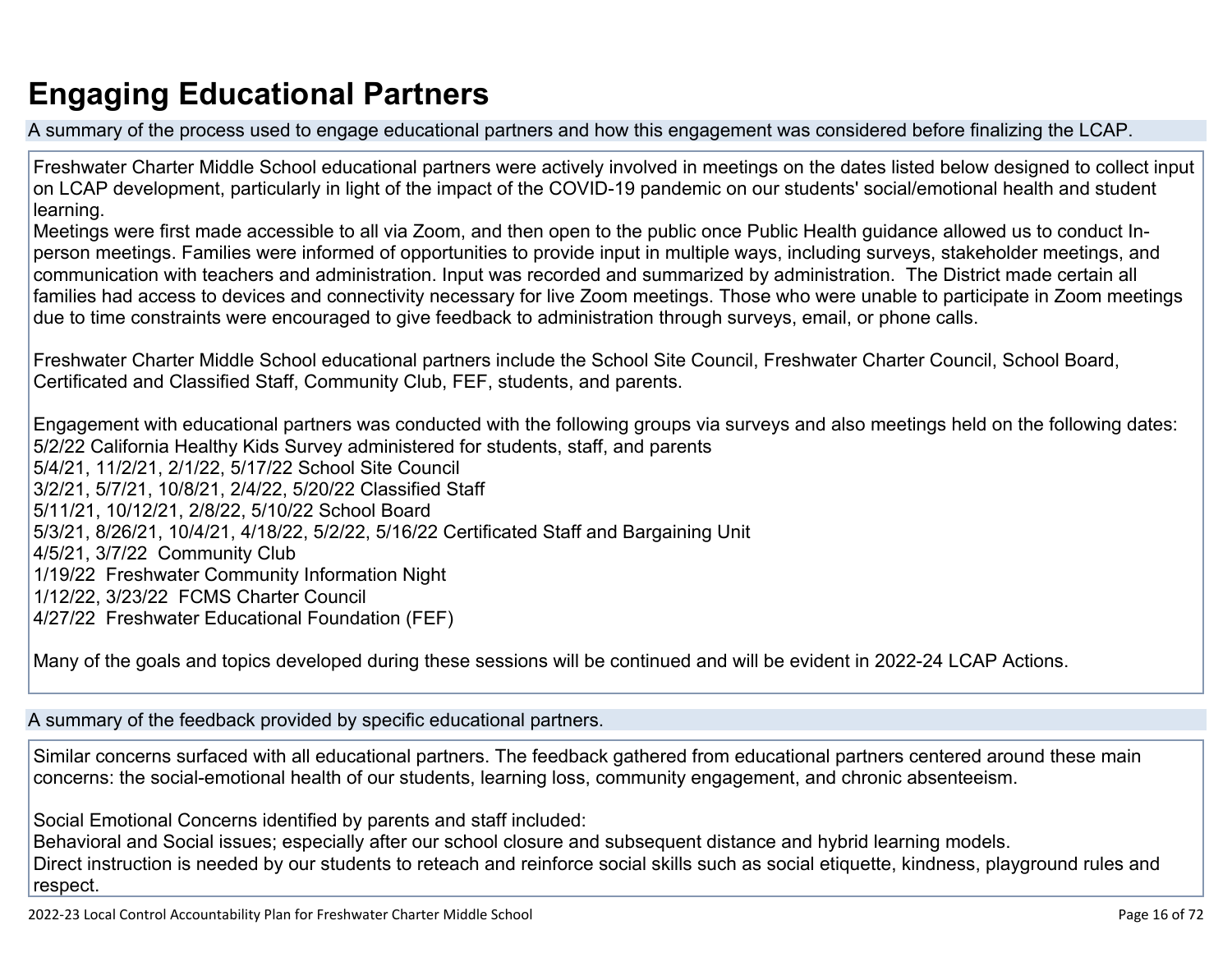Need to hold Expectation Stations to teach students school rules and reinforce school safety rules, including health and safety protocols. Physical Education and physical activities should be emphasized this year.

Gather more student input in the future: can be done through student surveys, focus groups, listening groups, and recess clubs.

Identify students that could benefit from Student Support Provider services and assist with connecting students to private counseling through Humboldt Bridges to Success.

Consider providing monthly support groups for parents held by Student Support Provider.

Hold Listening Sessions for BIPOC (Black, Indigenous, People of Color) families (students and parents) to better understand needs. Expand Equity Team to include parents.

Academic Concerns identified by parents and staff included:

Learning Loss is a huge concern after a full year of distance learning for all students.

District should provide additional learning opportunities such as: Summer school, Homework Club, Math intervention, and extra academic supports for students in need.

Begin assessments early to gather additional student achievement data and to inform instruction.

Diagnostic skills need to be assessed more often than just at the beginning and end of year to assess learning and provide timely interventions.

There are fewer students performing on grade level in Math and ELA than in the past due to students not receiving In-person instruction during the pandemic.

Many students are utilizing Independent Study (both for travel and due to COVID-19) and are not learning as much as students that remain in school.

Increase messaging to families regarding attendance and concerns about excessive Independent Study use.

Community Engagement:

Our community needs to rebuild our school climate and culture after not being able to have community events on campus for two years. Need to restore sense of connectedness for students, staff, and community.

Create strategies and opportunities to welcome and engage new families and provide opportunities for participation.

Team building needed for staff and students after being off campus for a year.

Conduct a Community Input Meeting to promote our school and programs, and gather parent input.

Conduct a Spring Lottery to recruit more eighth graders as a result of declining enrollment.

Participation in Community Club has decreased and Freshwater Educational Foundation (FEF) has not met during the pandemic.

Community Club and FEF will plan to increase outreach efforts in the fall to promote more parent involvement on our campus.

Due to COVID-19 restrictions our school climate was negatively affected because we were unable to hold events such as assemblies, concerts, and community events as we normally do for most of the year.

Consider holding additional Community Information Nights earlier in the year next year, and a fall Open House.

Promote Social Emotional Learning opportunities that we offer on our school website.

Provide Digital Citizenship training and information for families and students.

Start enrollment recruitment efforts earlier in the year and advertise more.

Consider a new school app to streamline parent communications.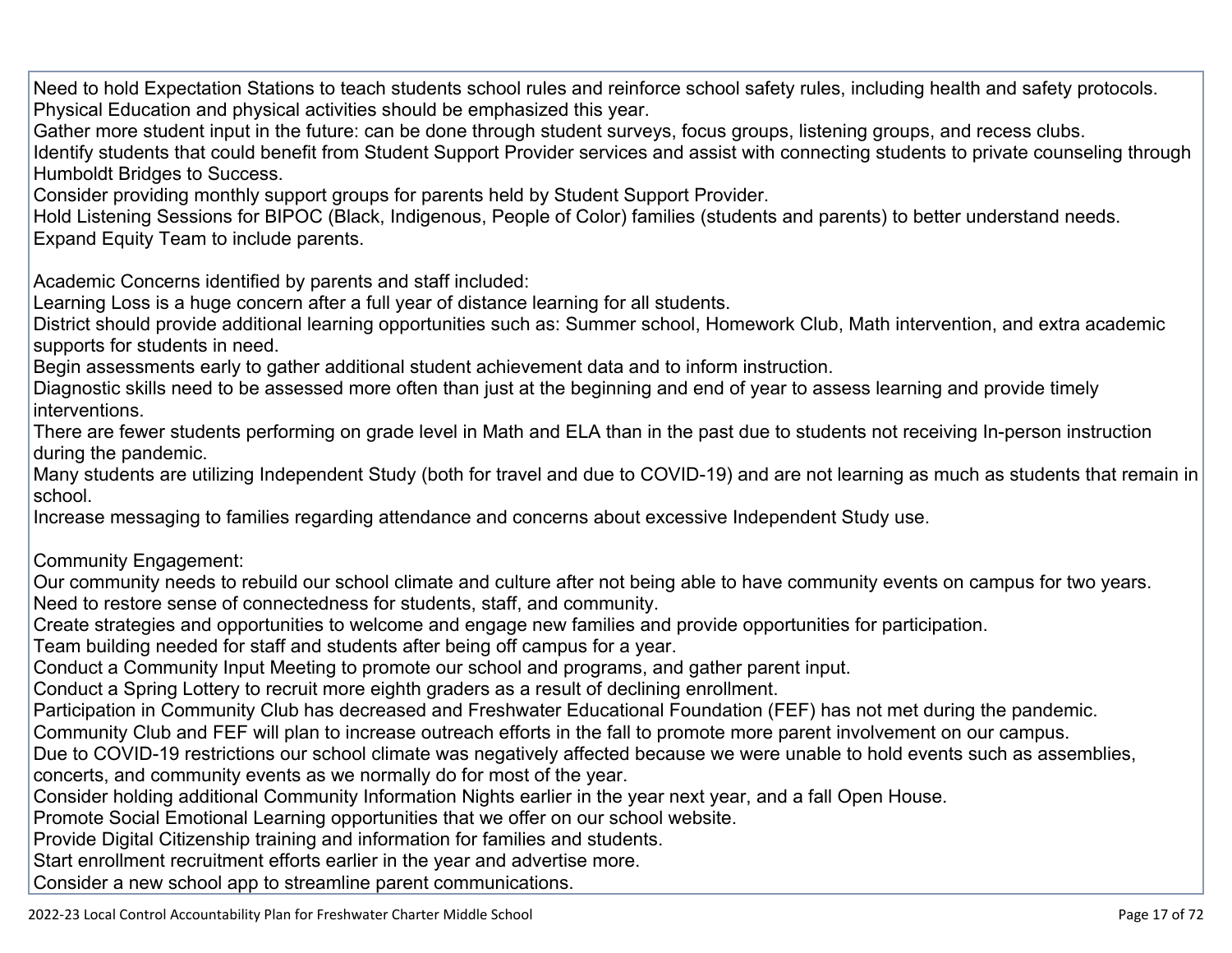Consider going digital with Back to School information, Permission Slips, Independent Study. Revisit drop off and pick up protocols and message families prior to the start of school to increase safety. Have teachers message families in their weekly bulletins to increase participation in school groups such as Community Club, FEF, and School Site Council.

Chronic Absenteeism:

Due to COVID-19, attendance rates are much lower his year which resulted in a higher than normal chronic absenteeism rate We have issued a record number of independent studies this year which has a negative impact on student learning.

A description of the aspects of the LCAP that were influenced by specific input from educational partners.

Summer School Homework Club Math Intervention PBIS/MTSS: Update Expectation Stations to address most concerning behaviors Provide socio-emotional support services by Student Support Provider. Provide referrals to Humboldt Bridges to Success for student counseling. PD for PBIS/MTSS/Healthy Play Continue to utilize paraprofessional's time to support students in need and differentiate learning. Conduct diagnostic assessments 3 times a year instead of just administering pre/post tests to provide intervention and support to students as soon as possible. Upgrade Wifi network and server. Expand Equity Team Hold Digital Citizenship Night Increase attendance messaging to parents Hold Fall community information night, increase advertising, and open house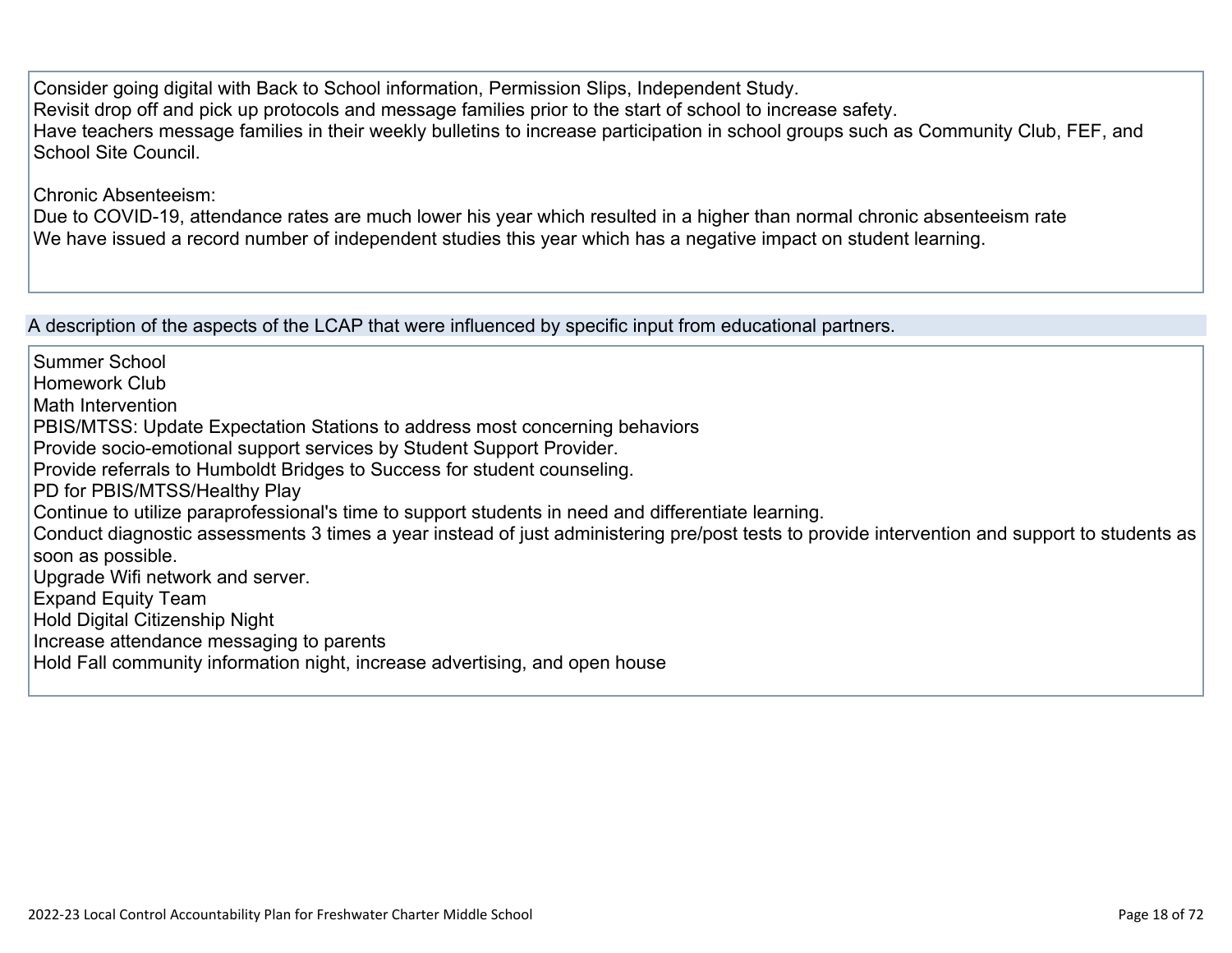# **[Goals and Actions](http://www.doc-tracking.com/screenshots/22LCAP/Instructions/22LCAPInstructions.htm#GoalsandActions)**

## **[Goal](http://www.doc-tracking.com/screenshots/22LCAP/Instructions/22LCAPInstructions.htm#goalDescription)**

| Goal # | Description                                                                                                                   |
|--------|-------------------------------------------------------------------------------------------------------------------------------|
|        | Provide high quality learning experiences for all students including additional supports for low-income pupils, foster youth, |
|        | and English Learners and other students in need of additional academic support.                                               |

An explanation of why the LEA has developed this goal.

Overall student results on past CAASPP assessments were reported as high on the California Dashboard demonstrating our instructional practices in place were effective and should be continued.

## **[Measuring and Reporting Results](http://www.doc-tracking.com/screenshots/22LCAP/Instructions/22LCAPInstructions.htm#MeasuringandReportingResults)**

| <b>Metric</b>                                                            | <b>Baseline</b>                                                              | Year 1 Outcome                          | Year 2 Outcome | Year 3 Outcome | <b>Desired Outcome for</b><br>$2023 - 24$              |
|--------------------------------------------------------------------------|------------------------------------------------------------------------------|-----------------------------------------|----------------|----------------|--------------------------------------------------------|
| 1. SBAC results as<br>reported on the<br>California Dashboard            | ELA are reported<br>Green, 37.8 points<br>above standard. 2018-<br>19        | Not available until<br>year-end         |                |                | Maintain Green or<br>better status on CA<br>Dashboard. |
| 2. SBAC results in<br>Math as reported on<br>the California<br>Dashboard | Math scores are<br>reported Green, 17.2<br>points above<br>standard. 2018-19 | Not available until<br>year-end         |                |                | Maintain Green or<br>better status on CA<br>Dashboard. |
| 3. District Writing<br><b>Rubrics</b><br>Genre: Informational            | 91% Proficient/Nearly<br>Proficient                                          | 100%<br>Proficient/Nearly<br>Proficient |                |                | 70% Proficient/Nearly<br><b>Proficient</b>             |
| 3. IXL ELA reading<br>score (new<br>assessment program)                  | New Metric, no<br>baseline<br>% at grade level or<br>above 2020-21           | 46% as of P2                            |                |                | 2021 results<br>$(Baseline) + 5% each$<br>year         |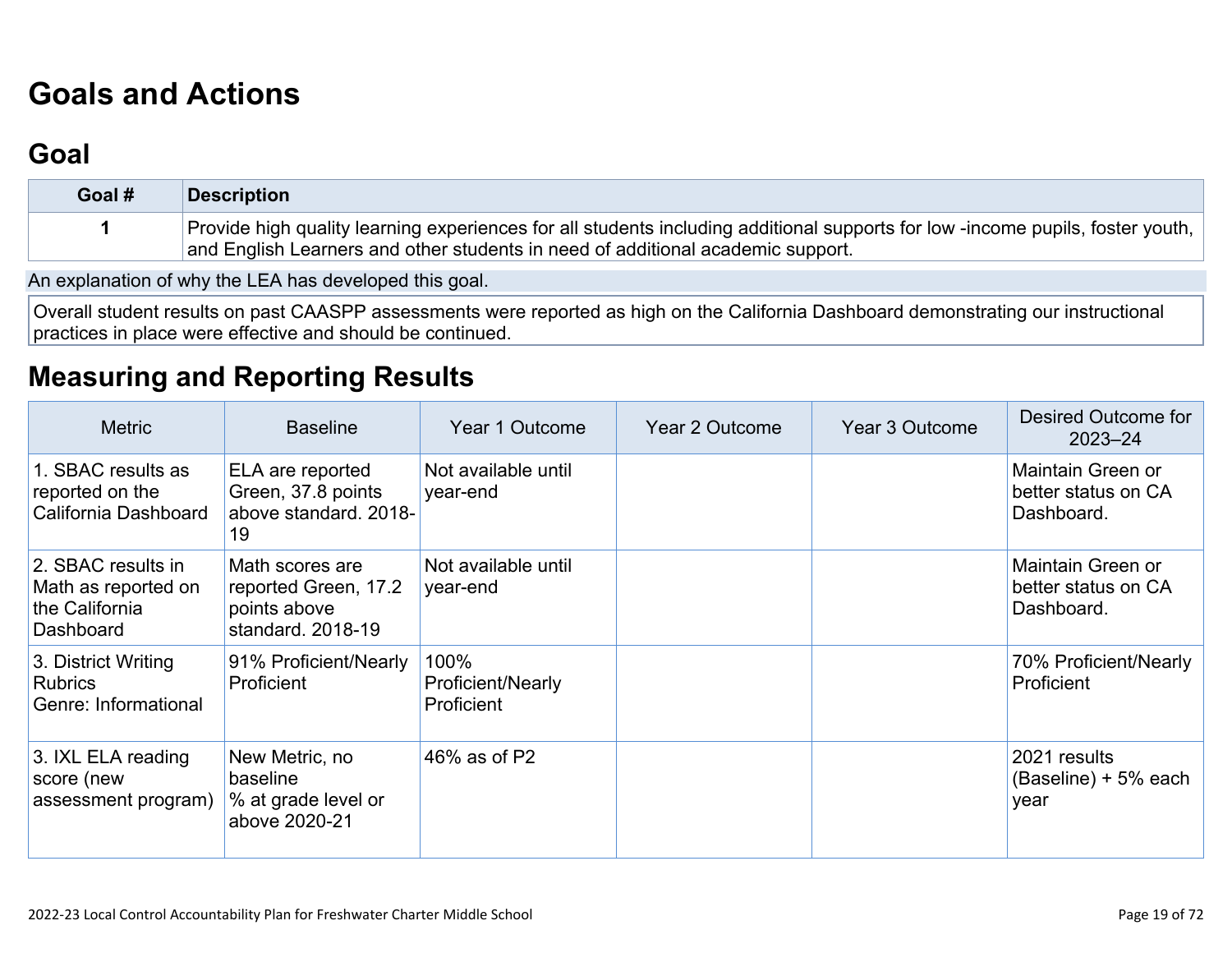| <b>Metric</b>                                                                                                                                | <b>Baseline</b>                                                                                                                                                           | Year 1 Outcome                                               | <b>Year 2 Outcome</b> | Year 3 Outcome | Desired Outcome for<br>$2023 - 24$                                           |
|----------------------------------------------------------------------------------------------------------------------------------------------|---------------------------------------------------------------------------------------------------------------------------------------------------------------------------|--------------------------------------------------------------|-----------------------|----------------|------------------------------------------------------------------------------|
| 4. IXL Math score<br>(new assessment<br>program)                                                                                             | New Metric, no<br>baseline<br>% at grade level or<br>above 2020-21                                                                                                        | 10% as of P2                                                 |                       |                | 2021 results<br>(Baseline) + 5% each<br>year                                 |
| 5. ELD progress<br>based on ELPAC<br>scores                                                                                                  | Each EL student was<br>assessed to<br>determine ELD<br>progress on the<br><b>ELPAC. Summary</b><br>results are not public<br>due to small numbers<br>and confidentiality. | Not available until<br>year-end                              |                       |                | All ELs will increase<br>ELPAC scores by at<br>least 1 pt.                   |
| 6. EL Reclassification<br>Rate                                                                                                               | No EL students were<br>eligible for<br>reclassification this<br>year as per ELPAC<br>guidelines.                                                                          | Not available until<br>year-end                              |                       |                | 30% of ELs at FSD for<br>3 or more years will<br>be reclassified<br>annually |
| 7. EL reports to<br>parents with detail on<br>English Language<br>Development<br>progress and progress<br>on other Calif State<br>Standards. | All ELs have access<br>to ELD and CSS.                                                                                                                                    | All have access to<br><b>ELD and CSS</b>                     |                       |                | 100%                                                                         |
| 14. Personnel<br>records, SARC                                                                                                               | 100% of teachers are<br>properly credentialed<br>and assigned                                                                                                             | 100% properly<br>credentialed and<br>assigned                |                       |                | 100%                                                                         |
| 15. Broad course of<br>study evidenced in<br>teacher lesson plans,<br>class schedules and<br>report cards                                    | All students, including<br>students with<br>disabilities, have<br>access to a broad<br>course of study which                                                              | All including SWD<br>have access to Broad<br>Course of Study |                       |                | 100%                                                                         |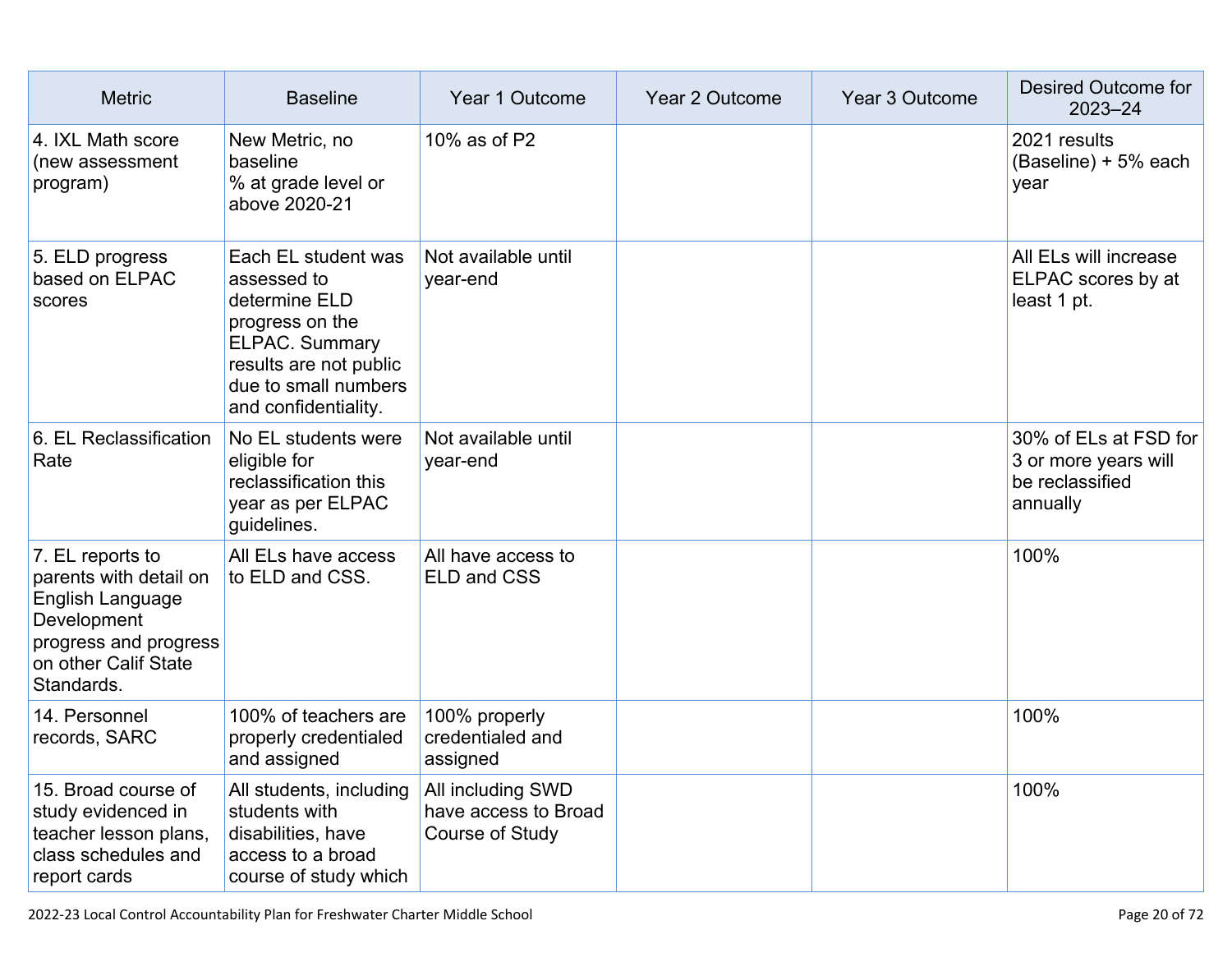| <b>Metric</b>                                                                                                                                                                                                                                                                                                        | <b>Baseline</b>                                                                                     | Year 1 Outcome                                                                                                       | Year 2 Outcome | Year 3 Outcome | Desired Outcome for<br>$2023 - 24$  |
|----------------------------------------------------------------------------------------------------------------------------------------------------------------------------------------------------------------------------------------------------------------------------------------------------------------------|-----------------------------------------------------------------------------------------------------|----------------------------------------------------------------------------------------------------------------------|----------------|----------------|-------------------------------------|
|                                                                                                                                                                                                                                                                                                                      | included all required<br>academic subjects<br>PE, art, music, and<br>other enrichment<br>activities |                                                                                                                      |                |                |                                     |
| 16. Board Resolution<br>of Sufficiency of IM,<br><b>SARC</b>                                                                                                                                                                                                                                                         | 100% of students,<br>including SWD, have<br>access to CSS<br>aligned instructional<br>materials     | 100% have access to<br><b>CSS IM</b>                                                                                 |                |                | 100%                                |
| <b>17. CSS</b><br>Implementation<br>evidenced in CSS-<br>aligned materials,<br>curriculum adoptions,<br>teacher lesson plans,<br>classroom<br>observations, writing<br>rubrics, student<br>portfolios, and review<br>of student work in<br><b>PLC</b> collaboration<br>meetings and the CSS<br>implementation survey | <b>CSS were</b><br>implemented in all all<br>subjects, in all<br>classrooms                         | <b>CSS</b> instruction<br>implemented in all<br>classrooms and MET<br>status on CA<br>Dashboard local<br>indicators. |                |                | 100%                                |
| 18. CAASPP Science<br><b>Test results</b>                                                                                                                                                                                                                                                                            | 43.48% of students<br>met or exceeded<br>standard                                                   | Not available until<br>year-end                                                                                      |                |                | 75% will meet or<br>exceed standard |

# **[Actions](http://www.doc-tracking.com/screenshots/22LCAP/Instructions/22LCAPInstructions.htm#actions)**

| Action # | Title                        | Description                                                                                                                                   | <b>Total Funds</b> | Contributing |
|----------|------------------------------|-----------------------------------------------------------------------------------------------------------------------------------------------|--------------------|--------------|
| . .      | After school<br>intervention | After school intervention classes will be provided by certificated and<br>classified staff to further support students with scores lower than |                    | Yes          |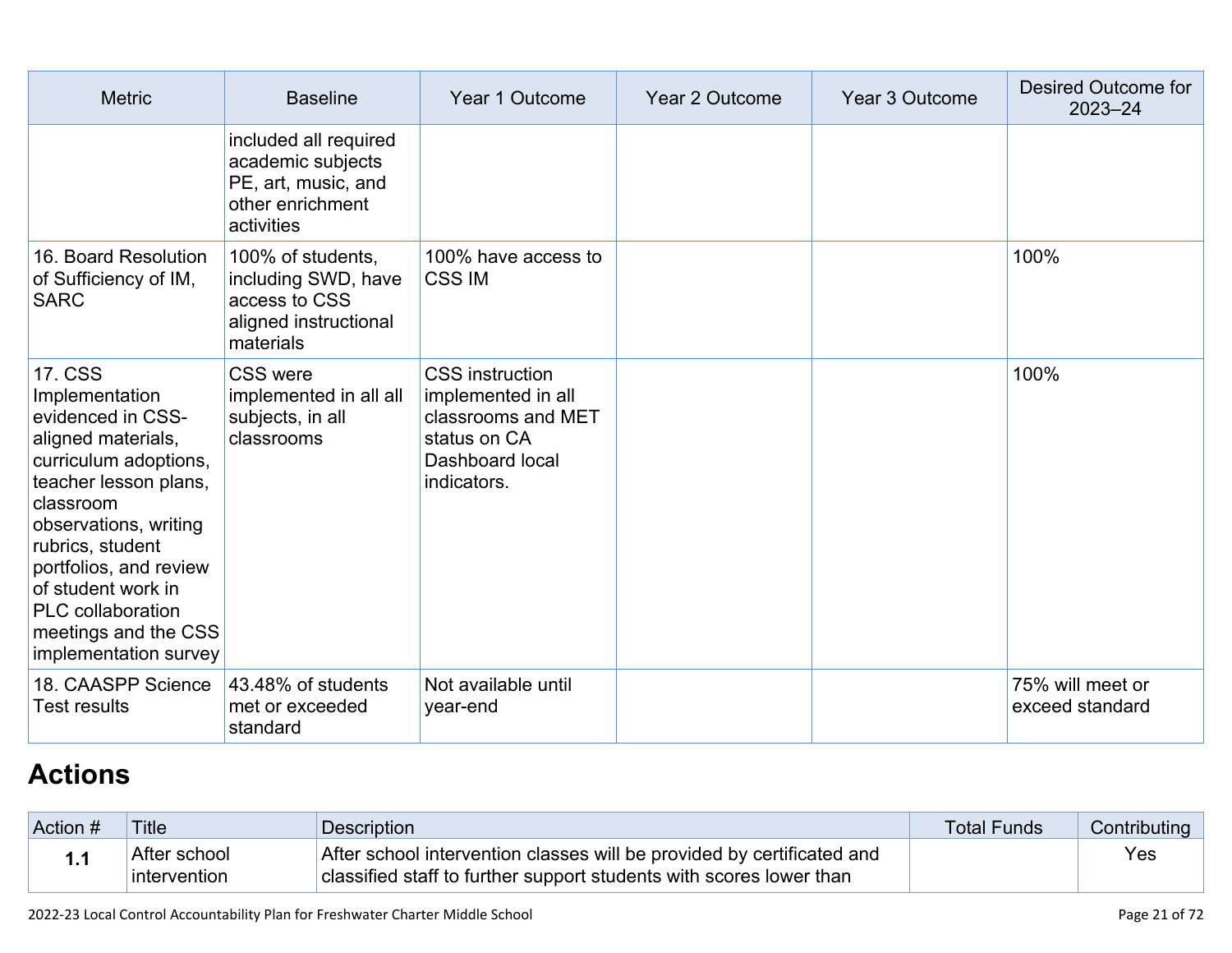| Action # | <b>Title</b>                                | <b>Description</b>                                                                                                                                                                                                                                                                                                                                                             | <b>Total Funds</b> | Contributing |
|----------|---------------------------------------------|--------------------------------------------------------------------------------------------------------------------------------------------------------------------------------------------------------------------------------------------------------------------------------------------------------------------------------------------------------------------------------|--------------------|--------------|
|          |                                             | school average in Math on CAASPP from the previous year. Local<br>diagnostic assessments will also be used to identify students in need<br>of support.                                                                                                                                                                                                                         |                    |              |
| 1.2      | <b>Classroom Aides</b>                      | To support classroom instruction, Classroom Aides will be employed<br>to increase the student/adult ration in the classroom and provide<br>individualized assistance to identified students. Targeted support will<br>be provided in reading, math, and homework assistance.                                                                                                   | \$43,528.00        | Yes          |
| 1.3      | <b>Writing Rubrics</b>                      | Utilize district-wide CCSS aligned writing rubrics to benchmark and<br>assess writing and compare to baseline scores from past years. Fall<br>and Spring writing samples will be reviewed using rubrics and<br>tabulated with a goal of 70% reaching proficiency or moving up a level<br>by the end of the year.                                                               |                    | <b>No</b>    |
| 1.4      | <b>Technology (devices</b><br>and software) | Continue to implement new technologies in the classroom to enhance<br>teaching practices and improve student learning. Additional Chrome<br>Books will be purchased to increase student access to technology-<br>based learning as our older models become outdated. Update Wifi<br>Network, servers, and security. Digital assessment tools such as IXL<br>will be purchased. | \$4,643.00         | <b>No</b>    |
| 1.5      | <b>Math Intervention</b>                    | Certificated and Classified staff will provide additional instruction and<br>intervention services to accommodate students in need and will be a<br>particular benefit to unduplicated students.                                                                                                                                                                               | \$4,317.00         | <b>No</b>    |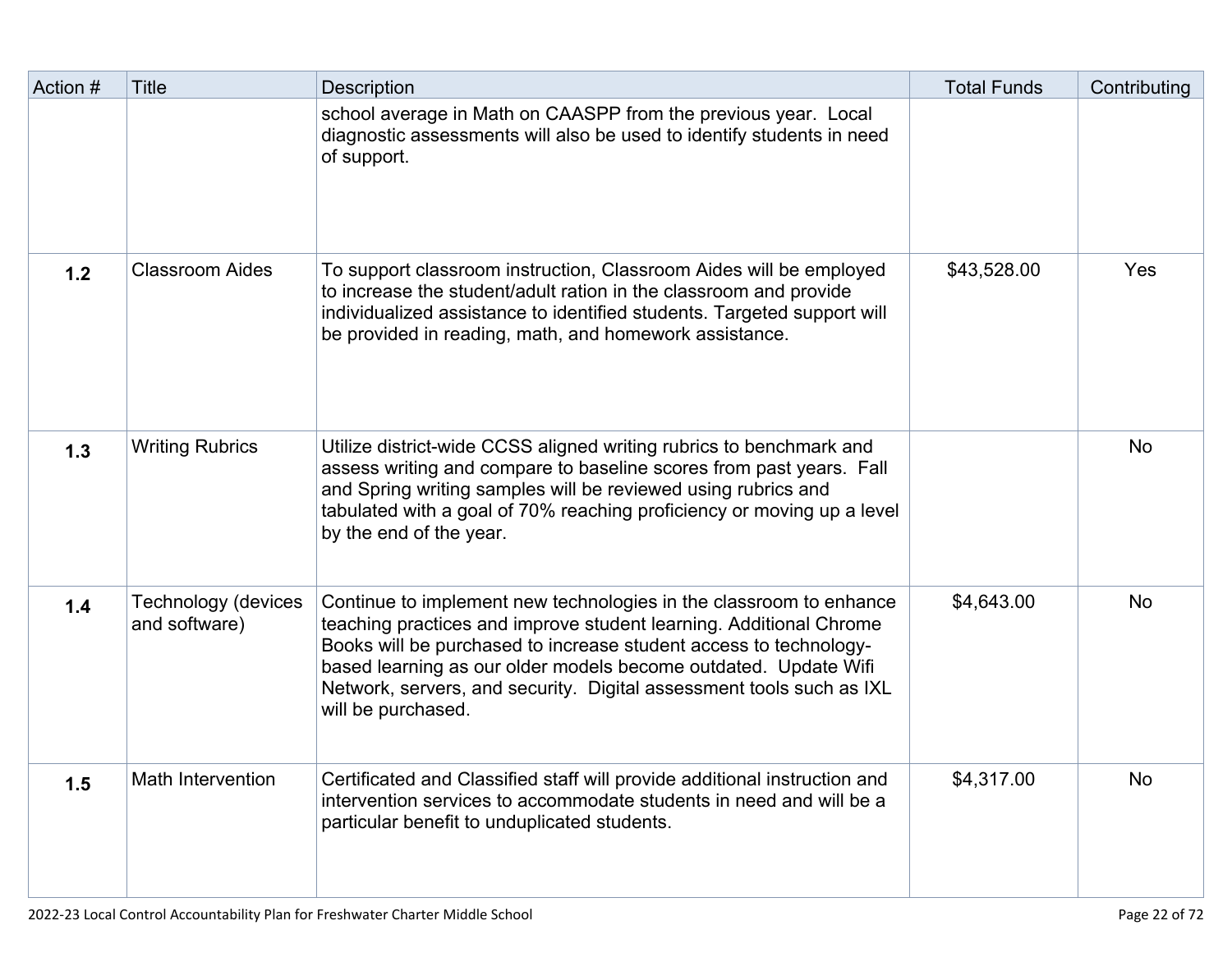| Action # | <b>Title</b>                          | <b>Description</b>                                                                                                                                                                                                                                                                                                                                                                                                                                                                                                                                                                                | <b>Total Funds</b> | Contributing     |
|----------|---------------------------------------|---------------------------------------------------------------------------------------------------------------------------------------------------------------------------------------------------------------------------------------------------------------------------------------------------------------------------------------------------------------------------------------------------------------------------------------------------------------------------------------------------------------------------------------------------------------------------------------------------|--------------------|------------------|
|          |                                       |                                                                                                                                                                                                                                                                                                                                                                                                                                                                                                                                                                                                   |                    |                  |
| 1.6      | Homework Help                         | Before/After school Homework Help will be provided by certificated<br>and classified staff to provide additional supports for students in need.                                                                                                                                                                                                                                                                                                                                                                                                                                                   | \$4,074.00         | <b>No</b><br>Yes |
| 1.7      | ELD and EL Support                    | ELPAC coordinator will manage ELPAC and other assessments, ELD<br>and other services for EL students.                                                                                                                                                                                                                                                                                                                                                                                                                                                                                             |                    | Yes              |
| 1.8      | Digital assessment                    | Teachers will track student growth in Math and ELA using digital<br>assessment tools such as IXL.                                                                                                                                                                                                                                                                                                                                                                                                                                                                                                 |                    | <b>No</b>        |
| 1.9      | Curriculum/Assessm<br>ent Coordinator | Prepare District for CAASPP Testing and monitor and review SBAC<br>scores. Collect local assessment data from teachers and compile<br>LCAP data reports. Share CAASPP data with staff, board, and<br>parents.                                                                                                                                                                                                                                                                                                                                                                                     | \$640.00           | <b>No</b>        |
| 1.11     | <b>Certificated Staff</b>             | High Quality teachers will continue to be employed to provide CSS<br>aligned instruction in all subjects and to address the social/emotional<br>needs of all students, as well as to:<br>Utilize best practices for effective instruction in Math and ELA<br>$\bullet$<br>Monitor reading and math proficiency scores<br>Utilize district-wide CSS aligned writing rubrics to assess<br>$\bullet$<br>each writing genre<br>Continue to administer digital assessments, such as IXL<br>Integrate art, music, library, world languages, and other<br>enrichment activities in the classroom program | \$219,343.00       | <b>No</b>        |
| 1.12     | Integrated<br>Technology              | Teachers will continue to integrate new technologies into the<br>classroom, including conducting beginning, mid-year and end of year<br>diagnostic assessments using digital platforms such as IXL.                                                                                                                                                                                                                                                                                                                                                                                               |                    | <b>No</b>        |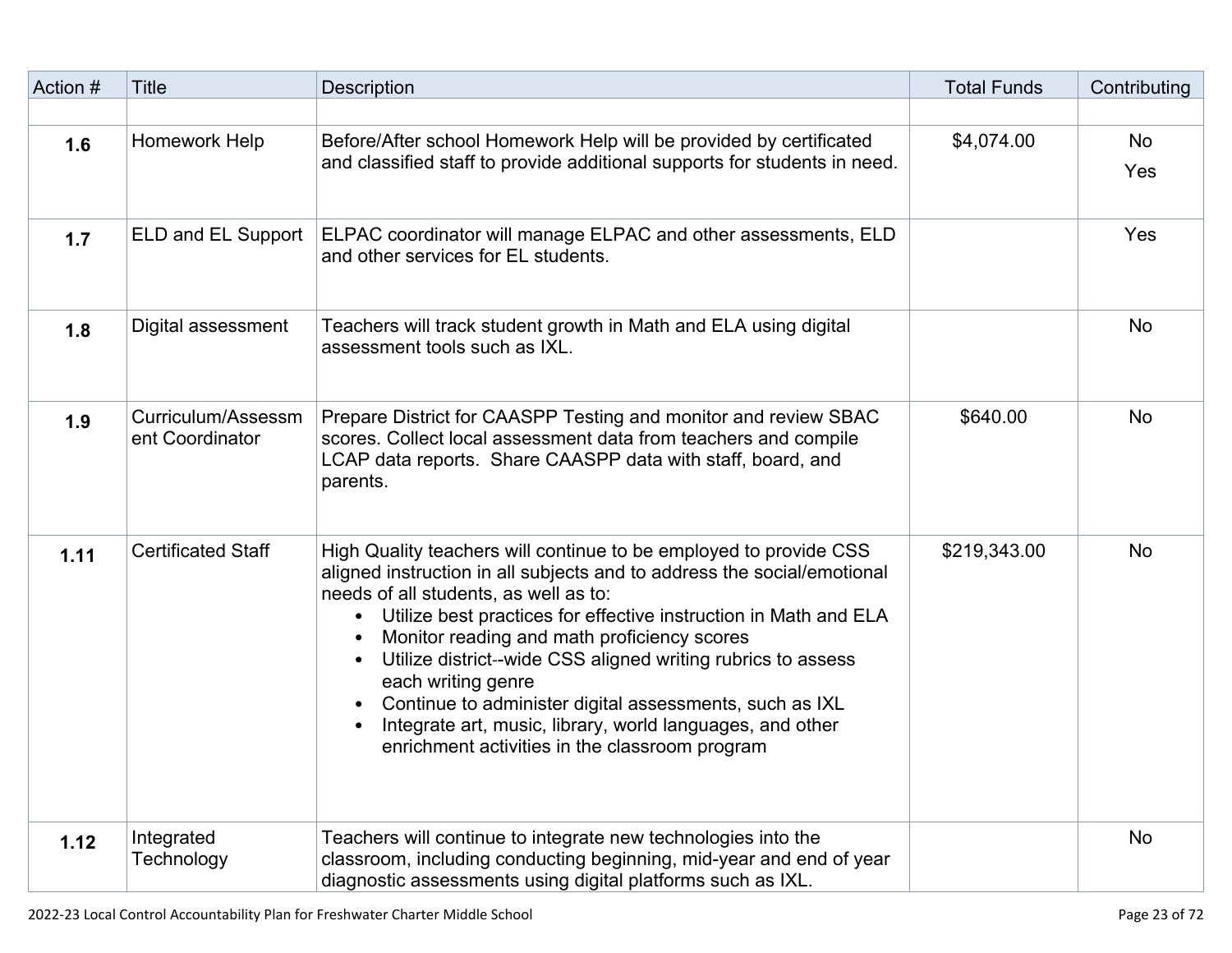| Action # | <b>Title</b>                                               | <b>Description</b>                                                                                                                                                                                                                                                                                                                                                                                                                                                                                                                                                                                                                                                                                                        | <b>Total Funds</b> | Contributing |
|----------|------------------------------------------------------------|---------------------------------------------------------------------------------------------------------------------------------------------------------------------------------------------------------------------------------------------------------------------------------------------------------------------------------------------------------------------------------------------------------------------------------------------------------------------------------------------------------------------------------------------------------------------------------------------------------------------------------------------------------------------------------------------------------------------------|--------------------|--------------|
|          |                                                            |                                                                                                                                                                                                                                                                                                                                                                                                                                                                                                                                                                                                                                                                                                                           |                    |              |
| 1.13     | <b>Special Education</b><br>Program and<br><b>Services</b> | Resource Specialist Program (teachers and aides) provides support<br>and assistance to students with disabilities per IEP and 504 plans.                                                                                                                                                                                                                                                                                                                                                                                                                                                                                                                                                                                  | \$14,709.00        | <b>No</b>    |
| 1.14     | Administrative<br>Leadership                               | Administration provides instructional leadership for staff and supports<br>implementation of SS aligned materials.                                                                                                                                                                                                                                                                                                                                                                                                                                                                                                                                                                                                        | \$26,449.00        | <b>No</b>    |
| 1.15     | and Assessment                                             | Classroom Instruction Teachers will continue to implement best practices for effective<br>instruction in Math and ELA including:<br>• Use District-wide assessment data and SBAC scores to<br>identify students for Learning Loss<br>• Provide Summer School program to offer additional<br>interventions and supports to students in need.<br>• Provide effective instruction in reading and monitoring of<br>reading proficiency scores<br>• Use summative Math Assessments to measure student<br>growth<br>• Use of district-wide CCSS aligned writing rubrics to assess<br>writing genres<br><b>Administer Digital Assessments</b><br>Offer intervention and support to students through our<br>Summer School Program |                    | <b>No</b>    |
| 1.17     | Visual/Performing<br>arts                                  | Provide art, music, and other enrichment activities for all grades.                                                                                                                                                                                                                                                                                                                                                                                                                                                                                                                                                                                                                                                       | \$46,694.00        | <b>No</b>    |
| 1.18     | Library services                                           | Provide library services and other reading enrichment activities for all<br>grades.                                                                                                                                                                                                                                                                                                                                                                                                                                                                                                                                                                                                                                       | \$2,460.00         | <b>No</b>    |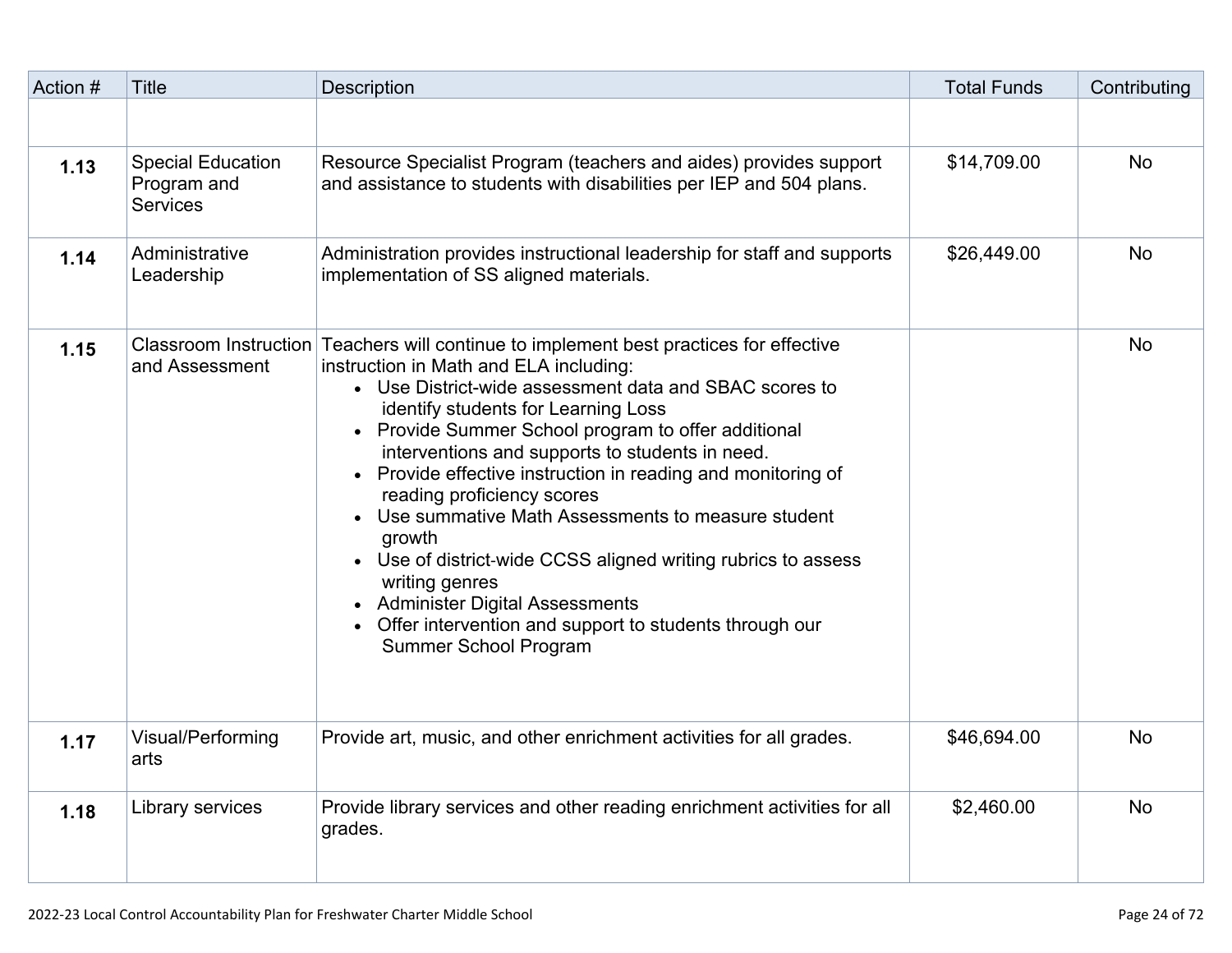## **[Goal Analysis \[2021-22\]](http://www.doc-tracking.com/screenshots/22LCAP/Instructions/22LCAPInstructions.htm#GoalAnalysis)**

An analysis of how this goal was carried out in the previous year. A description of any substantive differences in planned actions and actual implementation of these actions.

All actions were implemented as planned although some were modified as a result of COVID-19 restrictions that were in place in Fall, 2021. For example, due to COVID-19 Safety Plan cohorting policies designed to not mix cohort groups, we served fewer students in afterschool intervention and Homework Club.

An explanation of material differences between Budgeted Expenditures and Estimated Actual Expenditures and/or Planned Percentages of Improved Services and Estimated Actual Percentages of Improved Services.

Budgeted expenditures changed due to the following actions: an increase in hours increased our expenditures for after school/math intervention; a decrease in purchasing equipment lowered our expenditures for technology; updated projections to the curriculum coordinator's stipend lowered the anticipated expenses for curriculum; and lastly updated projections increased the anticipated expenditures for our library services and certificated staff.

An explanation of how effective the specific actions were in making progress toward the goal.

All actions were effective in making progress toward this goal. All actions were effective in making progress toward this goal. Year 1 outcomes for several metrics represent baseline data as this was the first year of implementation of those assessments. Therefore, there is no prior year comparison data to show growth. Other metrics are as of April P2. It is anticipated year-end results will be higher.

A description of any changes made to the planned goal, metrics, desired outcomes, or actions for the coming year that resulted from reflections on prior practice.

Due to the COVID-19 pandemic we experienced a school closure in 2020 followed by subsequent distance and hybrid learning schedules that resulted in learning loss for many students. This has affected the number of students that are performing at or above grade level on district assessments. In addition, we had a record number of independent studies and absences this year due to COVID-19 that has continued to have a negative impact on student learning. For this reason district assessments were redesigned to measure progress and growth for students who are not at or above grade level in ELA or Math.

Now that we have returned to full time In-person instruction, there will be less reliance on instruction using digital platforms such as Zoom. Action 1.5 - Math intervention services will be modified in 2022-23.

**A report of the Total Estimated Actual Expenditures for last year's actions may be found in the Annual Update Table. A report of the Estimated Actual Percentages of Improved Services for last year's actions may be found in the Contributing Actions Annual Update Table.**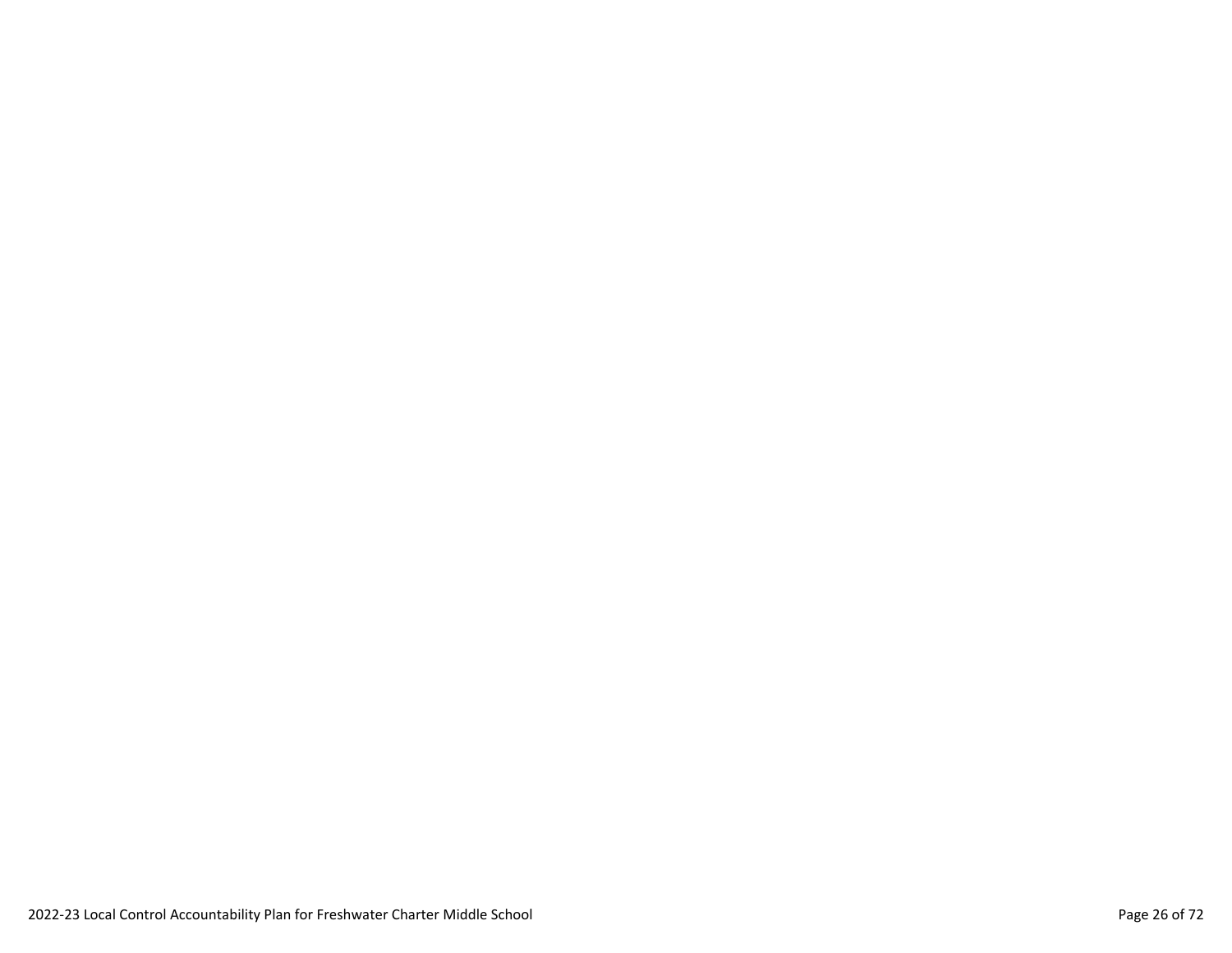# **[Goals and Actions](http://www.doc-tracking.com/screenshots/22LCAP/Instructions/22LCAPInstructions.htm#GoalsandActions)**

## **[Goal](http://www.doc-tracking.com/screenshots/22LCAP/Instructions/22LCAPInstructions.htm#goalDescription)**

| Goal # | <b>Description</b>                                                                                                 |
|--------|--------------------------------------------------------------------------------------------------------------------|
|        | Maintain and/or improve high level of student, parent, and community involvement to keep Freshwater Charter Middle |
|        | School a safe and welcoming learning environment, where students attend and are connected to their school.         |

An explanation of why the LEA has developed this goal.

Past climate surveys, including both local district surveys and the California Healthy Kids Survey, indicate a high level of satisfaction with school safety and connectedness. PBIS and other positive behavior programs have resulted in reduced suspension and referral rates. Communication practices in place prior to the pandemic and many which were developed as a result of it are needed to continue positive feelings about the school from students, parents, and staff.

## **[Measuring and Reporting Results](http://www.doc-tracking.com/screenshots/22LCAP/Instructions/22LCAPInstructions.htm#MeasuringandReportingResults)**

| <b>Metric</b>                                                                                      | <b>Baseline</b>                                                                                                                                                             | Year 1 Outcome                  | Year 2 Outcome | Year 3 Outcome | Desired Outcome for<br>$2023 - 24$     |
|----------------------------------------------------------------------------------------------------|-----------------------------------------------------------------------------------------------------------------------------------------------------------------------------|---------------------------------|----------------|----------------|----------------------------------------|
| 1. CHK Survey Parent<br>Involvement Items                                                          | % agree/strongly<br>agree<br>1 - encourages parent<br>partners = $100\%$<br>2 - seeks input before<br>decisions = $95%$<br>3 - welcome to<br>participate at school =<br>90% | Not available until<br>year-end |                |                | 90%                                    |
| 2. CHK survey item on 2020-21 CHKS<br>school safety<br>1 - students,<br>2 - parents<br>$3 -$ staff | <b>Results</b><br>% agree/strongly<br>agree<br>1 - agree school is<br>safe $=$ NA due to<br>Distance Learning<br>Model                                                      | Not available until<br>year-end |                |                | 90% all groups agree<br>school is safe |

2022-23 Local Control Accountability Plan for Freshwater Charter Middle School Page 27 of 72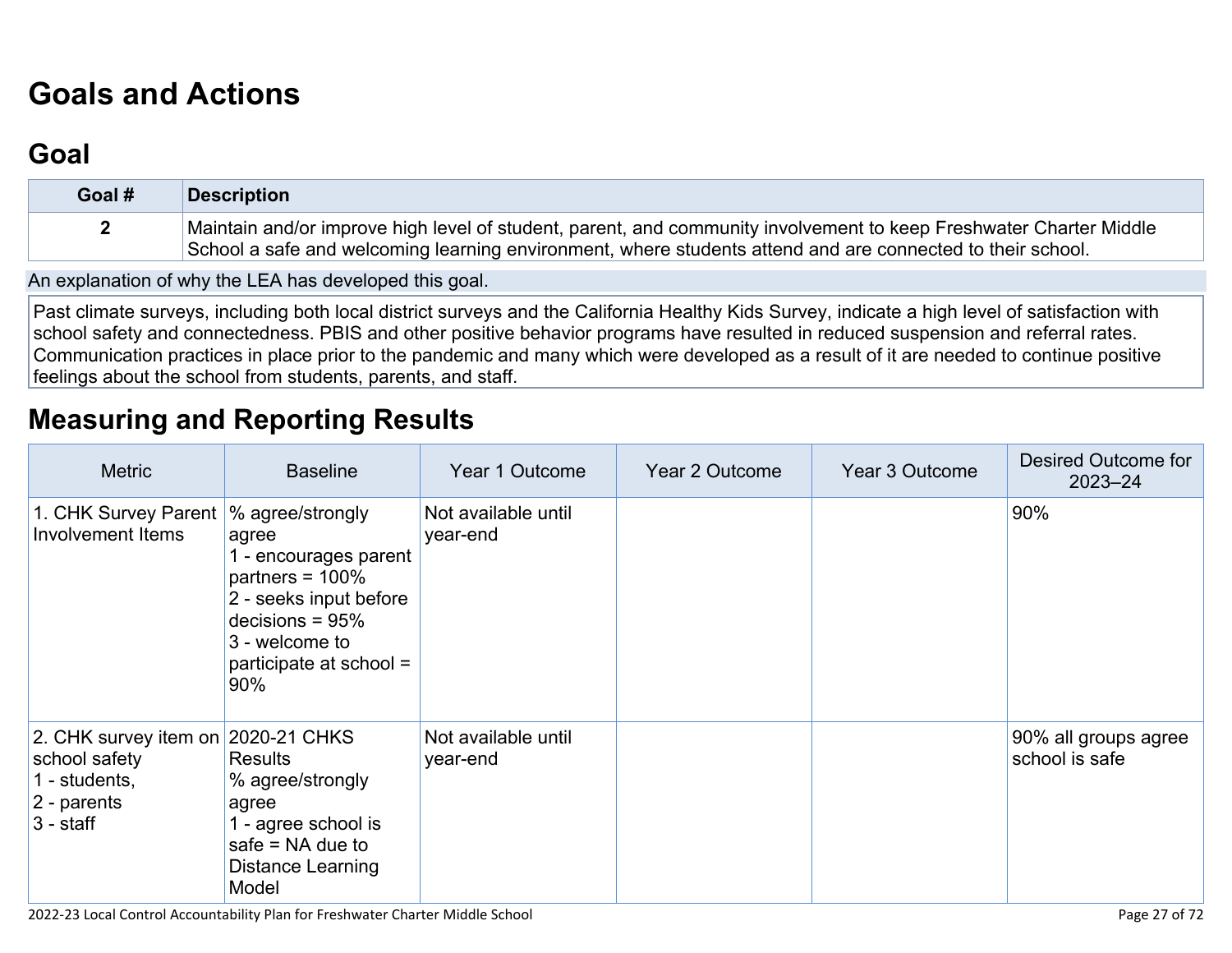| <b>Metric</b>                                                                                                    | <b>Baseline</b>                                                                                                                    | Year 1 Outcome | Year 2 Outcome | Year 3 Outcome | Desired Outcome for<br>$2023 - 24$       |
|------------------------------------------------------------------------------------------------------------------|------------------------------------------------------------------------------------------------------------------------------------|----------------|----------------|----------------|------------------------------------------|
|                                                                                                                  | 2 - agree school is<br>safe $=$ NA due to<br>Distance Learning<br>Model<br>3 - supportive and<br>inviting place to work<br>$= 80%$ |                |                |                |                                          |
| 3. Participation at<br>parent conferences                                                                        | 96% of families<br>attended parent<br>conferences                                                                                  | 93%            |                |                | 95%                                      |
| 4. Attendance data in<br>Schoolwise SIS and<br>as reported on<br><b>CALPADS</b>                                  | 97%                                                                                                                                | 92% as of P2   |                |                | 95%                                      |
| 5. Chronic<br>absenteeism rate as                                                                                | 2019<br>Dashboard, chronic<br>reported in Dashboard absentee rate is 7.7%                                                          | 7.7% as of P2  |                |                | Maintain under 5%                        |
| 6. Physical Fitness<br><b>Test Results</b>                                                                       | 2019 - 75% of<br>students in HFZ on<br>4/5 standards on<br><b>CDE's Physical</b><br><b>Fitness Test</b>                            | 82% as of P2   |                |                | 70% or higher in HFZ<br>on 4/5 standards |
| 7. Maintain low<br>suspension rate below suspension rate was<br>the state average,<br>which is currently<br>3.8% | 2019 Dashboard<br>reported as 3.8%                                                                                                 | .97% as of P2  |                |                | Green status or better                   |
| 8. Maintain low<br>expulsion rate below<br>the state average,                                                    | Expulsion rate was<br>reported as 0 on the<br>California Dashboard.                                                                | 0% as of P2    |                |                | 0%                                       |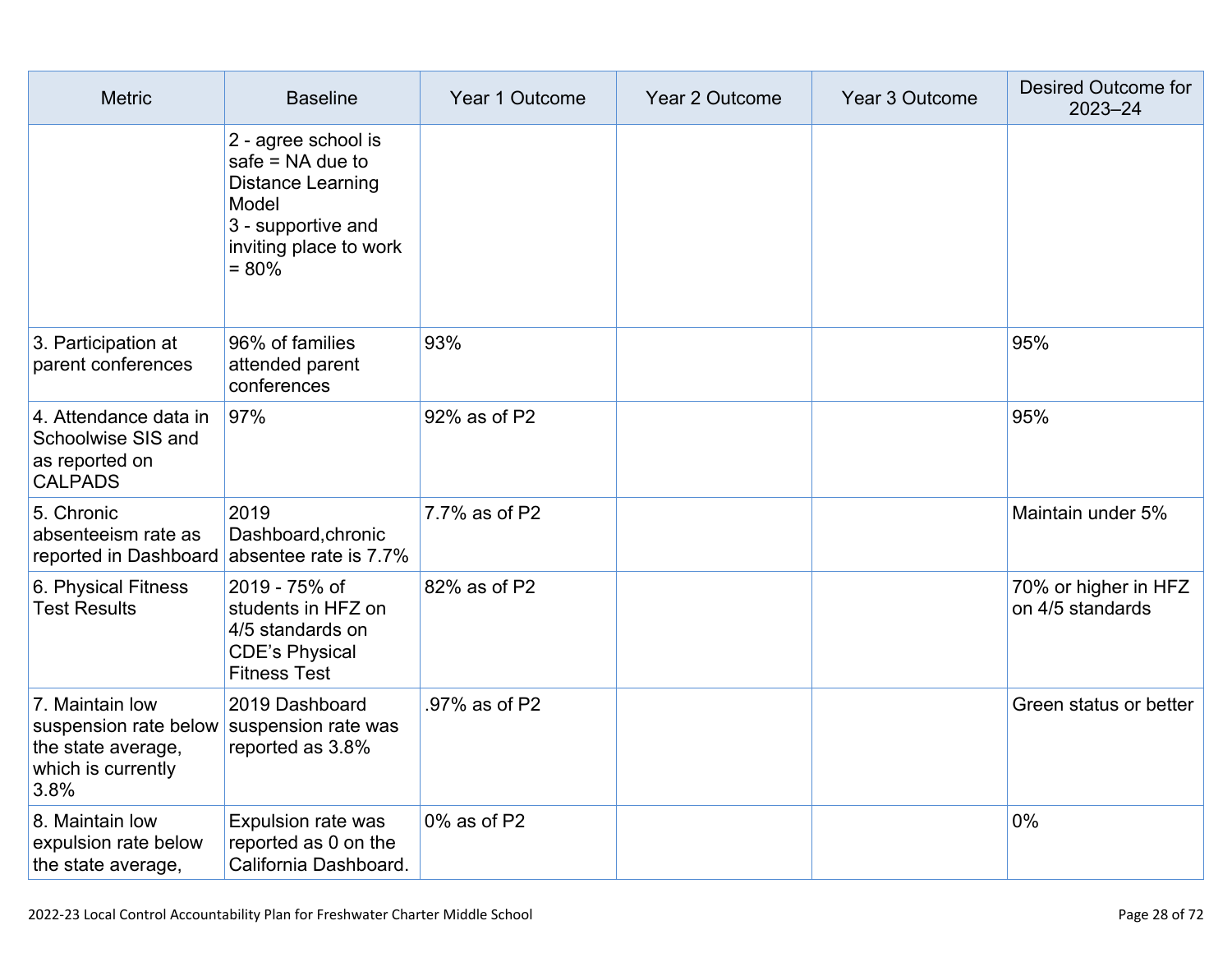| <b>Metric</b>                                                                                                                                             | <b>Baseline</b>                                                         | Year 1 Outcome                           | Year 2 Outcome | Year 3 Outcome | Desired Outcome for<br>$2023 - 24$                     |
|-----------------------------------------------------------------------------------------------------------------------------------------------------------|-------------------------------------------------------------------------|------------------------------------------|----------------|----------------|--------------------------------------------------------|
| which is currently<br>.09%                                                                                                                                |                                                                         |                                          |                |                |                                                        |
| 9. William's FIT<br>Report                                                                                                                                | 2020-21 Fair rating<br>reported on the FIT for<br>our annual inspection | <b>Overall Fair Rating</b>               |                |                | <b>Overall Good rating</b>                             |
| 10. IEP Records                                                                                                                                           | 100% of families<br>participated in IEP<br><b>Meetings</b>              | 100% participated in<br>IEP mtgs to date |                |                | Maintain 100%                                          |
| 11. Records of<br>communications to<br>parents detailing<br>programs for<br>unduplicated students<br>and outlining<br>opportunities for<br>parental input | No tracking in prior<br>year                                            | 12 Quarterly as of P2                    |                |                | Quarterly<br>communications will<br>be sent to parents |

## **[Actions](http://www.doc-tracking.com/screenshots/22LCAP/Instructions/22LCAPInstructions.htm#actions)**

| Action # | <b>Title</b>                             | <b>Description</b>                                                                                                                                                                                                                                                                                          | <b>Total Funds</b> | Contributing |
|----------|------------------------------------------|-------------------------------------------------------------------------------------------------------------------------------------------------------------------------------------------------------------------------------------------------------------------------------------------------------------|--------------------|--------------|
| 2.1      | Home/School<br>Communication<br>Programs | Utilize a variety of communication strategies including Alert Now<br>notifications, Weekly Bulletin, Jupiter Grades, School Wise SIS,<br>School Website, and classroom newsletters to inform parents of<br>school programs, promote regular attendance, and to encourage<br>participation in school events. |                    | <b>No</b>    |
| 2.2      | Transportation                           | Provide transportation for students in need.                                                                                                                                                                                                                                                                | \$7,505.00         | <b>Yes</b>   |
| 2.3      | <b>FEF</b><br>ty Club                    | Promote Freshwater Educational Foundation and the Community Club<br>Foundation/Communi   to further enhance educational programs and our campus.                                                                                                                                                            |                    | <b>No</b>    |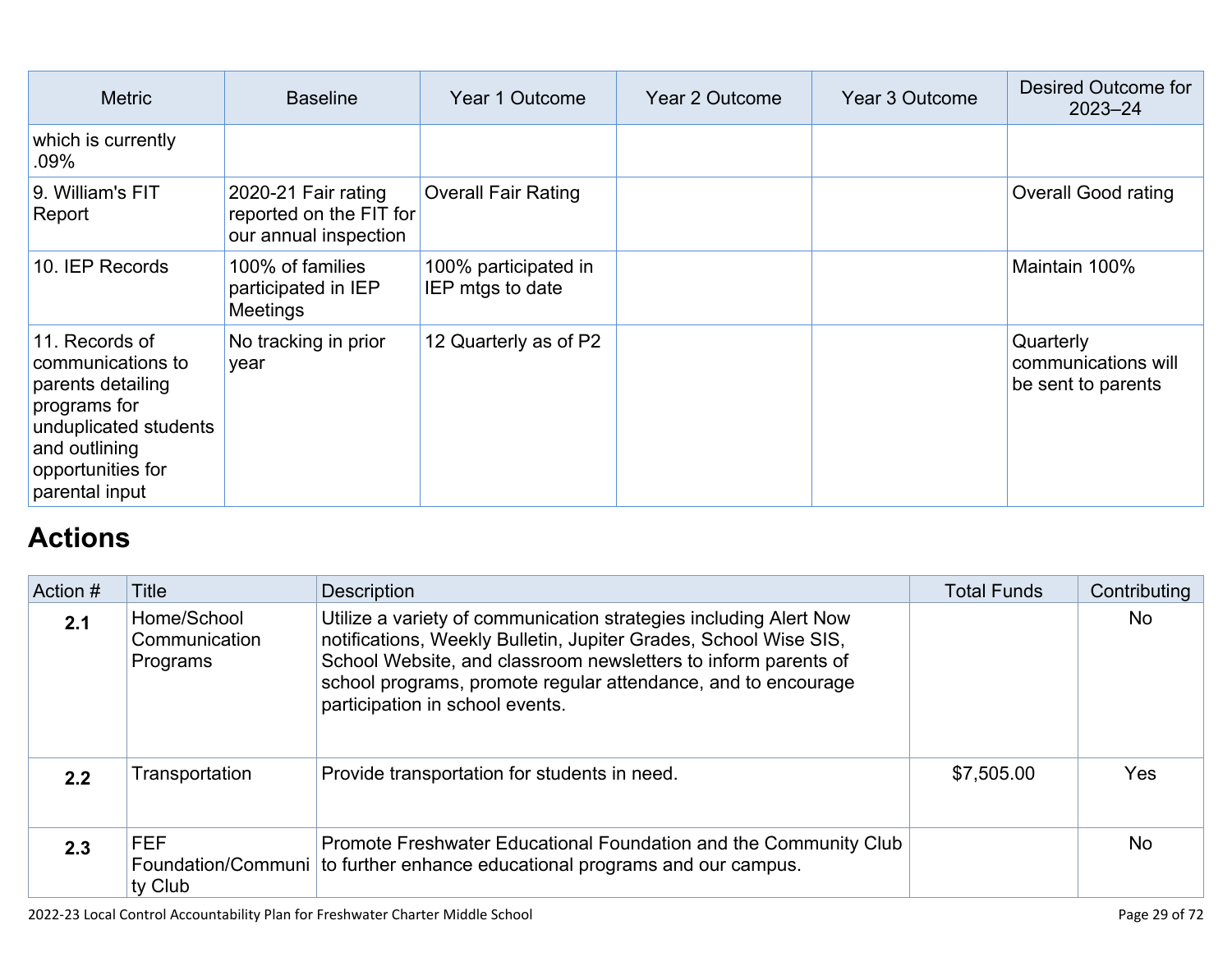| Action # | <b>Title</b>                                          | <b>Description</b>                                                                                                                                                                                                                                                                                                                                                                                                                                                                                                                                                                                                                                                                                                                                                                                                                                                                                                                                   | <b>Total Funds</b> | Contributing |
|----------|-------------------------------------------------------|------------------------------------------------------------------------------------------------------------------------------------------------------------------------------------------------------------------------------------------------------------------------------------------------------------------------------------------------------------------------------------------------------------------------------------------------------------------------------------------------------------------------------------------------------------------------------------------------------------------------------------------------------------------------------------------------------------------------------------------------------------------------------------------------------------------------------------------------------------------------------------------------------------------------------------------------------|--------------------|--------------|
|          |                                                       |                                                                                                                                                                                                                                                                                                                                                                                                                                                                                                                                                                                                                                                                                                                                                                                                                                                                                                                                                      |                    |              |
| 2.4      | Improving<br>Attendance<br>Communication/Outr<br>each | Share information with families on the importance of regular<br>attendance at Back to School Night, other school events and in written<br>communications. Identify students at risk of becoming chronically<br>absent at end of each quarter. District will message families regarding<br>limiting the use of Independent Study, as it contributes to learning loss<br>for students. Administrator will expand outreach efforts to inform<br>families of importance of regular attendance and will meet with<br>families to identify challenges to regular attendance and strategize<br>solutions to overcome barriers. Individual incentive plans will be<br>developed to encourage regular attendance. No additional funds will<br>be needed to implement this action.                                                                                                                                                                             |                    | <b>No</b>    |
| 2.5      | <b>Positive Behavior</b><br>Programs                  | Provide ongoing support for positive behavior programs, to include:<br>1. PBIS, beginning with Tier 1 interventions and support. Use SWIS to<br>track student behavior and identify interventions needed and to<br>maintain a positive and healthy school climate and ensure that<br>identified students receive the supports they need when they need<br>them.<br>2. Continue to utilize Health Play philosophy with staff and students to<br>ensure safe and positive interactions on campus.<br>3. Continue using Connect the Dots as a Staff to Student mentorship<br>program<br>4. Continue utilizing a Student Support Provider to teach Second Step<br>and Steps to Respect program to help create and maintain a safe<br>school climate.<br>5. Continue implementing schoolwide Character Strengths program<br>6. Continue implementing MTSS practices and Restorative Practices.<br>7. Implementation of Tier 2 PBIS Supports for students. |                    | No           |
| 2.6      | <b>Promoting Parent</b><br>Involvement                | Promote participation options available to parents such as Charter<br>Council, Community Club, School Site Council, FEF, and Board<br>meetings. Set up informational displays at Concerts, and Sports                                                                                                                                                                                                                                                                                                                                                                                                                                                                                                                                                                                                                                                                                                                                                |                    | <b>No</b>    |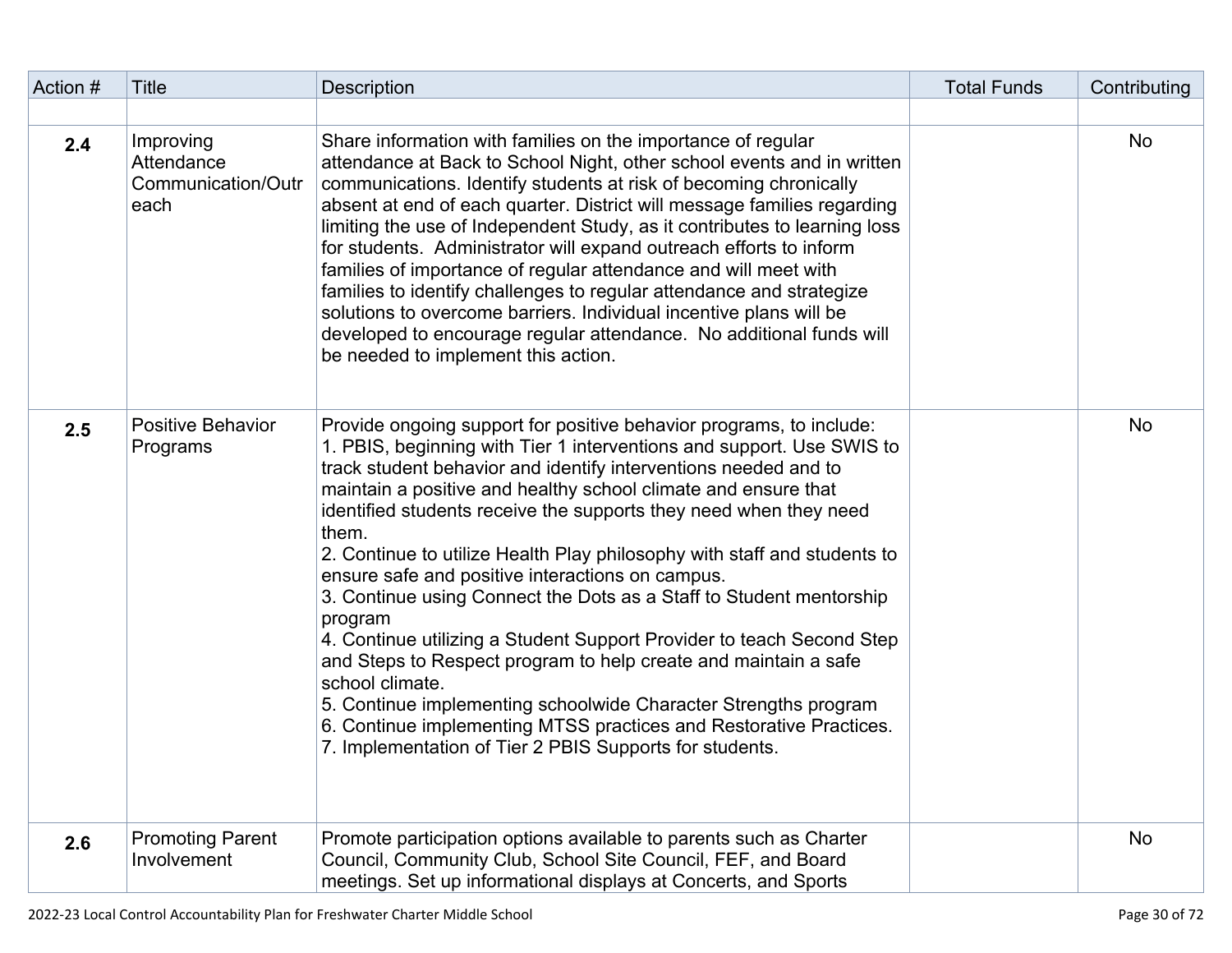| Action # | <b>Title</b>                                       | <b>Description</b>                                                                                                                                                                                                                                                                                                                                                                                                                                                                                                                 | <b>Total Funds</b> | Contributing |
|----------|----------------------------------------------------|------------------------------------------------------------------------------------------------------------------------------------------------------------------------------------------------------------------------------------------------------------------------------------------------------------------------------------------------------------------------------------------------------------------------------------------------------------------------------------------------------------------------------------|--------------------|--------------|
|          |                                                    | Events with information about opportunities for parent input and<br>involvement in both classroom and school committees. Honor<br>volunteers with annual breakfast celebration.                                                                                                                                                                                                                                                                                                                                                    |                    |              |
| 2.7      | School/Community<br>Events                         | Continue to offer activities such as: open house, back to school night,<br>parent volunteer orientation, all school picnic, holiday craft fairs,<br>invention convention science fair, character education assemblies, fall<br>festival, lego/game nights, school spirit days, movie nights, enrichment<br>classes, musical performances, sports events and tournaments,<br>performing historical monologues, and community service. Provide<br>Digital Citizenship Educational Night, Community Information Night in<br>the Fall. |                    | <b>No</b>    |
| 2.8      | PD on climate and<br>social/emotional<br>needs     | Provide Professional Development for staff to address socio--<br>emotional needs of students, including training for Healthy Play, PBIS,<br>MTSS, Restorative Practices, and understanding racial dynamics to<br>create and maintain a safe school climate. Expand Equity Team to<br>include parents and prioritize next steps for FCMS. Share resources<br>with our families. Student Support Provider to provide additional<br>socio-emotional supports to students and families in need.                                        | \$17,502.00        | Yes          |
| 2.9      | Student extra-<br>curricular<br>opportunities      | Continue engaging students in community events and experiences,<br>such as sports tournaments and music performances, cross-age<br>interactions in the Little Buddies program, fieldtrip opportunities such<br>as Pan Arts, canoe trip, Kings Game-on experience, and eighth grade<br>trip each year.                                                                                                                                                                                                                              | \$1,807.00         | Yes          |
| 2.10     | <b>Facilities</b><br>Maintenance and<br>operations | Maintenance staff will repair and maintain the facility to achieve good<br>score on FIT.                                                                                                                                                                                                                                                                                                                                                                                                                                           | \$23,260.00        | <b>No</b>    |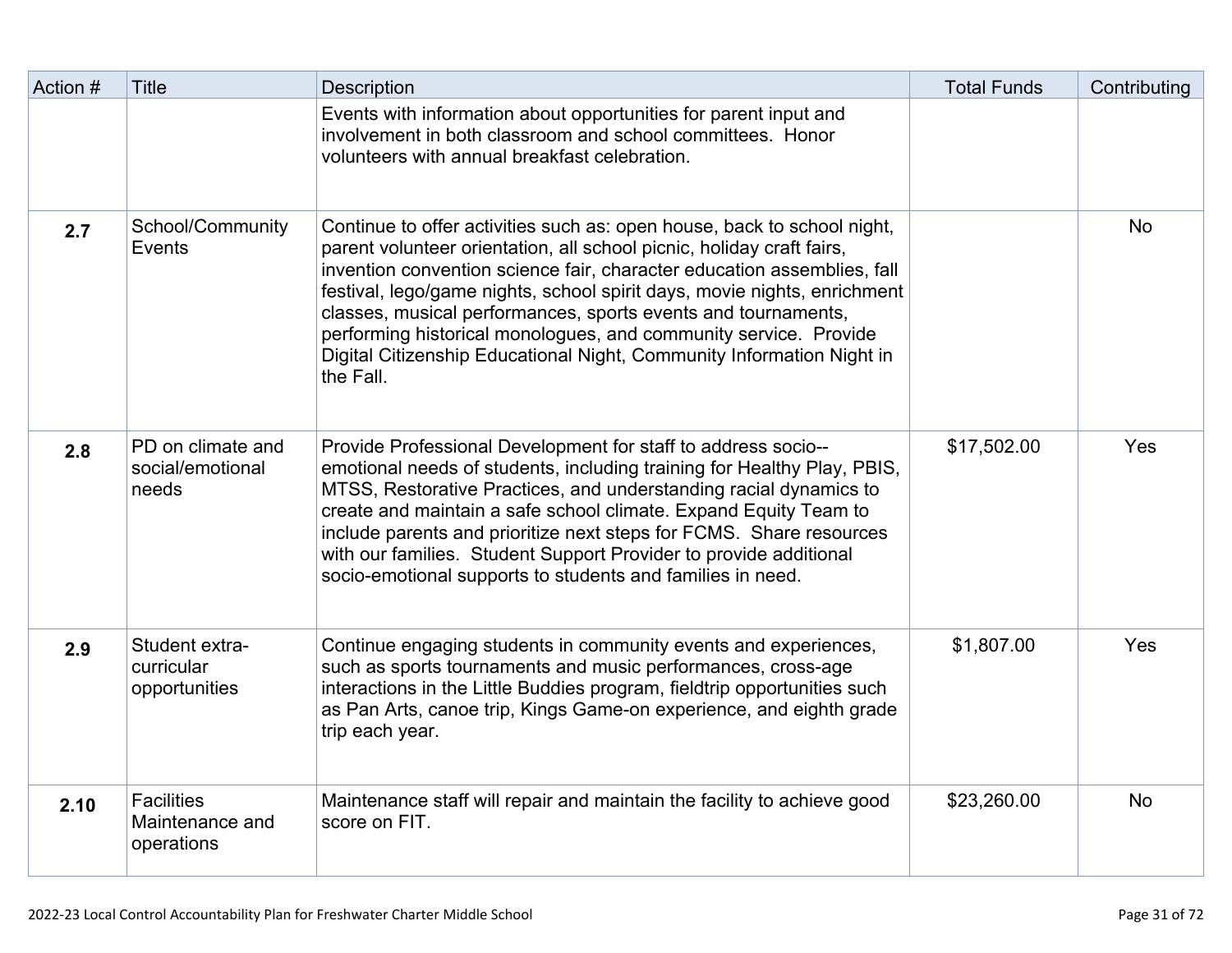| Action # | Title                                       | Description                                                                                                                                                                                      | <b>Total Funds</b> | Contributing |
|----------|---------------------------------------------|--------------------------------------------------------------------------------------------------------------------------------------------------------------------------------------------------|--------------------|--------------|
| 2.11     | <b>Food Service</b>                         | Nutritious Meals to be provided for all students in need.                                                                                                                                        | \$13,640.00        |              |
| 2.12     | <b>Office Staff</b>                         | Office staff tracks and reports school attendance and communicates<br>with families.                                                                                                             | \$29,693.00        | <b>No</b>    |
| 2.13     | Prepare students for<br>college and careers | Provide job interview day, college research and library day, I've been<br>accepted to college program, world of work, career presenters, job<br>shadow day, and community service opportunities. |                    | <b>Yes</b>   |

## **[Goal Analysis \[2021-22\]](http://www.doc-tracking.com/screenshots/22LCAP/Instructions/22LCAPInstructions.htm#GoalAnalysis)**

An analysis of how this goal was carried out in the previous year.

A description of any substantive differences in planned actions and actual implementation of these actions.

Due to COVID-19 restrictions our school climate was adversely affected because we were unable to hold events such as assemblies, concerts, and community events as we normally do for most of the year. Modified concerts, assemblies, and events were held, but many valuable experiences and services such as parent volunteers, field trips, buddies, and community gatherings were not allowed for most of the year. In addition, attendance rates were much lower his year which resulted in a higher than normal chronic absenteeism rate due to COVID-19.

An explanation of material differences between Budgeted Expenditures and Estimated Actual Expenditures and/or Planned Percentages of Improved Services and Estimated Actual Percentages of Improved Services.

Budgeted expenditures changed slightly due to the following actions: an increase in diesel cost and hours increased our transportation expenditures; additional professional development to assist staff with restorative practices increased our social/emotional cost; additional cleaning services to help stop the spread of COVID-19 increased our expenditures within our facilities/maintenance operations; and lastly office staff had to work additional hours to keep up with COVID-19 testing and tracking.

An explanation of how effective the specific actions were in making progress toward the goal.

Due to COVID-19, actions involving gathering were not as effective in making progress toward the goal this year. It is believed the actions are appropriate and are considered essential by educational partners and that they will be effective generating the anticipated outcomes next year when social gatherings are not as restricted.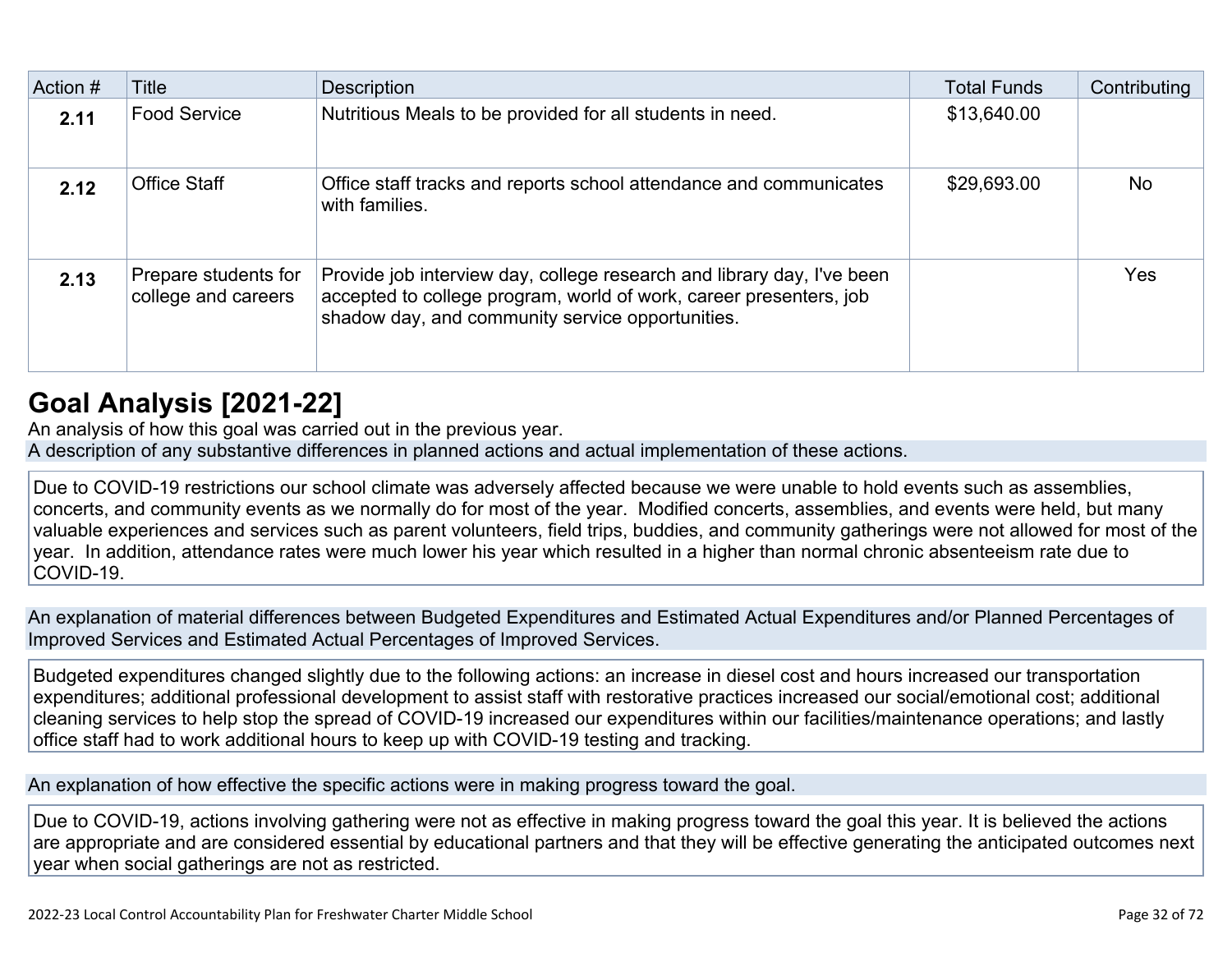Freshwater Educational Foundation (FEF) did not meet this year and there was less parent involvement in Community Club during the pandemic. Both of these groups will increase outreach efforts in the fall to promote more parent involvement on our campus.

A description of any changes made to the planned goal, metrics, desired outcomes, or actions for the coming year that resulted from reflections on prior practice.

Action 2.11 will be changed as it previously referenced Child Care that is no longer provided to our Middle School. This service is only provided to K-5 students, therefore it will be removed from the Middle School LCAP. In its place Food Services is added, as that was inadvertently left off the prior LCAP but has been provided and will continue for all Middle School students. PD on equity and diversity to create a safer, more welcoming and inclusive environment will continue.

**A report of the Total Estimated Actual Expenditures for last year's actions may be found in the Annual Update Table. A report of the Estimated Actual Percentages of Improved Services for last year's actions may be found in the Contributing Actions Annual Update Table.**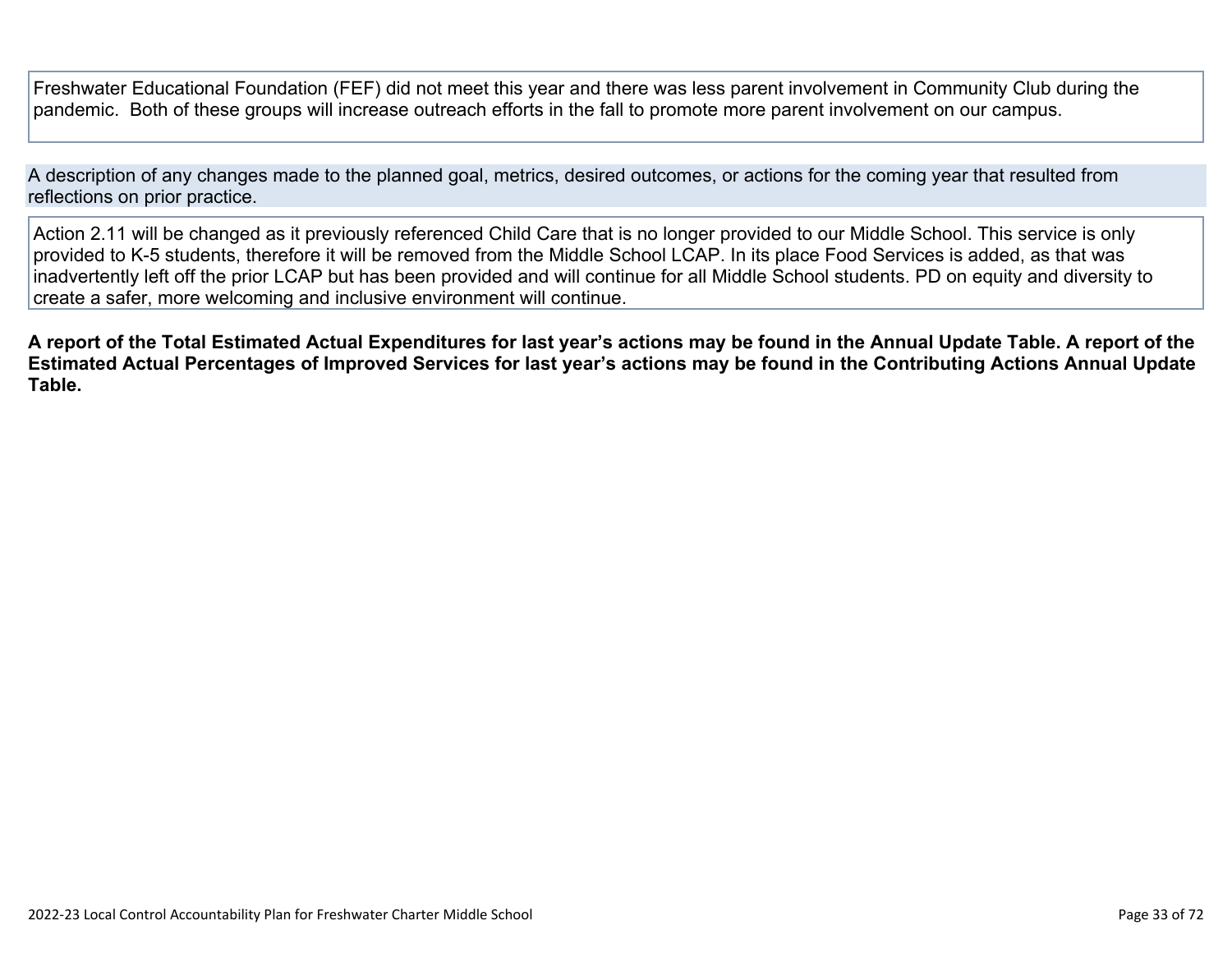# **[Goals and Actions](http://www.doc-tracking.com/screenshots/22LCAP/Instructions/22LCAPInstructions.htm#GoalsandActions)**

## **[Goal](http://www.doc-tracking.com/screenshots/22LCAP/Instructions/22LCAPInstructions.htm#goalDescription)**

| Goal #                                                 | Description |  |  |  |
|--------------------------------------------------------|-------------|--|--|--|
|                                                        |             |  |  |  |
| An explanation of why the LEA has developed this goal. |             |  |  |  |

### **[Measuring and Reporting Results](http://www.doc-tracking.com/screenshots/22LCAP/Instructions/22LCAPInstructions.htm#MeasuringandReportingResults)**

| <b>Metric</b> | <b>Baseline</b> | Year 1 Outcome | Year 2 Outcome | Year 3 Outcome | Desired Outcome for<br>$2023 - 24$ |
|---------------|-----------------|----------------|----------------|----------------|------------------------------------|
|               |                 |                |                |                |                                    |

### **[Actions](http://www.doc-tracking.com/screenshots/22LCAP/Instructions/22LCAPInstructions.htm#actions)**

| Action # | Title | <b>Description</b> | <b>Total Funds</b> | Contributina |
|----------|-------|--------------------|--------------------|--------------|
|          |       |                    |                    |              |
|          |       |                    |                    |              |

### **[Goal Analysis \[2021-22\]](http://www.doc-tracking.com/screenshots/22LCAP/Instructions/22LCAPInstructions.htm#GoalAnalysis)**

An analysis of how this goal was carried out in the previous year.

A description of any substantive differences in planned actions and actual implementation of these actions.

An explanation of material differences between Budgeted Expenditures and Estimated Actual Expenditures and/or Planned Percentages of Improved Services and Estimated Actual Percentages of Improved Services.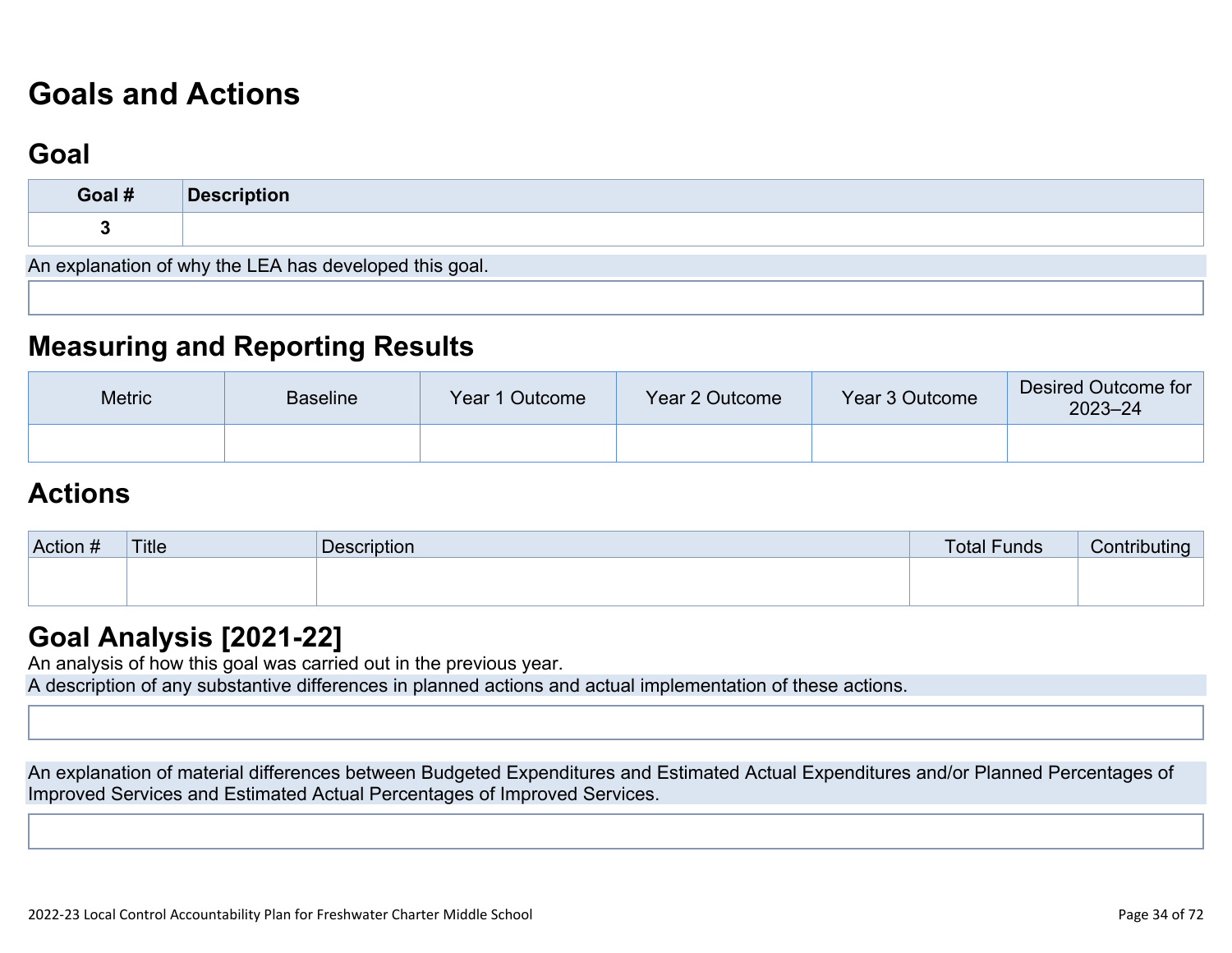An explanation of how effective the specific actions were in making progress toward the goal.

A description of any changes made to the planned goal, metrics, desired outcomes, or actions for the coming year that resulted from reflections on prior practice.

**A report of the Total Estimated Actual Expenditures for last year's actions may be found in the Annual Update Table. A report of the Estimated Actual Percentages of Improved Services for last year's actions may be found in the Contributing Actions Annual Update Table.**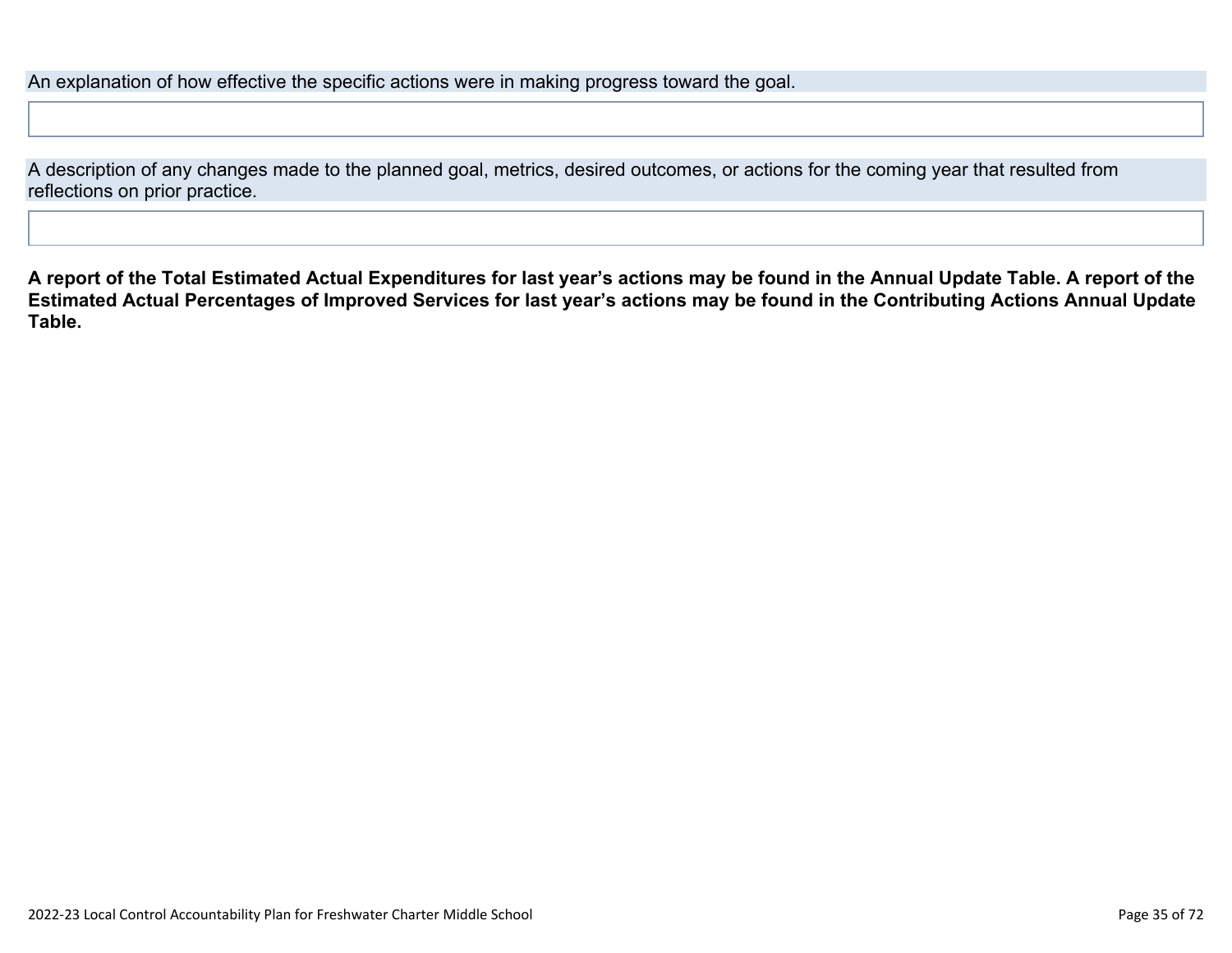# **[Goals and Actions](http://www.doc-tracking.com/screenshots/22LCAP/Instructions/22LCAPInstructions.htm#GoalsandActions)**

## **[Goal](http://www.doc-tracking.com/screenshots/22LCAP/Instructions/22LCAPInstructions.htm#goalDescription)**

| Goal #                                                 | Description |  |  |  |
|--------------------------------------------------------|-------------|--|--|--|
|                                                        |             |  |  |  |
| An explanation of why the LEA has developed this goal. |             |  |  |  |

### **[Measuring and Reporting Results](http://www.doc-tracking.com/screenshots/22LCAP/Instructions/22LCAPInstructions.htm#MeasuringandReportingResults)**

| <b>Metric</b> | Baseline | Year 1 Outcome | Year 2 Outcome | Year 3 Outcome | Desired Outcome for<br>$2023 - 24$ |
|---------------|----------|----------------|----------------|----------------|------------------------------------|
|               |          |                |                |                |                                    |

### **[Actions](http://www.doc-tracking.com/screenshots/22LCAP/Instructions/22LCAPInstructions.htm#actions)**

| Action # | Title | <b>Description</b> | <b>Total Funds</b> | Contributina |
|----------|-------|--------------------|--------------------|--------------|
|          |       |                    |                    |              |
|          |       |                    |                    |              |

### **[Goal Analysis \[2021-22\]](http://www.doc-tracking.com/screenshots/22LCAP/Instructions/22LCAPInstructions.htm#GoalAnalysis)**

An analysis of how this goal was carried out in the previous year.

A description of any substantive differences in planned actions and actual implementation of these actions.

An explanation of material differences between Budgeted Expenditures and Estimated Actual Expenditures and/or Planned Percentages of Improved Services and Estimated Actual Percentages of Improved Services.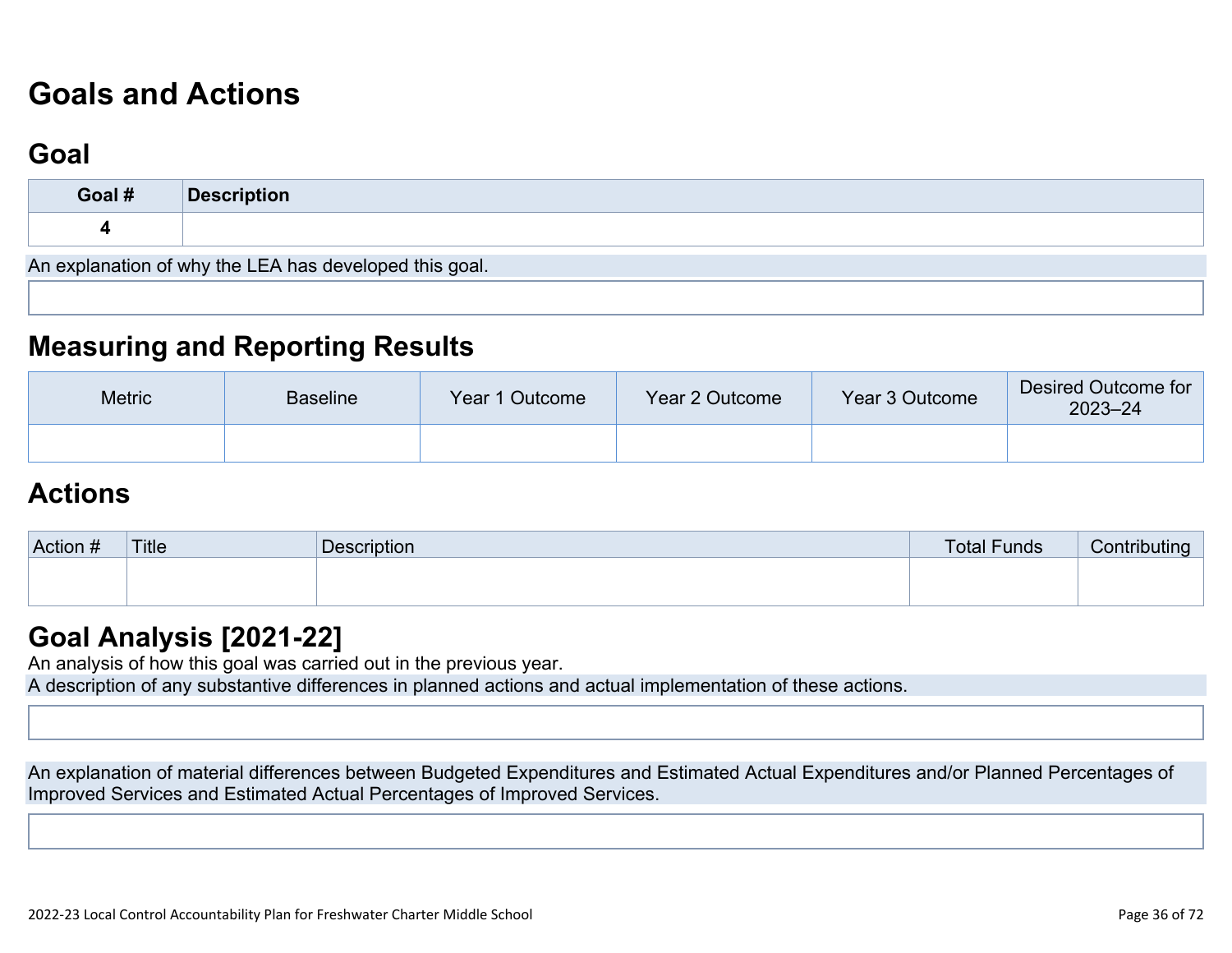An explanation of how effective the specific actions were in making progress toward the goal.

A description of any changes made to the planned goal, metrics, desired outcomes, or actions for the coming year that resulted from reflections on prior practice.

**A report of the Total Estimated Actual Expenditures for last year's actions may be found in the Annual Update Table. A report of the Estimated Actual Percentages of Improved Services for last year's actions may be found in the Contributing Actions Annual Update Table.**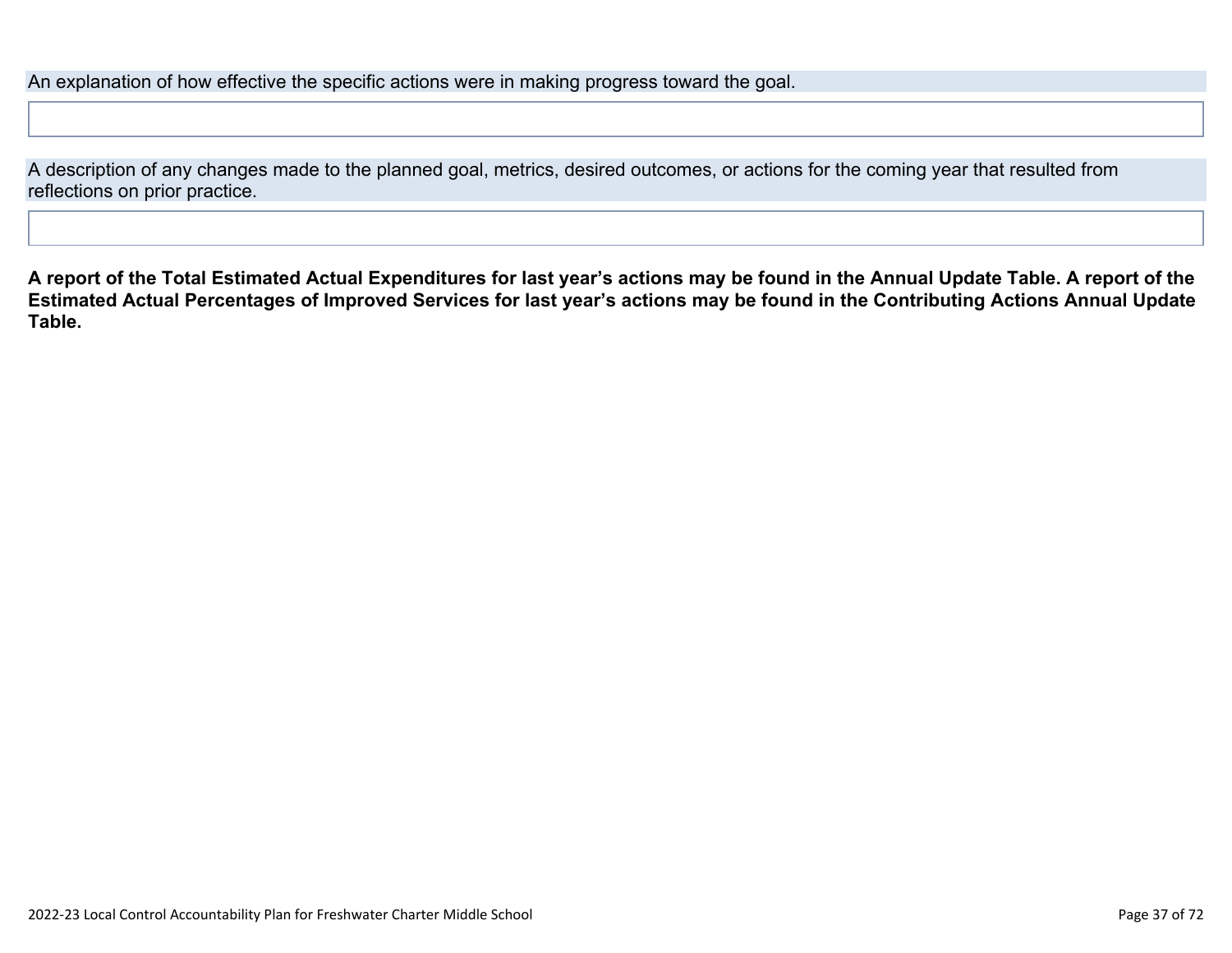# **[Goals and Actions](http://www.doc-tracking.com/screenshots/22LCAP/Instructions/22LCAPInstructions.htm#GoalsandActions)**

## **[Goal](http://www.doc-tracking.com/screenshots/22LCAP/Instructions/22LCAPInstructions.htm#goalDescription)**

| Goal #                                                 | Description |  |  |  |  |  |
|--------------------------------------------------------|-------------|--|--|--|--|--|
|                                                        |             |  |  |  |  |  |
| An explanation of why the LEA has developed this goal. |             |  |  |  |  |  |

### **[Measuring and Reporting Results](http://www.doc-tracking.com/screenshots/22LCAP/Instructions/22LCAPInstructions.htm#MeasuringandReportingResults)**

| <b>Metric</b> | <b>Baseline</b> | Year 1 Outcome | Year 2 Outcome | Year 3 Outcome | Desired Outcome for<br>$2023 - 24$ |
|---------------|-----------------|----------------|----------------|----------------|------------------------------------|
|               |                 |                |                |                |                                    |

### **[Actions](http://www.doc-tracking.com/screenshots/22LCAP/Instructions/22LCAPInstructions.htm#actions)**

| Action # | Title | Description | <b>Total Funds</b> | Contributing |
|----------|-------|-------------|--------------------|--------------|
|          |       |             |                    |              |
|          |       |             |                    |              |

### **[Goal Analysis \[2021-22\]](http://www.doc-tracking.com/screenshots/22LCAP/Instructions/22LCAPInstructions.htm#GoalAnalysis)**

An analysis of how this goal was carried out in the previous year.

A description of any substantive differences in planned actions and actual implementation of these actions.

An explanation of material differences between Budgeted Expenditures and Estimated Actual Expenditures and/or Planned Percentages of Improved Services and Estimated Actual Percentages of Improved Services.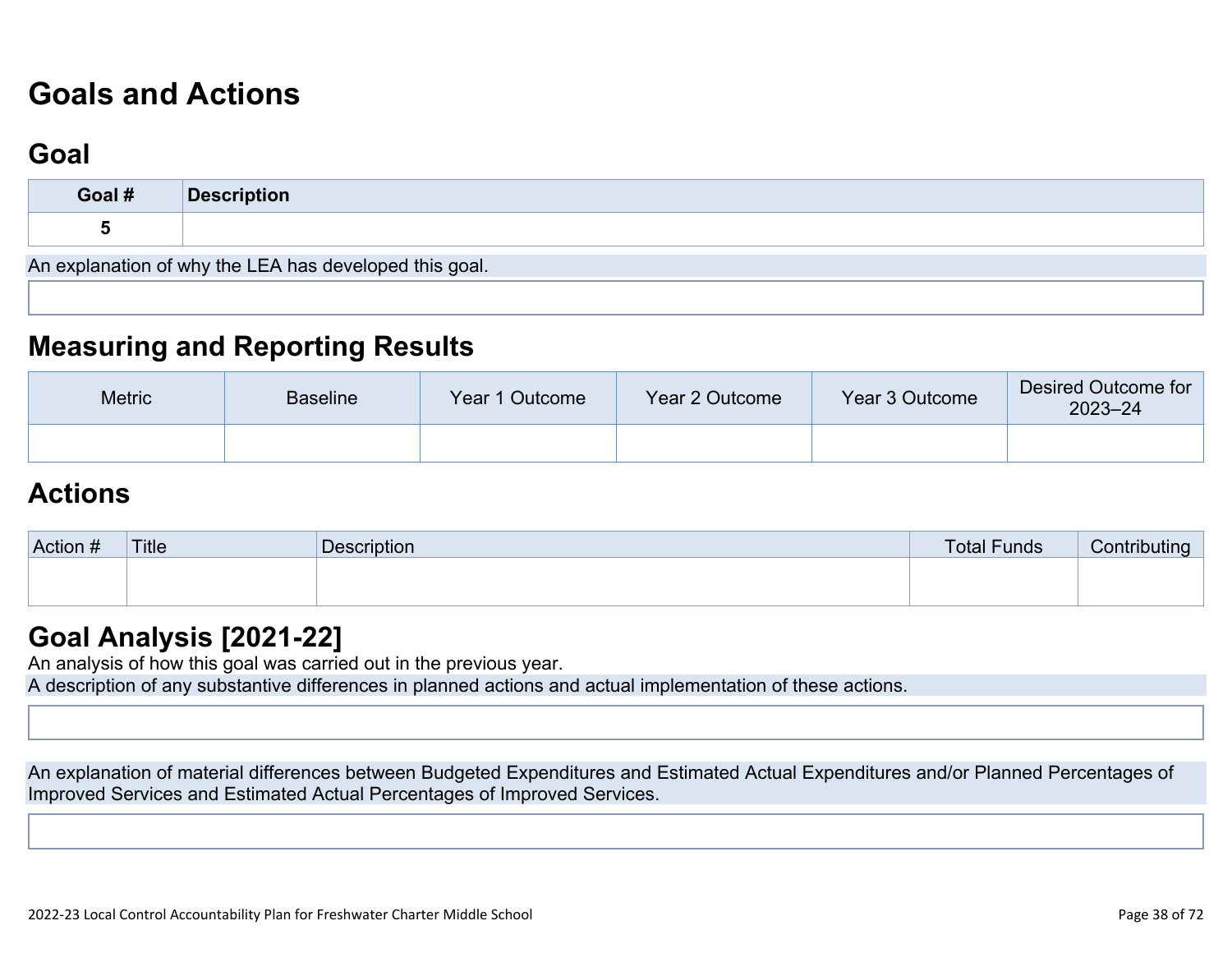An explanation of how effective the specific actions were in making progress toward the goal.

A description of any changes made to the planned goal, metrics, desired outcomes, or actions for the coming year that resulted from reflections on prior practice.

**A report of the Total Estimated Actual Expenditures for last year's actions may be found in the Annual Update Table. A report of the Estimated Actual Percentages of Improved Services for last year's actions may be found in the Contributing Actions Annual Update Table.**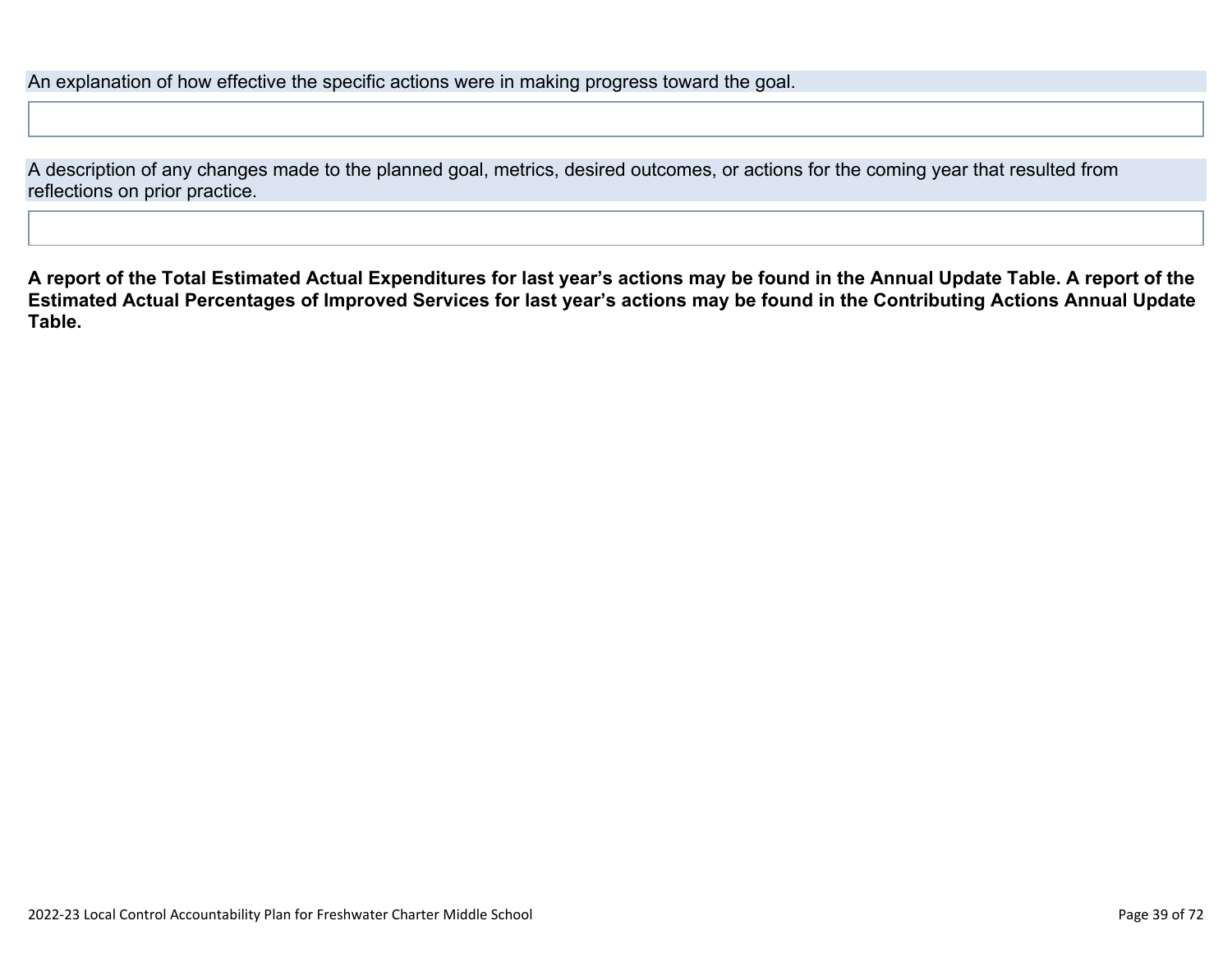# **[Increased or Improved Services for Foster Youth, English Learners, and Low-](http://www.doc-tracking.com/screenshots/22LCAP/Instructions/22LCAPInstructions.htm#IncreasedImprovedServices)[Income Students \[2022-23\]](http://www.doc-tracking.com/screenshots/22LCAP/Instructions/22LCAPInstructions.htm#IncreasedImprovedServices)**

| Projected LCFF Supplemental and/or Concentration Grants | Projected Additional LCFF Concentration Grant (15 percent) |
|---------------------------------------------------------|------------------------------------------------------------|
| \$26,106                                                |                                                            |

#### **Required Percentage to Increase or Improve Services for the LCAP Year**

| Projected Percentage to Increase<br>or Improve Services for the<br>Coming School Year | <b>LCFF Carryover — Percentage</b> | <b>ILCFF Carryover — Dollar</b> | Total Percentage to Increase or<br>Improve Services for the Coming<br>School Year |
|---------------------------------------------------------------------------------------|------------------------------------|---------------------------------|-----------------------------------------------------------------------------------|
| $15.97\%$                                                                             | $0.00\%$                           | \$0.00                          | 5.97%                                                                             |

**The Budgeted Expenditures for Actions identified as Contributing may be found in the Contributing Actions Table.**

### **[Required Descriptions](http://www.doc-tracking.com/screenshots/22LCAP/Instructions/22LCAPInstructions.htm#RequiredDescriptions)**

For each action being provided to an entire school, or across the entire school district or county office of education (COE), an explanation of (1) how the needs of foster youth, English learners, and low-income students were considered first, and (2) how these actions are effective in meeting the goals for these students.

The needs of foster youth, English Learners, and low-income students were considered first when drafting the LCAP. The actions Freshwater Charter Middle School will deliver schoolwide were determined to be effective in meeting the needs of our unduplicated students via surveys, meetings with educational partners, phone calls, and assessment data. These include: increasing the student:adult ratio in the classroom to provide targeted and differentiated support, providing targeted interventions in math intervention and homework club after school to address learning gaps, providing summer school to address learning loss, providing support and assistance from our Resource Specialist Program (RSP) and Student Support Provider, meeting with families to provide individualized attendance support plans, and providing transportation and childcare to families in need. These actions and strategies will continue to be measured and re-assessed through the 2021-24 LCAP stakeholder engagement process. Other actions which are an increase but are limited to a specific group include meals for households in need, providing targeted EL supports and interventions through our EL director, and providing no cost extra curricular opportunities for community engagement via sports, band, enrichment clubs, and field trips for SED students. The actions that are being continued in our LCAP have proven to be effective for our students and is reflected in our high CAASPP scores and our reduced suspension rates.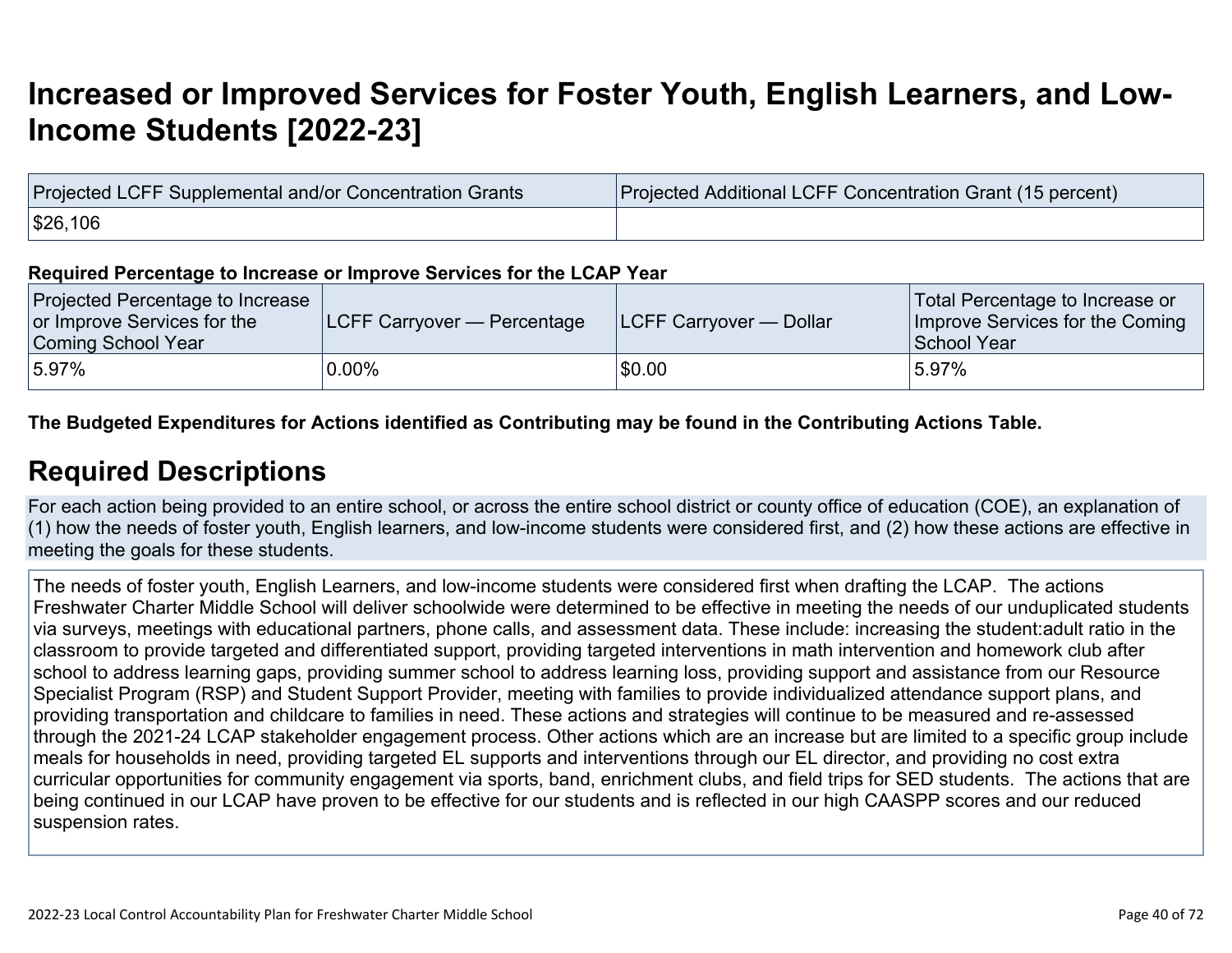A description of how services for foster youth, English learners, and low-income students are being increased or improved by the percentage required.

Freshwater Charter Middle School will demonstrate that our planned actions and services will increase or improve services for high needs students (foster youth, English learners, and low- income students) compared to the services all students receive by significantly more than XXXXX. Unduplicated students, students with disabilities, and disengaged students will receive expanded academic and social-emotional intervention and supports. Increasing the current support of paraprofessionals in our classrooms will increase differentiated instruction and support to meet the specific needs of individual students from aides and will enable teachers to spend additional time with their students. Freshwater Charter Middle School will offer a summer school program in Summer 2022 for students identified by their classroom teachers using classroom assessments and engagement data. This will be an increase in instructional time for students served. It is anticipated many of our high needs students will participate in this extended learning opportunity. Math Intervention and Homework Club will be offered to students in need of additional support. The Food Service program clearly addresses needs of low-income families.

A description of the plan for how the additional concentration grant add-on funding identified above will be used to increase the number of staff providing direct services to students at schools that have a high concentration (above 55 percent) of foster youth, English learners, and lowincome students, as applicable.

| Staff-to-student ratios by<br>type of school and<br>concentration of<br>unduplicated students | Schools with a student concentration of 55 percent or<br>less | Schools with a student concentration of greater than 55<br>percent |
|-----------------------------------------------------------------------------------------------|---------------------------------------------------------------|--------------------------------------------------------------------|
| Staff-to-student ratio of<br>classified staff providing<br>direct services to students        |                                                               |                                                                    |
| Staff-to-student ratio of<br>certificated staff providing<br>direct services to students      |                                                               |                                                                    |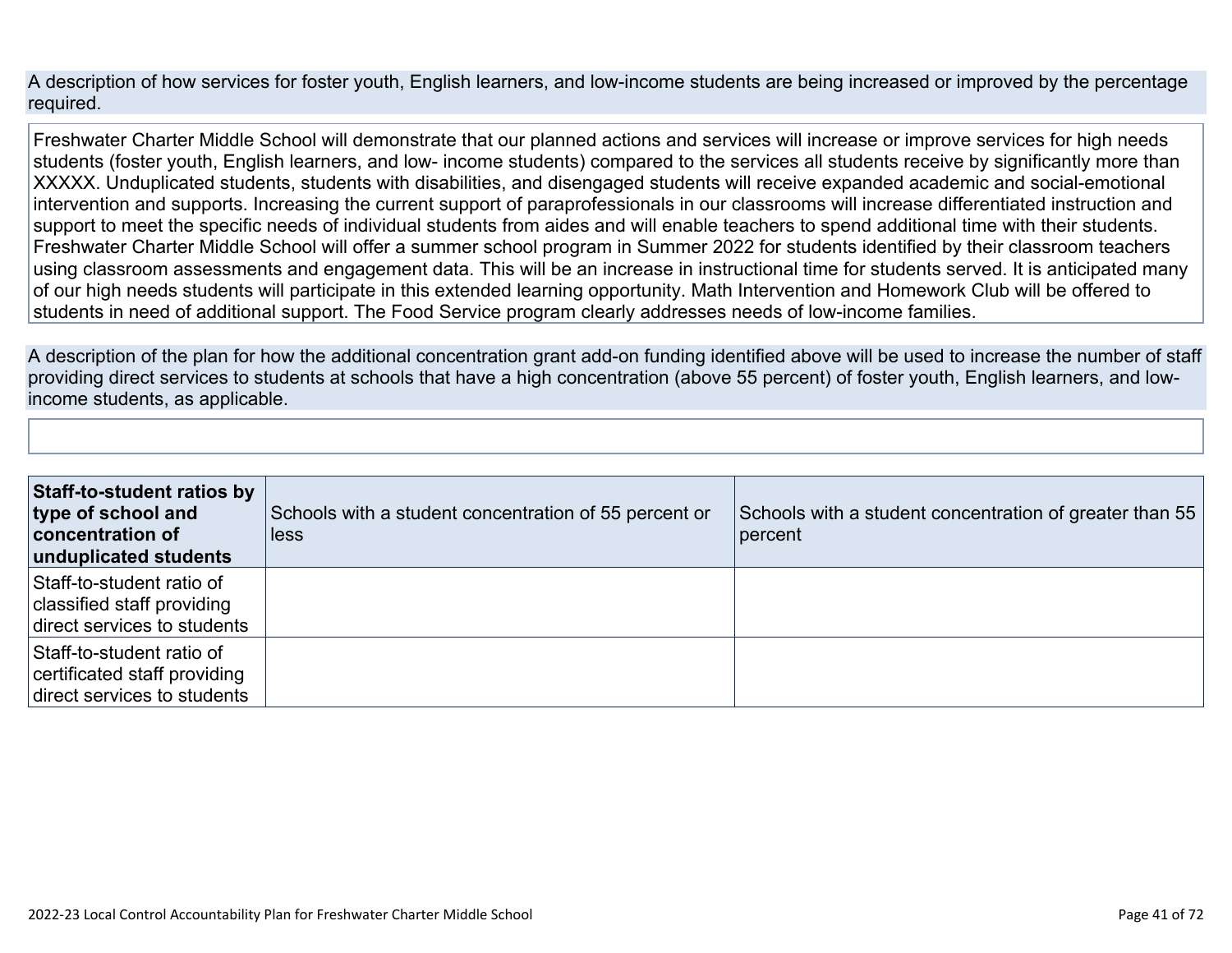### **2022-23 Total Expenditures Table**

| <b>Totals</b> |                | <b>LCFF Funds</b>                                          | <b>Other State</b><br><b>Funds</b>   | <b>Local Funds</b>      | <b>Federal Funds</b> | <b>Total Funds</b>       | <b>Total Personnel</b> | <b>Total Non-</b><br>personnel |                    |
|---------------|----------------|------------------------------------------------------------|--------------------------------------|-------------------------|----------------------|--------------------------|------------------------|--------------------------------|--------------------|
| <b>Totals</b> |                | \$431,861.00                                               | \$14,134.00                          |                         | \$14,269.00          | \$460,264.00             | \$440,174.00           | \$20,090.00                    |                    |
| <b>Goal</b>   | <b>Action#</b> | <b>Action Title</b>                                        |                                      | <b>Student Group(s)</b> | <b>LCFF Funds</b>    | <b>Other State Funds</b> | <b>Local Funds</b>     | <b>Federal Funds</b>           | <b>Total Funds</b> |
| $\mathbf{1}$  | $1.1$          | After school<br>intervention                               | <b>Foster Youth</b><br>Low Income    | <b>English Learners</b> |                      |                          |                        |                                |                    |
| $\mathbf{1}$  | $1.2$          | <b>Classroom Aides</b>                                     | <b>Foster Youth</b><br>Low Income    | <b>English Learners</b> | \$43,528.00          |                          |                        |                                | \$43,528.00        |
| $\mathbf{1}$  | $1.3$          | <b>Writing Rubrics</b>                                     | All                                  |                         |                      |                          |                        |                                |                    |
| $\mathbf{1}$  | $1.4$          | Technology (devices<br>and software)                       | All                                  |                         | \$4,643.00           |                          |                        |                                | \$4,643.00         |
| $\mathbf{1}$  | $1.5$          | Math Intervention                                          | All                                  |                         | \$4,317.00           |                          |                        |                                | \$4,317.00         |
| $\mathbf 1$   | 1.6            | Homework Help                                              | All<br>Foster Youth<br>Low Income    | <b>English Learners</b> | \$4,074.00           |                          |                        |                                | \$4,074.00         |
| $\mathbf{1}$  | $1.7$          | ELD and EL Support                                         |                                      | <b>English Learners</b> |                      |                          |                        |                                |                    |
| $\mathbf{1}$  | 1.8            | Digital assessment                                         | All                                  |                         |                      |                          |                        |                                |                    |
| $\mathbf{1}$  | 1.9            | Curriculum/Assessme<br>nt Coordinator                      | All                                  |                         | \$586.00             |                          |                        | \$54.00                        | \$640.00           |
| $\mathbf 1$   | 1.11           | <b>Certificated Staff</b>                                  | All                                  |                         | \$219,343.00         |                          |                        |                                | \$219,343.00       |
| $\mathbf{1}$  | 1.12           | Integrated<br>Technology                                   | All                                  |                         |                      |                          |                        |                                |                    |
| $\mathbf{1}$  | 1.13           | <b>Special Education</b><br>Program and<br><b>Services</b> | Students with<br><b>Disabilities</b> |                         |                      | \$14,134.00              |                        | \$575.00                       | \$14,709.00        |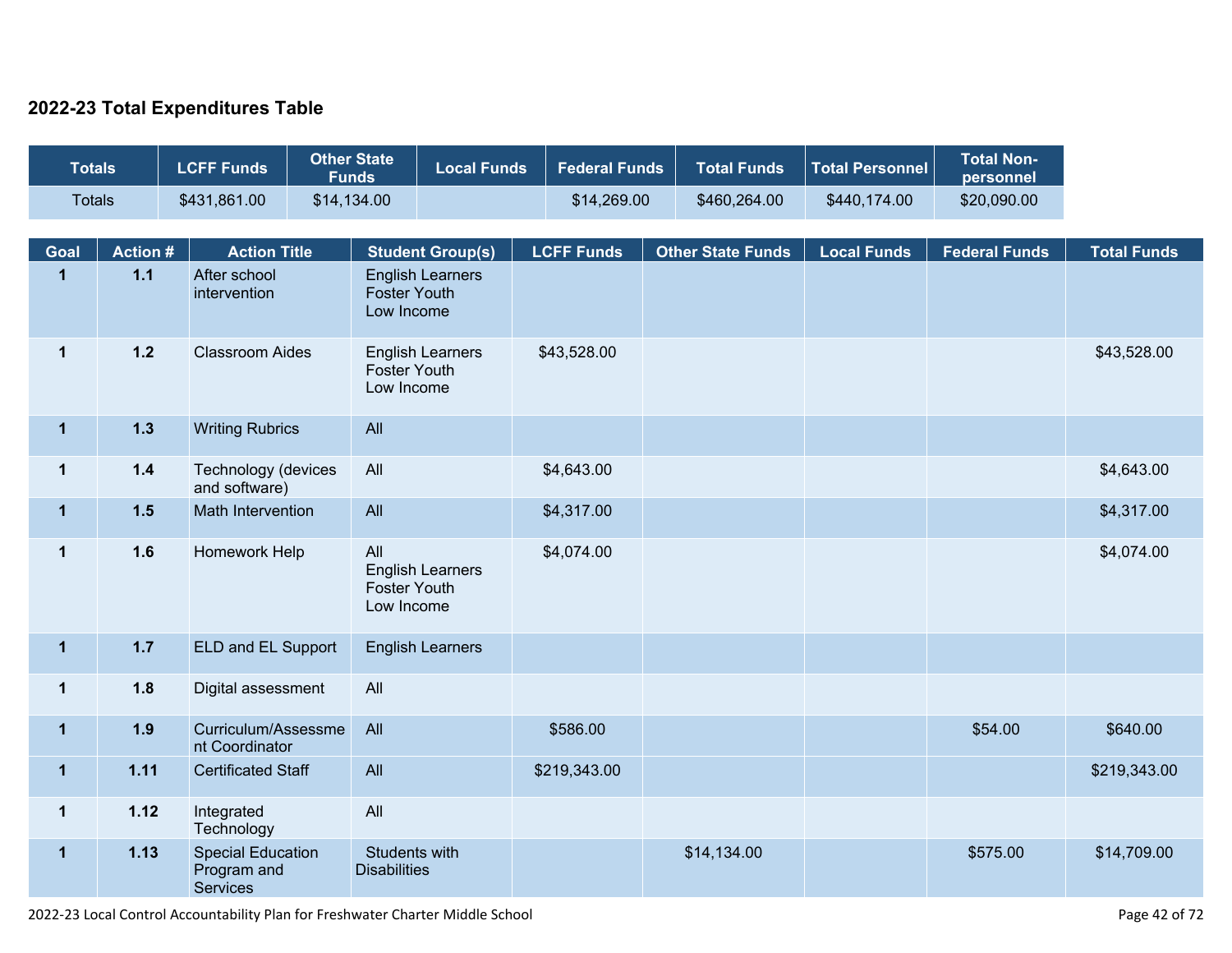| Goal                    | <b>Action#</b> | <b>Action Title</b>                                       | <b>Student Group(s)</b>                                      | <b>LCFF Funds</b> | <b>Other State Funds</b> | <b>Local Funds</b> | <b>Federal Funds</b> | <b>Total Funds</b> |
|-------------------------|----------------|-----------------------------------------------------------|--------------------------------------------------------------|-------------------|--------------------------|--------------------|----------------------|--------------------|
| $\mathbf{1}$            | 1.14           | Administrative<br>Leadership                              | All                                                          | \$26,449.00       |                          |                    |                      | \$26,449.00        |
| $\mathbf{1}$            | 1.15           | <b>Classroom Instruction</b><br>and Assessment            | All                                                          |                   |                          |                    |                      |                    |
| $\mathbf{1}$            | 1.17           | Visual/Performing<br>arts                                 | All                                                          | \$46,694.00       |                          |                    |                      | \$46,694.00        |
| $\mathbf{1}$            | 1.18           | Library services                                          | All                                                          | \$2,460.00        |                          |                    |                      | \$2,460.00         |
| 2 <sup>1</sup>          | 2.1            | Home/School<br>Communication<br>Programs                  | All                                                          |                   |                          |                    |                      |                    |
| $\overline{\mathbf{2}}$ | 2.2            | Transportation                                            | <b>English Learners</b><br><b>Foster Youth</b><br>Low Income | \$7,505.00        |                          |                    |                      | \$7,505.00         |
| 2 <sup>1</sup>          | 2.3            | <b>FEF</b><br>Foundation/Communi<br>ty Club               | All                                                          |                   |                          |                    |                      |                    |
| 2 <sup>1</sup>          | 2.4            | <b>Improving Attendance</b><br>Communication/Outre<br>ach | All                                                          |                   |                          |                    |                      |                    |
| 2 <sub>2</sub>          | 2.5            | <b>Positive Behavior</b><br>Programs                      | All                                                          |                   |                          |                    |                      |                    |
| $\boldsymbol{2}$        | 2.6            | <b>Promoting Parent</b><br>Involvement                    | All                                                          |                   |                          |                    |                      |                    |
| 2 <sub>2</sub>          | 2.7            | School/Community<br>Events                                | All                                                          |                   |                          |                    |                      |                    |
| $\overline{\mathbf{2}}$ | 2.8            | PD on climate and<br>social/emotional<br>needs            | <b>English Learners</b><br><b>Foster Youth</b><br>Low Income | \$17,502.00       |                          |                    |                      | \$17,502.00        |
| $\overline{2}$          | 2.9            | Student extra-<br>curricular<br>opportunities             | <b>English Learners</b><br><b>Foster Youth</b><br>Low Income | \$1,807.00        |                          |                    |                      | \$1,807.00         |
| $\mathbf{2}$            | 2.10           | <b>Facilities</b><br>Maintenance and<br>operations        | All                                                          | \$23,260.00       |                          |                    |                      | \$23,260.00        |
| 2 <sup>2</sup>          | 2.11           | <b>Food Service</b>                                       |                                                              |                   |                          |                    | \$13,640.00          | \$13,640.00        |
| $\boldsymbol{2}$        | 2.12           | <b>Office Staff</b>                                       | All                                                          | \$29,693.00       |                          |                    |                      | \$29,693.00        |
| $\overline{2}$          | 2.13           | Prepare students for<br>college and careers               | Low Income                                                   |                   |                          |                    |                      |                    |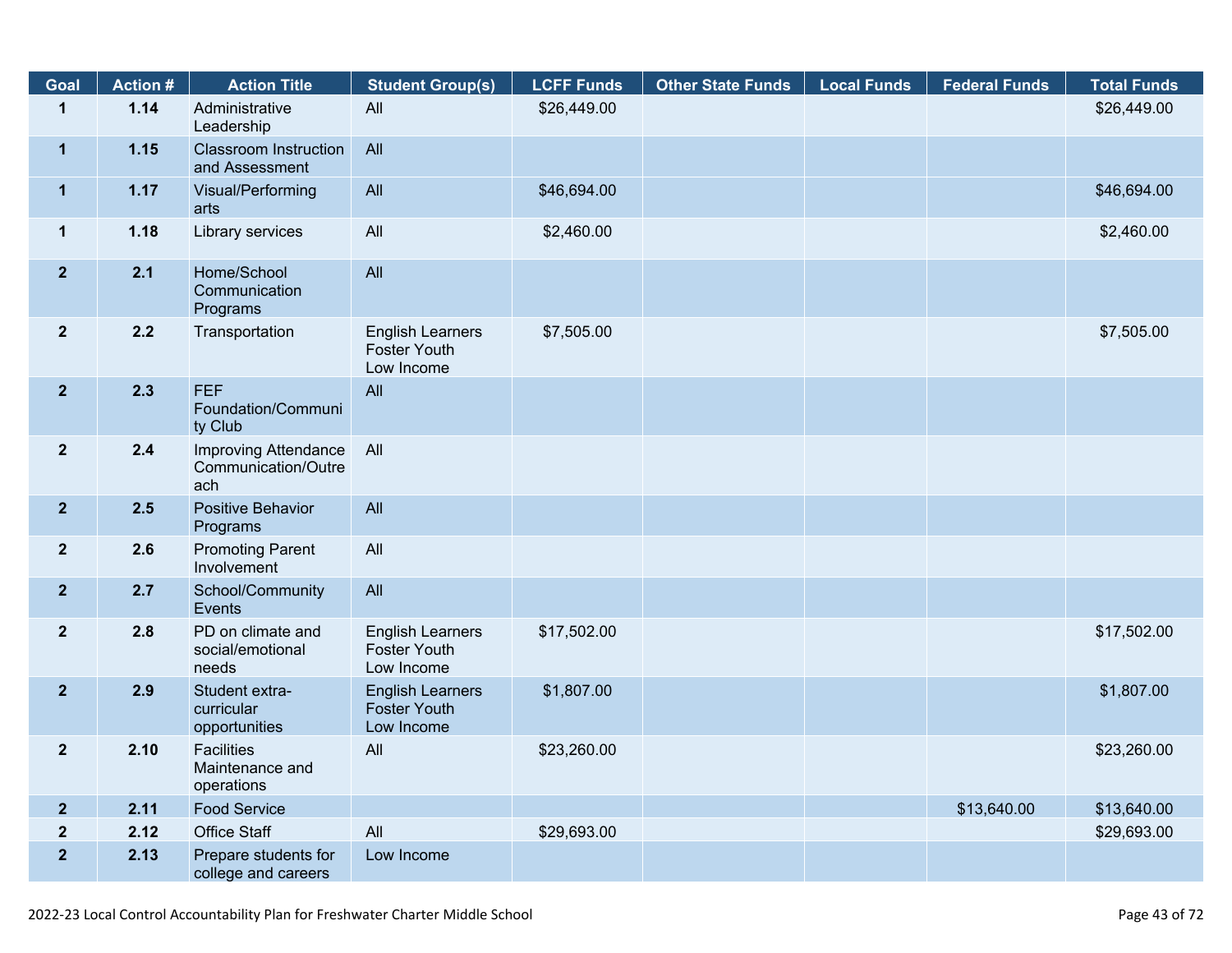### **2022-23 Contributing Actions Table**

| 1. Projected<br><b>LCFF Base</b><br>Grant | 2. Projected<br><b>LCFF</b><br><b>Supplemental</b><br>and/or<br><b>Concentration</b><br>Grants | 3. Projected<br><b>Percentage to</b><br>Increase or<br><b>Improve</b><br><b>Services for</b><br>the Coming<br><b>School Year</b><br>(2 divided by | <b>LCFF</b><br><b>Carryover</b> -<br>Percentage<br>(Percentage<br>from Prior<br>Year) | <b>Total</b><br><b>Percentage to</b><br>Increase or<br><b>Improve</b><br><b>Services for</b><br>the Coming<br><b>School Year</b><br>$(3 + Carryover)$<br>%) | 4. Total<br><b>Planned</b><br><b>Contributing</b><br><b>Expenditures</b><br>(LCFF Funds) | 5. Total<br><b>Planned</b><br>Percentage of<br><b>Improved</b><br><b>Services</b><br>$(\%)$ | <b>Planned</b><br><b>Percentage to</b><br>Increase or<br><b>Improve</b><br><b>Services for</b><br>the Coming<br><b>School Year</b><br>(4 divided by<br>1, plus 5) | <b>Totals by</b><br><b>Type</b> | <b>Total LCFF</b><br><b>Funds</b> |
|-------------------------------------------|------------------------------------------------------------------------------------------------|---------------------------------------------------------------------------------------------------------------------------------------------------|---------------------------------------------------------------------------------------|-------------------------------------------------------------------------------------------------------------------------------------------------------------|------------------------------------------------------------------------------------------|---------------------------------------------------------------------------------------------|-------------------------------------------------------------------------------------------------------------------------------------------------------------------|---------------------------------|-----------------------------------|
| 437,099                                   | \$26,106                                                                                       | 5.97%                                                                                                                                             | $0.00\%$                                                                              | 5.97%                                                                                                                                                       | \$74,416.00                                                                              | $0.00\%$                                                                                    | 17.02 %                                                                                                                                                           | Total:                          | \$74,416.00                       |
|                                           |                                                                                                |                                                                                                                                                   |                                                                                       |                                                                                                                                                             |                                                                                          |                                                                                             |                                                                                                                                                                   | <b>LEA-wide</b><br>Total:       | \$74,416.00                       |
|                                           |                                                                                                |                                                                                                                                                   |                                                                                       |                                                                                                                                                             |                                                                                          |                                                                                             |                                                                                                                                                                   | <b>Limited Total:</b>           | \$0.00                            |
|                                           |                                                                                                |                                                                                                                                                   |                                                                                       |                                                                                                                                                             |                                                                                          |                                                                                             |                                                                                                                                                                   | <b>Schoolwide</b><br>Total:     | \$0.00                            |

| <b>Goal</b>    | <b>Action #</b> | <b>Action Title</b>                         | <b>Contributing to</b><br><b>Increased or</b><br><b>Improved</b><br>Services? | <b>Scope</b>                                   | <b>Unduplicated</b><br><b>Student Group(s)</b>               | <b>Location</b>    | <b>Planned</b><br><b>Expenditures for</b><br><b>Contributing</b><br><b>Actions (LCFF</b><br>Funds) | <b>Planned</b><br><b>Percentage of</b><br><b>Improved</b><br>Services (%) |
|----------------|-----------------|---------------------------------------------|-------------------------------------------------------------------------------|------------------------------------------------|--------------------------------------------------------------|--------------------|----------------------------------------------------------------------------------------------------|---------------------------------------------------------------------------|
|                | $1.1$           | After school intervention                   | Yes                                                                           | <b>LEA-wide</b>                                | <b>English Learners</b><br><b>Foster Youth</b><br>Low Income | <b>All Schools</b> |                                                                                                    |                                                                           |
|                | 1.2             | <b>Classroom Aides</b>                      | Yes                                                                           | LEA-wide                                       | <b>English Learners</b><br><b>Foster Youth</b><br>Low Income | All Schools        | \$43,528.00                                                                                        |                                                                           |
|                | 1.6             | Homework Help                               | <b>Yes</b>                                                                    | LEA-wide                                       | <b>English Learners</b><br><b>Foster Youth</b><br>Low Income | All Schools        | \$4,074.00                                                                                         |                                                                           |
| 1              | 1.7             | ELD and EL Support                          | Yes                                                                           | Limited to<br>Unduplicated<br>Student Group(s) | <b>English Learners</b>                                      | <b>All Schools</b> |                                                                                                    |                                                                           |
| $\overline{2}$ | 2.2             | Transportation                              | Yes                                                                           | LEA-wide                                       | <b>English Learners</b><br><b>Foster Youth</b><br>Low Income |                    | \$7,505.00                                                                                         |                                                                           |
| $\overline{2}$ | 2.8             | PD on climate and<br>social/emotional needs | <b>Yes</b>                                                                    | LEA-wide                                       | <b>English Learners</b><br><b>Foster Youth</b><br>Low Income |                    | \$17,502.00                                                                                        |                                                                           |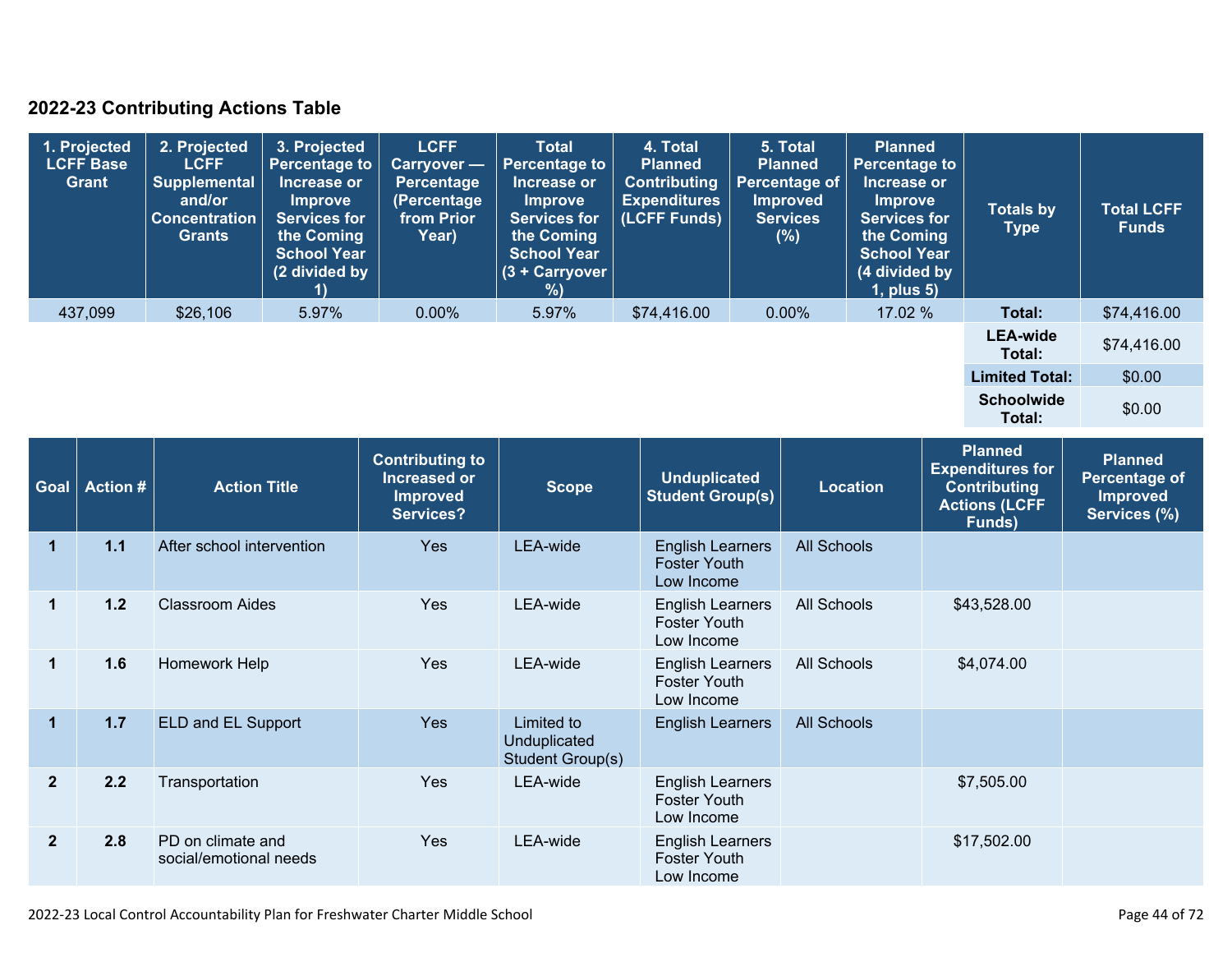| $\mid$ Goal $\mid$ Action # $\mid$ | <b>Action Title</b>                         | <b>Contributing to</b><br>Increased or<br><b>Improved</b><br>Services? | <b>Scope</b> | <b>Unduplicated</b><br><b>Student Group(s)</b>               | <b>Location</b> | <b>Planned</b><br><b>Expenditures for</b><br><b>Contributing</b><br><b>Actions (LCFF</b><br>Funds) | <b>Planned</b><br>Percentage of<br><b>Improved</b><br>Services (%) |
|------------------------------------|---------------------------------------------|------------------------------------------------------------------------|--------------|--------------------------------------------------------------|-----------------|----------------------------------------------------------------------------------------------------|--------------------------------------------------------------------|
| 2.9                                | Student extra-curricular<br>opportunities   | <b>Yes</b>                                                             | LEA-wide     | <b>English Learners</b><br><b>Foster Youth</b><br>Low Income |                 | \$1,807.00                                                                                         |                                                                    |
| 2.13                               | Prepare students for college<br>and careers | <b>Yes</b>                                                             | LEA-wide     | Low Income                                                   |                 |                                                                                                    |                                                                    |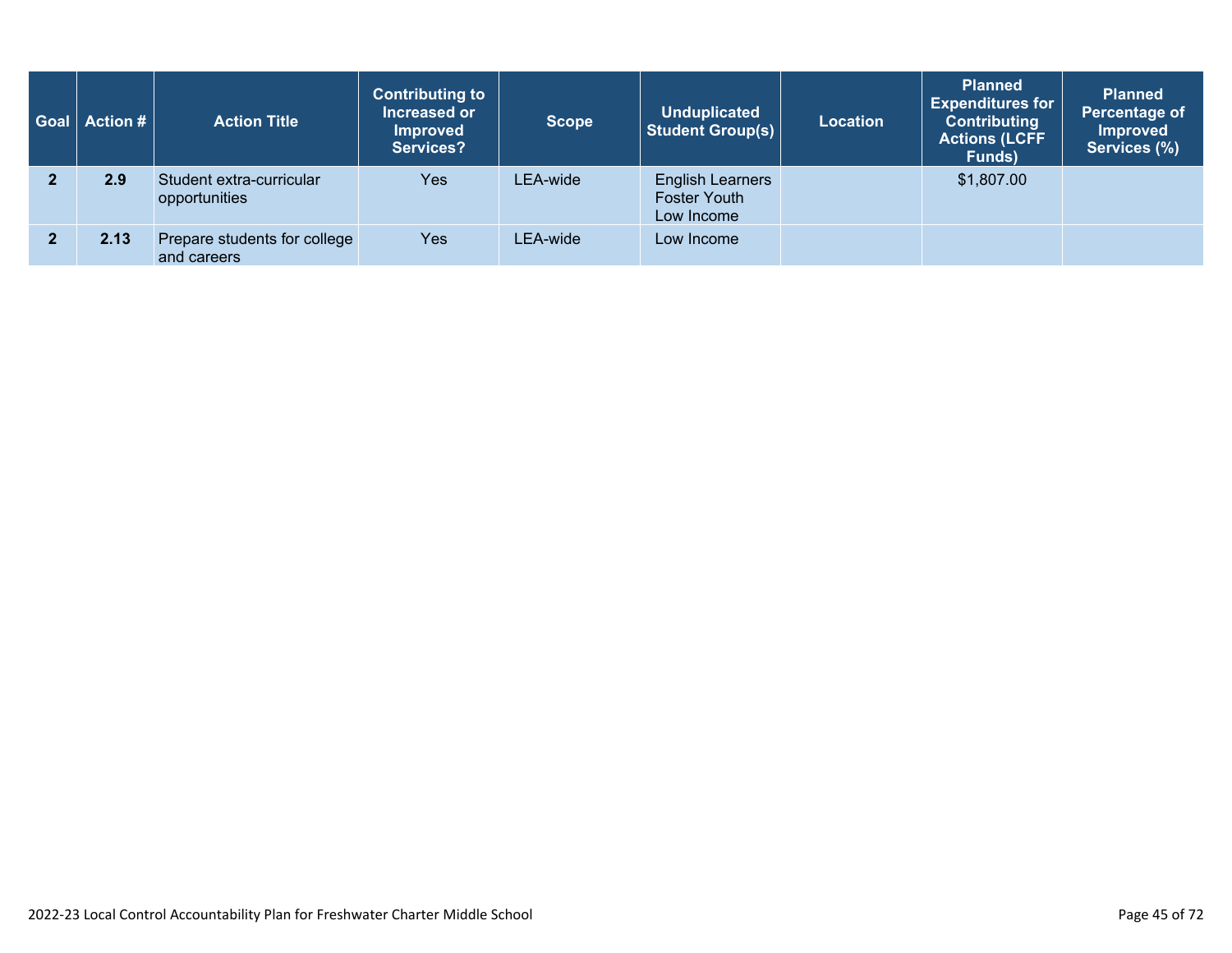### **2021-22 Annual Update Table**

| <b>Totals</b> | <b>Last Year's</b><br><b>Total Planned</b><br><b>Expenditures</b><br>(Total Funds) | <b>Total Estimated</b><br><b>Expenditures</b><br>(Total Funds) |
|---------------|------------------------------------------------------------------------------------|----------------------------------------------------------------|
| <b>Totals</b> | \$468,156.00                                                                       | \$539,760.00                                                   |

| <b>Last Year's</b><br>Goal # | <b>Last Year's Action</b><br># | <b>Prior Action/Service Title</b>    | <b>Contributed to Increased</b><br>or Improved Services? | <b>Last Year's Planned</b><br><b>Expenditures</b><br>(Total Funds) | <b>Estimated Actual</b><br><b>Expenditures</b><br>(Input Total Funds) |
|------------------------------|--------------------------------|--------------------------------------|----------------------------------------------------------|--------------------------------------------------------------------|-----------------------------------------------------------------------|
| $\overline{\mathbf{1}}$      | $1.1$                          | After school math intervention       | Yes                                                      |                                                                    |                                                                       |
| $\overline{1}$               | $1.2$                          | <b>Classroom Aides</b>               | Yes                                                      | \$53,695.00                                                        | \$43,528                                                              |
| $\overline{1}$               | 1.3                            | <b>Writing Rubrics</b>               | <b>No</b>                                                |                                                                    |                                                                       |
| $\mathbf{1}$                 | $1.4$                          | Technology (devices and software)    | <b>No</b>                                                | \$5,940.00                                                         | \$4,643                                                               |
| $\mathbf 1$                  | $1.5$                          | Math Teacher                         | <b>No</b>                                                | \$7,581.00                                                         | \$4,317                                                               |
| $\mathbf{1}$                 | 1.6                            | Homework Help                        | <b>No</b><br>Yes                                         | \$7,912.00                                                         | \$4,074                                                               |
| $\mathbf{1}$                 | 1.7                            | ELD and EL Support                   | Yes                                                      |                                                                    |                                                                       |
| $\overline{1}$               | 1.8                            | Digital assessment                   | <b>No</b>                                                |                                                                    |                                                                       |
| $\mathbf{1}$                 | 1.9                            | Curriculum/Assessment<br>Coordinator | <b>No</b>                                                | \$772.00                                                           | \$640                                                                 |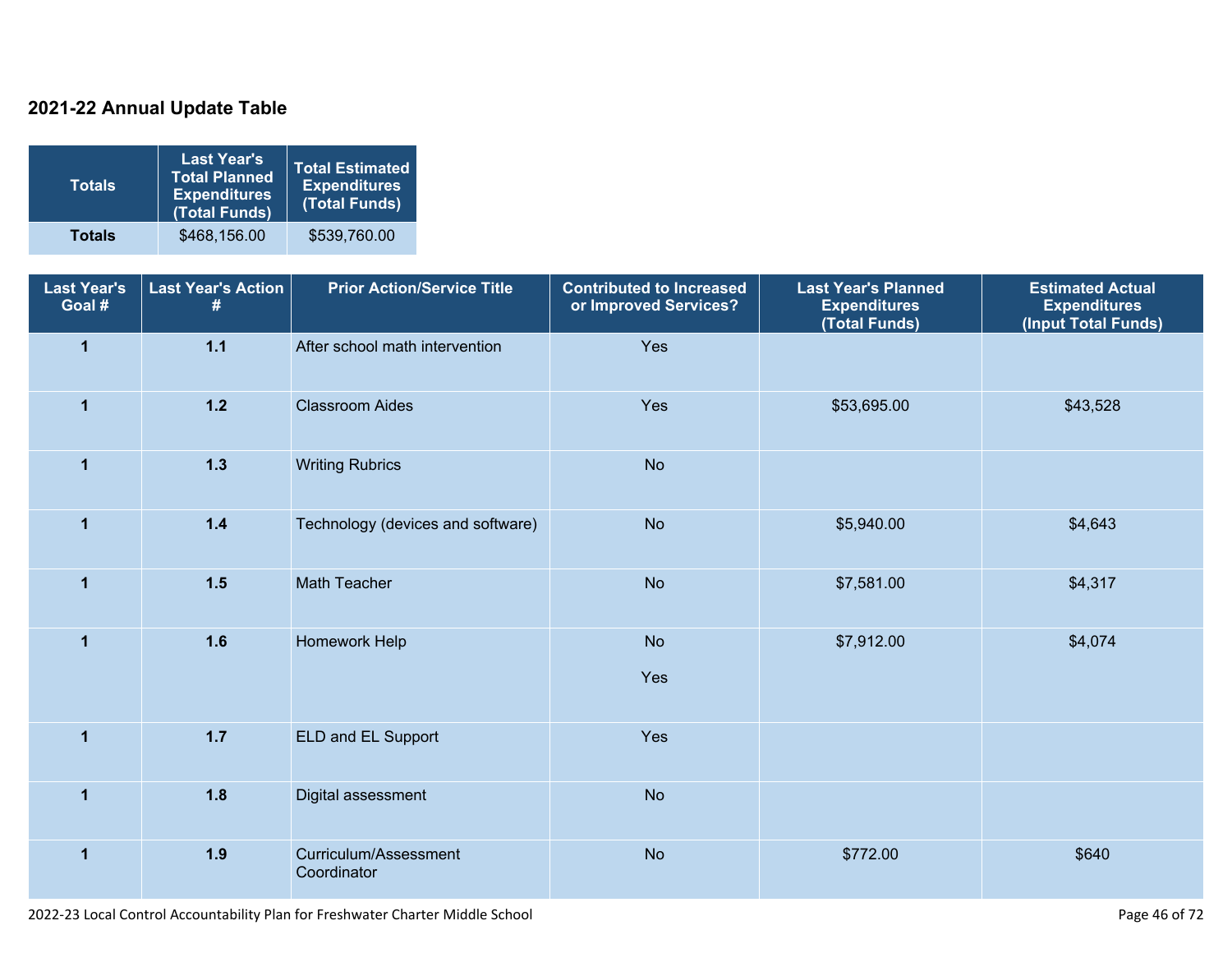| <b>Last Year's</b><br>Goal # | <b>Last Year's Action</b><br># | <b>Prior Action/Service Title</b>                     | <b>Contributed to Increased</b><br>or Improved Services? | Last Year's Planned<br><b>Expenditures</b><br>(Total Funds) | <b>Estimated Actual</b><br><b>Expenditures</b><br>(Input Total Funds) |
|------------------------------|--------------------------------|-------------------------------------------------------|----------------------------------------------------------|-------------------------------------------------------------|-----------------------------------------------------------------------|
| $\mathbf{1}$                 | 1.11                           | <b>Certificated Staff</b>                             | <b>No</b>                                                | \$148,521.00                                                | \$219,343                                                             |
| $\mathbf{1}$                 | 1.12                           | Integrated Technology                                 | <b>No</b>                                                |                                                             |                                                                       |
| $\mathbf 1$                  | 1.13                           | Special Education Program and<br>Services             | <b>No</b>                                                | \$14,306.00                                                 | \$14,709                                                              |
| $\mathbf{1}$                 | 1.14                           | Administrative Leadership                             | <b>No</b>                                                | \$26,517.00                                                 | \$26,449                                                              |
| $\mathbf{1}$                 | 1.15                           | Classroom Instruction and<br>Assessment               | <b>No</b>                                                |                                                             |                                                                       |
| $\mathbf{1}$                 | 1.17                           | Visual/Performing arts                                | <b>No</b>                                                | \$28,611.00                                                 | \$46,694                                                              |
| $\mathbf{1}$                 | 1.18                           | Library services                                      | <b>No</b>                                                | \$834.00                                                    | \$2,460                                                               |
| $\overline{2}$               | 2.1                            | Home/School Communication<br>Programs                 | <b>No</b>                                                | \$6,453.00                                                  | \$15,009                                                              |
| $\overline{2}$               | 2.2                            | Transportation                                        | Yes                                                      | \$13,475.00                                                 |                                                                       |
| $\overline{2}$               | 2.3                            | FEF Foundation/Community Club                         | <b>No</b>                                                |                                                             |                                                                       |
| $\overline{\mathbf{2}}$      | 2.4                            | <b>Improving Attendance</b><br>Communication/Outreach | <b>No</b>                                                |                                                             |                                                                       |
| $\overline{2}$               | 2.5                            | <b>Positive Behavior Programs</b>                     | <b>No</b>                                                | \$2,760.00                                                  |                                                                       |
| $\mathbf{2}$                 | 2.6                            | <b>Promoting Parent Involvement</b>                   | <b>No</b>                                                |                                                             |                                                                       |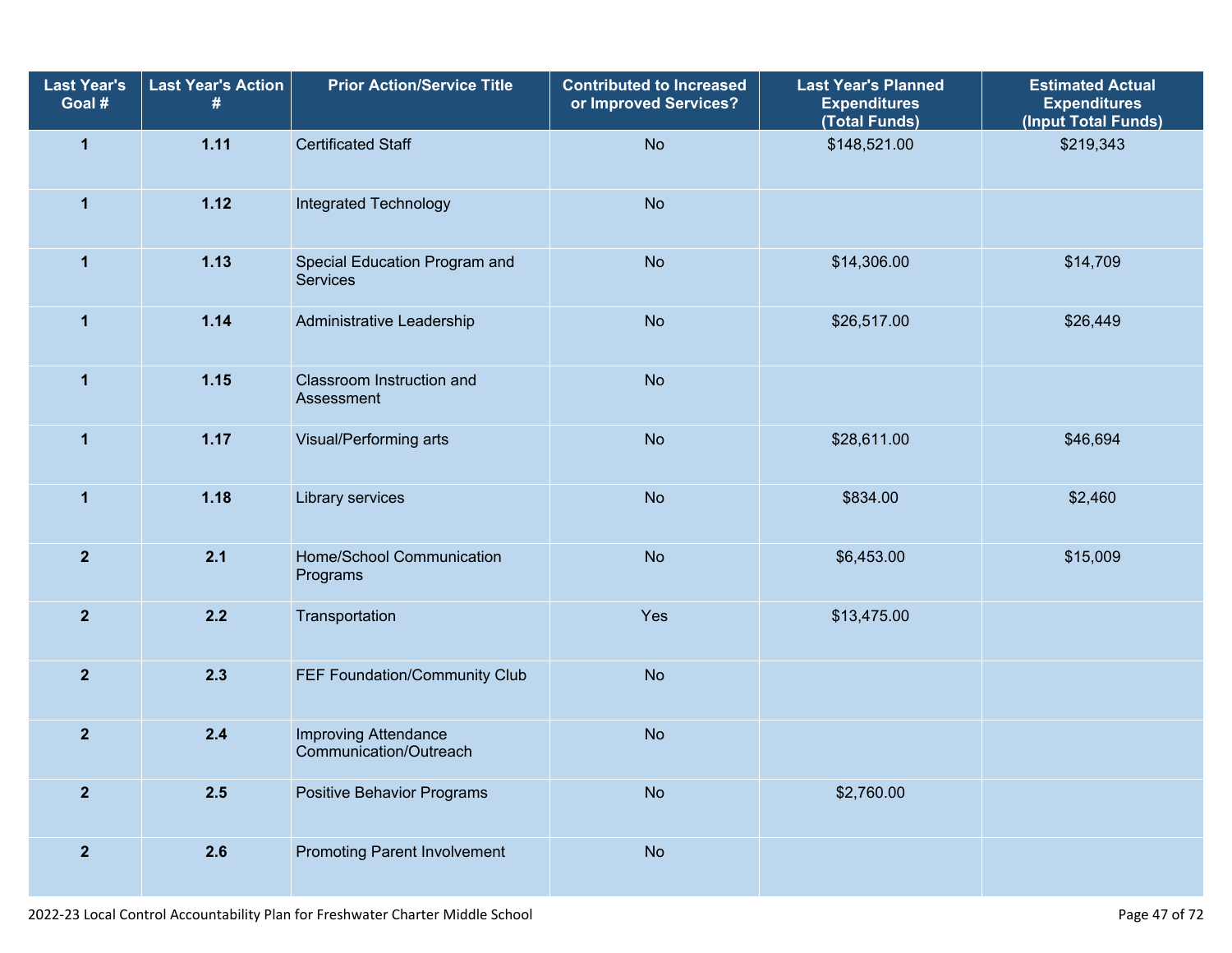| <b>Last Year's</b><br>Goal # | <b>Last Year's Action</b><br># | <b>Prior Action/Service Title</b>           | <b>Contributed to Increased</b><br>or Improved Services? | <b>Last Year's Planned</b><br><b>Expenditures</b><br>(Total Funds) | <b>Estimated Actual</b><br><b>Expenditures</b><br>(Input Total Funds) |  |
|------------------------------|--------------------------------|---------------------------------------------|----------------------------------------------------------|--------------------------------------------------------------------|-----------------------------------------------------------------------|--|
| $\overline{2}$               | 2.7                            | <b>School/Community Events</b>              | <b>No</b>                                                |                                                                    |                                                                       |  |
| $\overline{2}$               | 2.8                            | PD on climate and social/emotional<br>needs | Yes                                                      | \$12,561.00                                                        | \$17,502                                                              |  |
| $\overline{2}$               | 2.9                            | Student extra-curricular<br>opportunities   | <b>Yes</b>                                               | \$1,142.00                                                         | \$1,807                                                               |  |
| $\overline{2}$               | 2.10                           | Facilities Maintenance and<br>operations    | <b>No</b>                                                | \$42,223.00                                                        | \$46,519                                                              |  |
| $\overline{2}$               | 2.11                           | <b>Food Service</b>                         | <b>Yes</b>                                               | \$32,999.00                                                        | \$27,279                                                              |  |
| $\overline{2}$               | 2.12                           | <b>Office Staff</b>                         | <b>No</b>                                                | \$28,399.00                                                        | \$29,693                                                              |  |
| $\overline{2}$               | 2.13                           | Prepare students for college and<br>careers | <b>Yes</b>                                               | \$33,455.00                                                        | \$35,094                                                              |  |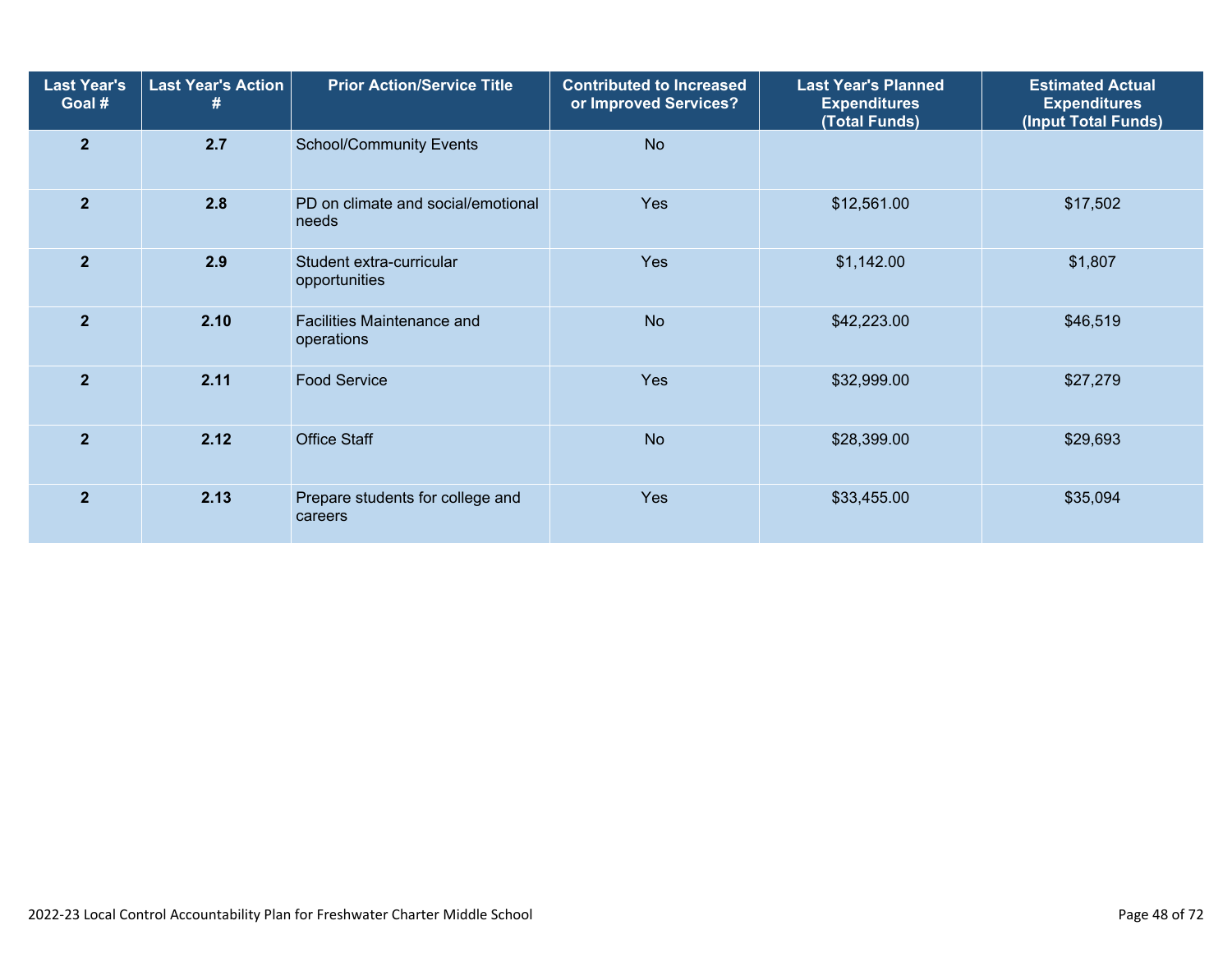### **2021-22 Contributing Actions Annual Update Table**

| 6. Estimated<br><b>LCFF</b><br><b>Supplemental</b><br>and/or<br><b>Concentration</b><br><b>Grants</b><br>(Input Dollar<br><b>Amount)</b> |                                  | 4. Total Planned<br><b>Contributing</b><br><b>Expenditures</b><br>(LCFF Funds) | 7. Total Estimated<br><b>Expenditures for</b><br><b>Contributing</b><br><b>Actions</b><br>(LCFF Funds) |            | <b>Difference</b><br><b>Between Planned</b><br>and Estimated<br><b>Expenditures for</b><br><b>Contributing</b><br><b>Actions</b><br>(Subtract 7 from<br>4)                                   |                | <b>5. Total Planned</b><br><b>Percentage of</b><br><b>Improved</b><br>Services (%)                                |  | <b>8. Total Estimated</b><br>Percentage of<br><b>Improved</b><br><b>Services</b><br>(%) | <b>Difference</b><br><b>Between Planned</b><br>and Estimated<br>Percentage of<br><b>Improved</b><br><b>Services</b><br>(Subtract 5 from<br>8) |          |  |  |
|------------------------------------------------------------------------------------------------------------------------------------------|----------------------------------|--------------------------------------------------------------------------------|--------------------------------------------------------------------------------------------------------|------------|----------------------------------------------------------------------------------------------------------------------------------------------------------------------------------------------|----------------|-------------------------------------------------------------------------------------------------------------------|--|-----------------------------------------------------------------------------------------|-----------------------------------------------------------------------------------------------------------------------------------------------|----------|--|--|
| \$26,106                                                                                                                                 |                                  | \$155,239.00                                                                   | \$144,293.00                                                                                           |            | \$10,946.00                                                                                                                                                                                  |                | 0.00%                                                                                                             |  | 0.00%                                                                                   | 0.00%                                                                                                                                         |          |  |  |
| Last<br>Year's<br>Goal #                                                                                                                 | Last<br>Year's<br><b>Action#</b> | <b>Prior Action/Service Title</b>                                              |                                                                                                        |            | <b>Last Year's Planned</b><br><b>Contributing to</b><br><b>Expenditures for</b><br><b>Increased or</b><br><b>Contributing</b><br><b>Actions (LCFF</b><br><b>Improved Services?</b><br>Funds) |                | <b>Estimated Actual</b><br><b>Expenditures for</b><br><b>Contributing</b><br><b>Actions</b><br>(Input LCFF Funds) |  | <b>Planned Percentage</b><br>of Improved<br><b>Services</b>                             | <b>Estimated Actual</b><br><b>Percentage of</b><br><b>Improved Services</b><br>(Input Percentage)                                             |          |  |  |
| $\mathbf{1}$                                                                                                                             | 1.1                              | After school math intervention                                                 |                                                                                                        |            | <b>Yes</b>                                                                                                                                                                                   |                |                                                                                                                   |  |                                                                                         |                                                                                                                                               |          |  |  |
| 1                                                                                                                                        | $1.2$                            | <b>Classroom Aides</b>                                                         |                                                                                                        | <b>Yes</b> |                                                                                                                                                                                              |                | \$53,695<br>\$43,528                                                                                              |  |                                                                                         |                                                                                                                                               |          |  |  |
| 1                                                                                                                                        | 1.6                              | Homework Help                                                                  |                                                                                                        |            |                                                                                                                                                                                              | Yes<br>\$7,912 |                                                                                                                   |  | \$4,074                                                                                 |                                                                                                                                               |          |  |  |
| $\mathbf{1}$                                                                                                                             | $1.7$                            | ELD and EL Support                                                             |                                                                                                        | <b>Yes</b> |                                                                                                                                                                                              |                |                                                                                                                   |  |                                                                                         |                                                                                                                                               |          |  |  |
| 2 <sup>2</sup>                                                                                                                           | 2.2                              | Transportation                                                                 |                                                                                                        |            |                                                                                                                                                                                              |                | Yes                                                                                                               |  | \$13,475.00                                                                             |                                                                                                                                               | \$15,009 |  |  |
| 2 <sup>1</sup>                                                                                                                           | 2.8                              | PD on climate and<br>social/emotional needs                                    |                                                                                                        | Yes        |                                                                                                                                                                                              |                | \$12,561                                                                                                          |  | \$17,502                                                                                |                                                                                                                                               |          |  |  |
| 2 <sup>1</sup>                                                                                                                           | 2.9                              | Student extra-curricular<br>opportunities                                      |                                                                                                        |            | Yes                                                                                                                                                                                          |                | \$1,142.00                                                                                                        |  | \$1,807                                                                                 |                                                                                                                                               |          |  |  |
| 2 <sup>2</sup>                                                                                                                           | 2.11                             | <b>Food Service</b>                                                            |                                                                                                        |            | Yes                                                                                                                                                                                          |                | \$32,999                                                                                                          |  | \$27,279                                                                                |                                                                                                                                               |          |  |  |
| $\overline{2}$                                                                                                                           | 2.13                             | Prepare students for college<br>and careers                                    |                                                                                                        |            | Yes                                                                                                                                                                                          |                | \$33,455.00                                                                                                       |  | \$35,094                                                                                |                                                                                                                                               |          |  |  |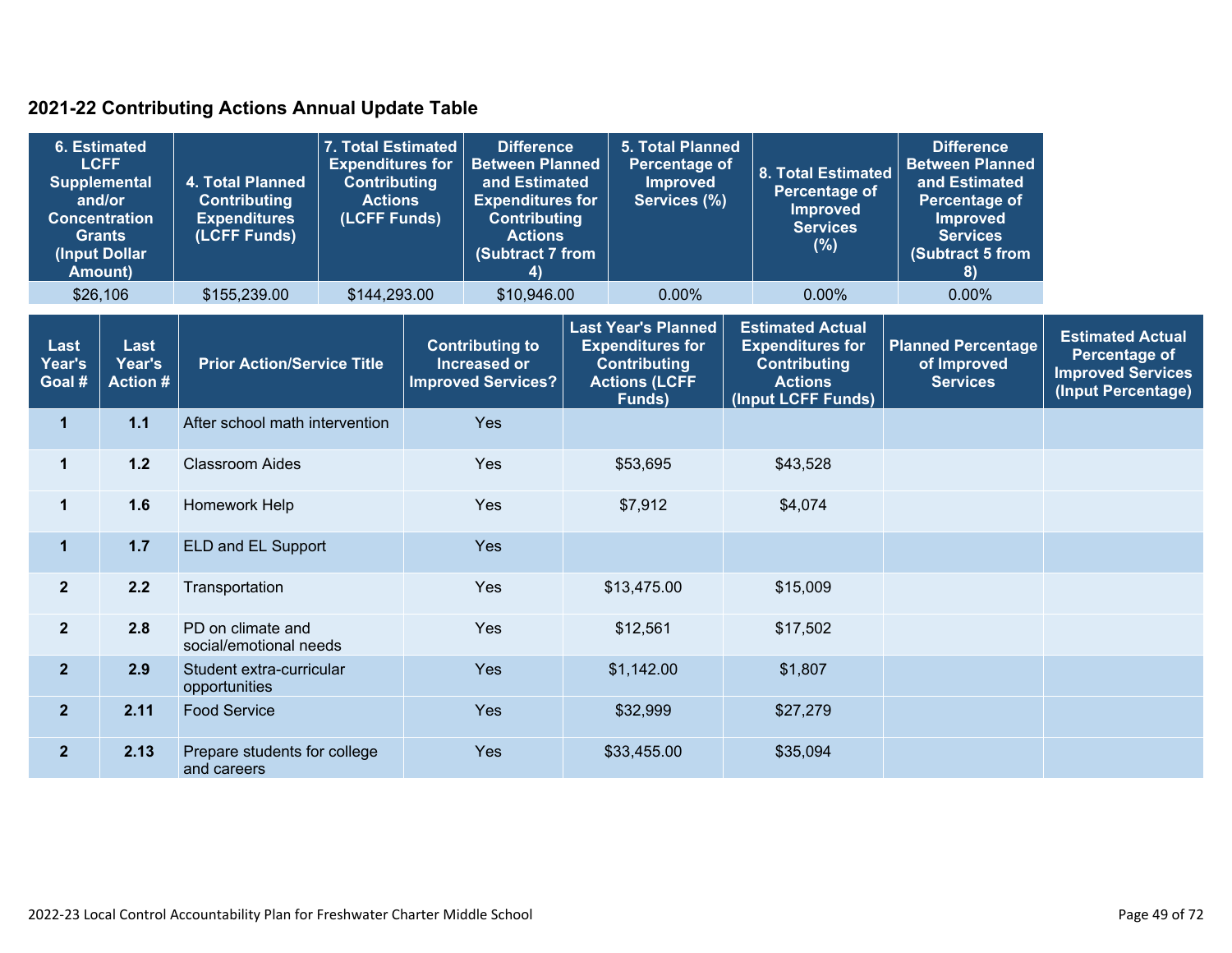### **2021-22 LCFF Carryover Table**

| 9. Estimated<br><b>Actual LCFF</b><br><b>Base Grant</b><br>(Input Dollar)<br>Amount) | 6. Estimated<br><b>Actual LCFF</b><br><b>Supplemental</b><br>and/or<br><b>Concentration</b><br><b>Grants</b> | <b>LCFF</b><br>Carryover —<br>Percentage<br>(Percentage<br>from Prior<br>Year) | 10. Total<br><b>Percentage to</b><br>Increase or<br><b>Improve</b><br><b>Services for</b><br>the Current<br><b>School Year</b><br>(6 divided by $9$ $ $<br>+ Carryover<br>%) | 7. Total<br><b>Estimated</b><br><b>Actual</b><br><b>Expenditures</b><br>for<br><b>Contributing</b><br><b>Actions</b><br>(LCFF Funds) | 8. Total<br><b>Estimated</b><br><b>Actual</b><br>Percentage of<br>Improved<br><b>Services</b><br>(%) | 11. Estimated<br><b>Actual</b><br>Percentage of<br>Increased or<br><b>Improved</b><br><b>Services</b><br>(7 divided by<br><b>9, plus 8)</b> | <b>12. LCFF</b><br>Carryover -<br><b>Dollar Amount</b><br>(Subtract 11<br>from 10 and<br>multiply by 9) | <b>13. LCFF</b><br>Carryover —<br><b>Percentage</b><br>(12 divided by<br>9) |
|--------------------------------------------------------------------------------------|--------------------------------------------------------------------------------------------------------------|--------------------------------------------------------------------------------|------------------------------------------------------------------------------------------------------------------------------------------------------------------------------|--------------------------------------------------------------------------------------------------------------------------------------|------------------------------------------------------------------------------------------------------|---------------------------------------------------------------------------------------------------------------------------------------------|---------------------------------------------------------------------------------------------------------|-----------------------------------------------------------------------------|
| \$410,993                                                                            | \$26,106                                                                                                     | $0.00\%$                                                                       | 6.35%                                                                                                                                                                        | \$144,293.00                                                                                                                         | $0.00\%$                                                                                             | 35.11%                                                                                                                                      | \$0.00                                                                                                  | $0.00\%$                                                                    |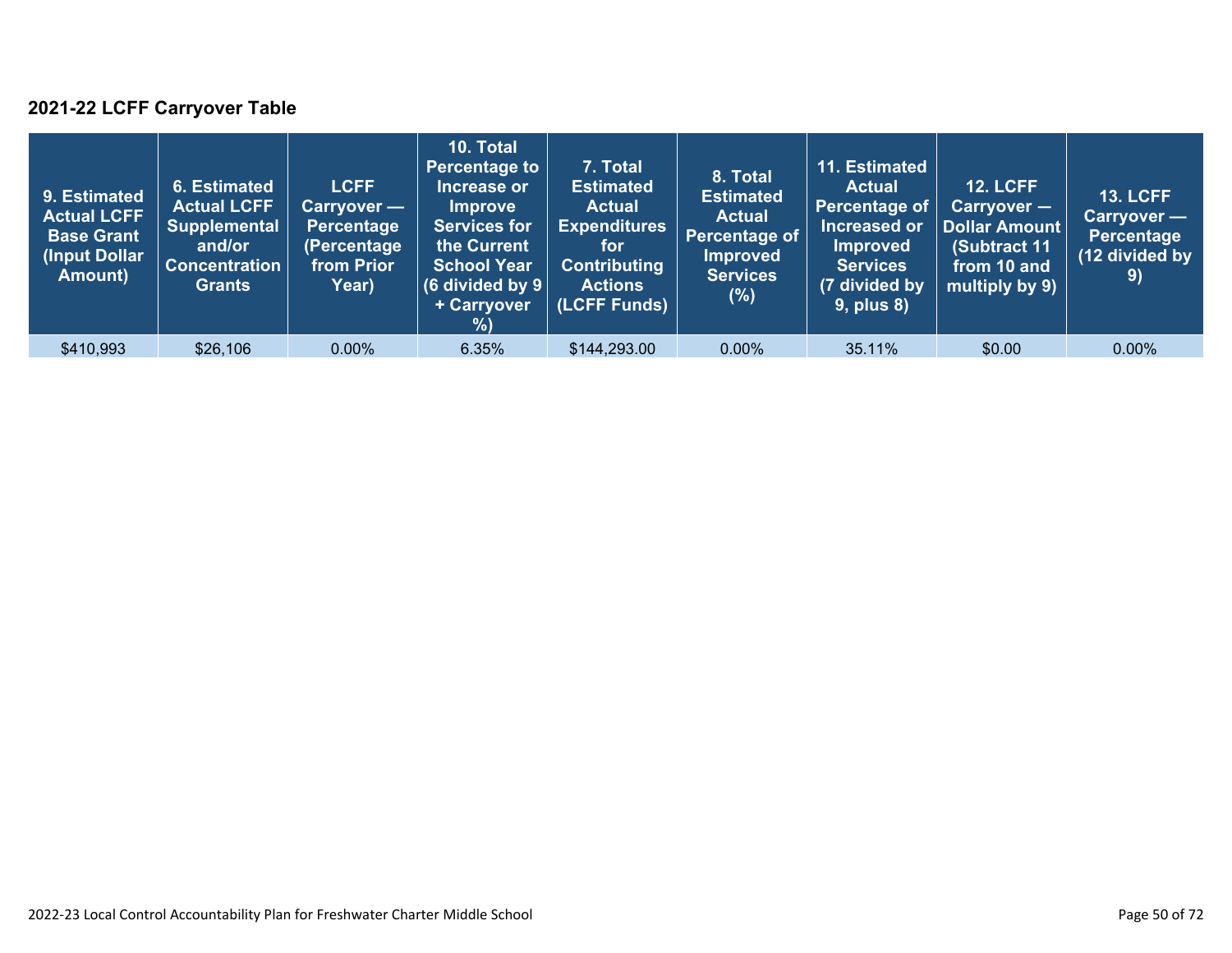# **Instructions**

Plan Summary

Engaging Educational Partners

Goals and Actions

Increased or Improved Services for Foster Youth, English Learners, and Low-Income Students

*For additional questions or technical assistance related to the completion of the Local Control and Accountability Plan (LCAP) template, please contact the local county office of education (COE), or the California Department of Education's (CDE's) Local Agency Systems Support Office, by phone at 916-319-0809 or by email at [lcff@cde.ca.gov](mailto:lcff@cde.ca.gov).*

# **Introduction and Instructions**

The Local Control Funding Formula (LCFF) requires local educational agencies (LEAs) to engage their local educational partners in an annual planning process to evaluate their progress within eight state priority areas encompassing all statutory metrics (COEs have 10 state priorities). LEAs document the results of this planning process in the LCAP using the template adopted by the State Board of Education.

The LCAP development process serves three distinct, but related functions:

- **Comprehensive Strategic Planning:** The process of developing and annually updating the LCAP supports comprehensive strategic planning (California *Education Code* [*EC*] Section 52064[e][1]). Strategic planning that is comprehensive connects budgetary decisions to teaching and learning performance data. LEAs should continually evaluate the hard choices they make about the use of limited resources to meet student and community needs to ensure opportunities and outcomes are improved for all students.
- **Meaningful Engagement of Educational Partners:** The LCAP development process should result in an LCAP that reflects decisions made through meaningful engagement (*EC* Section 52064[e][1]). Local educational partners possess valuable perspectives and insights about an LEA's programs and services. Effective strategic planning will incorporate these perspectives and insights in order to identify potential goals and actions to be included in the LCAP.
- **Accountability and Compliance:** The LCAP serves an important accountability function because aspects of the LCAP template require LEAs to show that they have complied with various requirements specified in the LCFF statutes and regulations, most notably:
	- o Demonstrating that LEAs are increasing or improving services for foster youth, English learners, and low-income students in proportion to the amount of additional funding those students generate under LCFF (*EC* Section 52064[b][4-6]).
	- o Establishing goals, supported by actions and related expenditures, that address the statutory priority areas and statutory metrics (*EC* sections 52064[b][1] and [2]).
	- o Annually reviewing and updating the LCAP to reflect progress toward the goals (*EC* Section 52064[b][7]).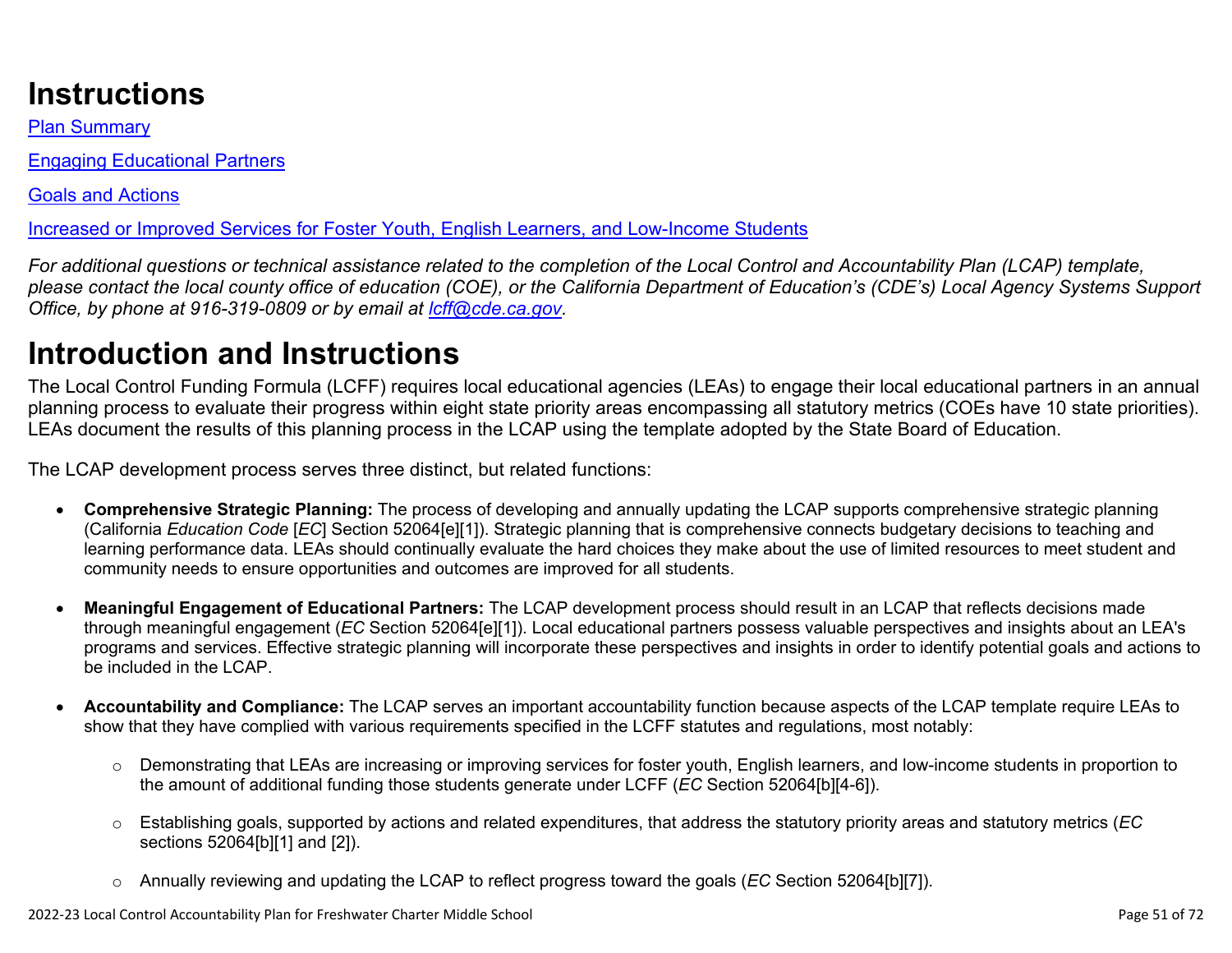The LCAP template, like each LEA's final adopted LCAP, is a document, not a process. LEAs must use the template to memorialize the outcome of their LCAP development process, which should: (a) reflect comprehensive strategic planning (b) through meaningful engagement with educational partners that (c) meets legal requirements, as reflected in the final adopted LCAP. The sections included within the LCAP template do not and cannot reflect the full development process, just as the LCAP template itself is not intended as a tool for engaging educational partners.

If a county superintendent of schools has jurisdiction over a single school district, the county board of education and the governing board of the school district may adopt and file for review and approval a single LCAP consistent with the requirements in *EC* sections 52060, 52062, 52066, 52068, and 52070. The LCAP must clearly articulate to which entity's budget (school district or county superintendent of schools) all budgeted and actual expenditures are aligned.

The revised LCAP template for the 2021–22, 2022–23, and 2023–24 school years reflects statutory changes made through Assembly Bill 1840 (Committee on Budget), Chapter 243, Statutes of 2018. These statutory changes enhance transparency regarding expenditures on actions included in the LCAP, including actions that contribute to meeting the requirement to increase or improve services for foster youth, English learners, and low-income students, and to streamline the information presented within the LCAP to make adopted LCAPs more accessible for educational partners and the public.

At its most basic, the adopted LCAP should attempt to distill not just what the LEA is doing for students in transitional kindergarten through grade twelve (TK–12), but also allow educational partners to understand why, and whether those strategies are leading to improved opportunities and outcomes for students. LEAs are strongly encouraged to use language and a level of detail in their adopted LCAPs intended to be meaningful and accessible for the LEA's diverse educational partners and the broader public.

In developing and finalizing the LCAP for adoption, LEAs are encouraged to keep the following overarching frame at the forefront of the strategic planning and educational partner engagement functions:

Given present performance across the state priorities and on indicators in the California School Dashboard (Dashboard), how is the LEA using its budgetary resources to respond to TK–12 student and community needs, and address any performance gaps, including by meeting its obligation to increase or improve services for foster youth, English learners, and low-income students?

LEAs are encouraged to focus on a set of metrics and actions that the LEA believes, based on input gathered from educational partners, research, and experience, will have the biggest impact on behalf of its TK–12 students.

These instructions address the requirements for each section of the LCAP, but may include information about effective practices when developing the LCAP and completing the LCAP itself. Additionally, information is included at the beginning of each section emphasizing the purpose that each section serves.

# **Plan Summary Purpose**

2022-23 Local Control Accountability Plan for Freshwater Charter Middle School Page 52 of 72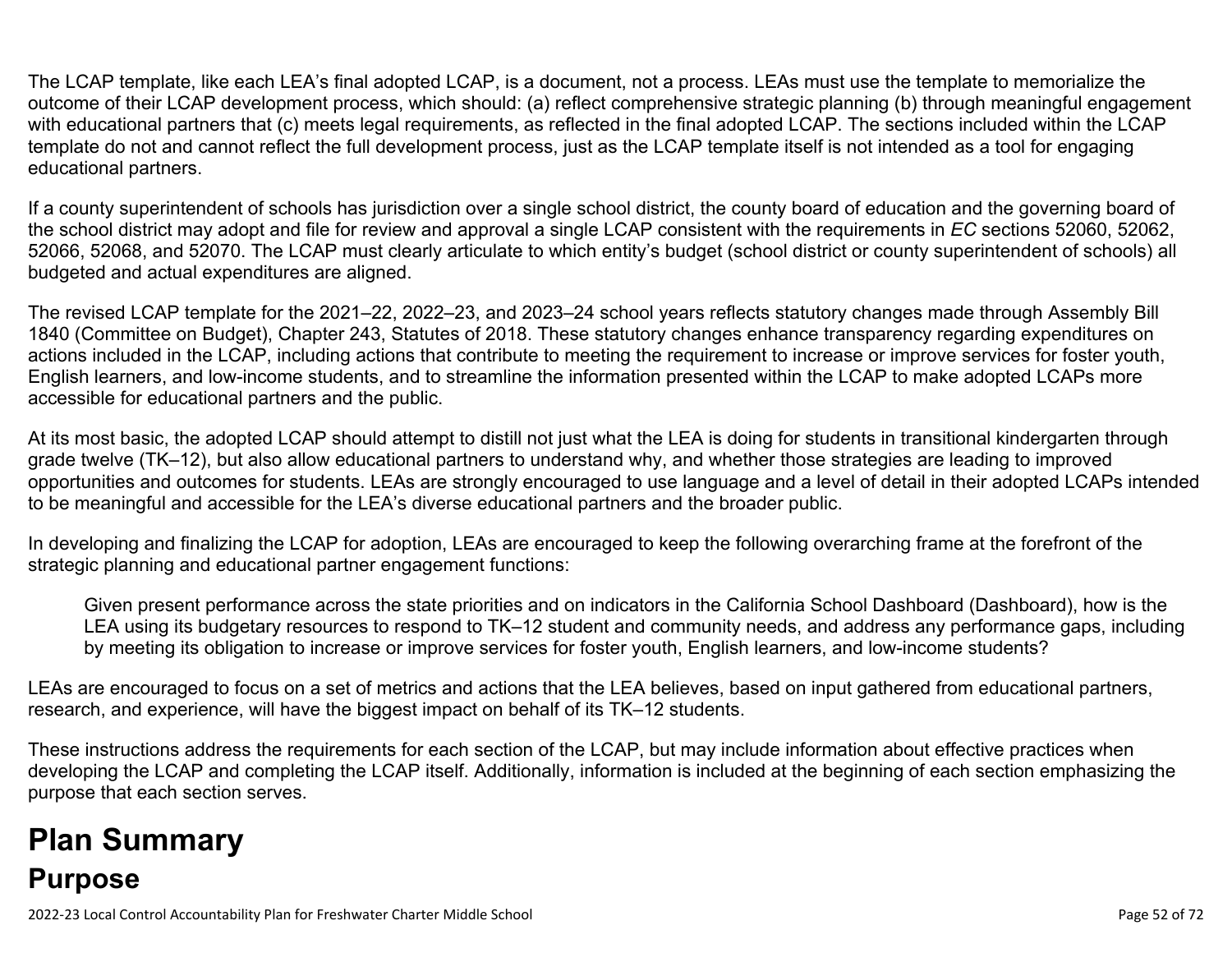A well-developed Plan Summary section provides a meaningful context for the LCAP. This section provides information about an LEA's community as well as relevant information about student needs and performance. In order to provide a meaningful context for the rest of the LCAP, the content of this section should be clearly and meaningfully related to the content included in the subsequent sections of the LCAP.

### **Requirements and Instructions**

*General Information* – Briefly describe the LEA, its schools, and its students in grades TK–12, as applicable to the LEA. For example, information about an LEA in terms of geography, enrollment, or employment, the number and size of specific schools, recent community challenges, and other such information as an LEA wishes to include can enable a reader to more fully understand an LEA's LCAP.

*Reflections: Successes* – Based on a review of performance on the state indicators and local performance indicators included in the Dashboard, progress toward LCAP goals, local self-assessment tools, input from educational partners, and any other information, what progress is the LEA most proud of and how does the LEA plan to maintain or build upon that success? This may include identifying specific examples of how past increases or improvements in services for foster youth, English learners, and low-income students have led to improved performance for these students.

*Reflections: Identified Need* – Referring to the Dashboard, identify: (a) any state indicator for which overall performance was in the "Red" or "Orange" performance category or any local indicator where the LEA received a "Not Met" or "Not Met for Two or More Years" rating AND (b) any state indicator for which performance for any student group was two or more performance levels below the "all student*"* performance. What steps is the LEA planning to take to address these areas of low performance and performance gaps? An LEA that is required to include a goal to address one or more consistently low-performing student groups or low-performing schools must identify that it is required to include this goal and must also identify the applicable student group(s) and/or school(s). Other needs may be identified using locally collected data including data collected to inform the self-reflection tools and reporting local indicators on the Dashboard.

*LCAP Highlights* – Identify and briefly summarize the key features of this year's LCAP.

*Comprehensive Support and Improvement* – An LEA with a school or schools identified for comprehensive support and improvement (CSI) under the Every Student Succeeds Act must respond to the following prompts:

- **Schools Identified**: Identify the schools within the LEA that have been identified for CSI.
- **Support for Identified Schools**: Describe how the LEA has or will support the identified schools in developing CSI plans that included a school-level needs assessment, evidence-based interventions, and the identification of any resource inequities to be addressed through the implementation of the CSI plan.
- **Monitoring and Evaluating Effectiveness**: Describe how the LEA will monitor and evaluate the implementation and effectiveness of the CSI plan to support student and school improvement.

# **Engaging Educational Partners**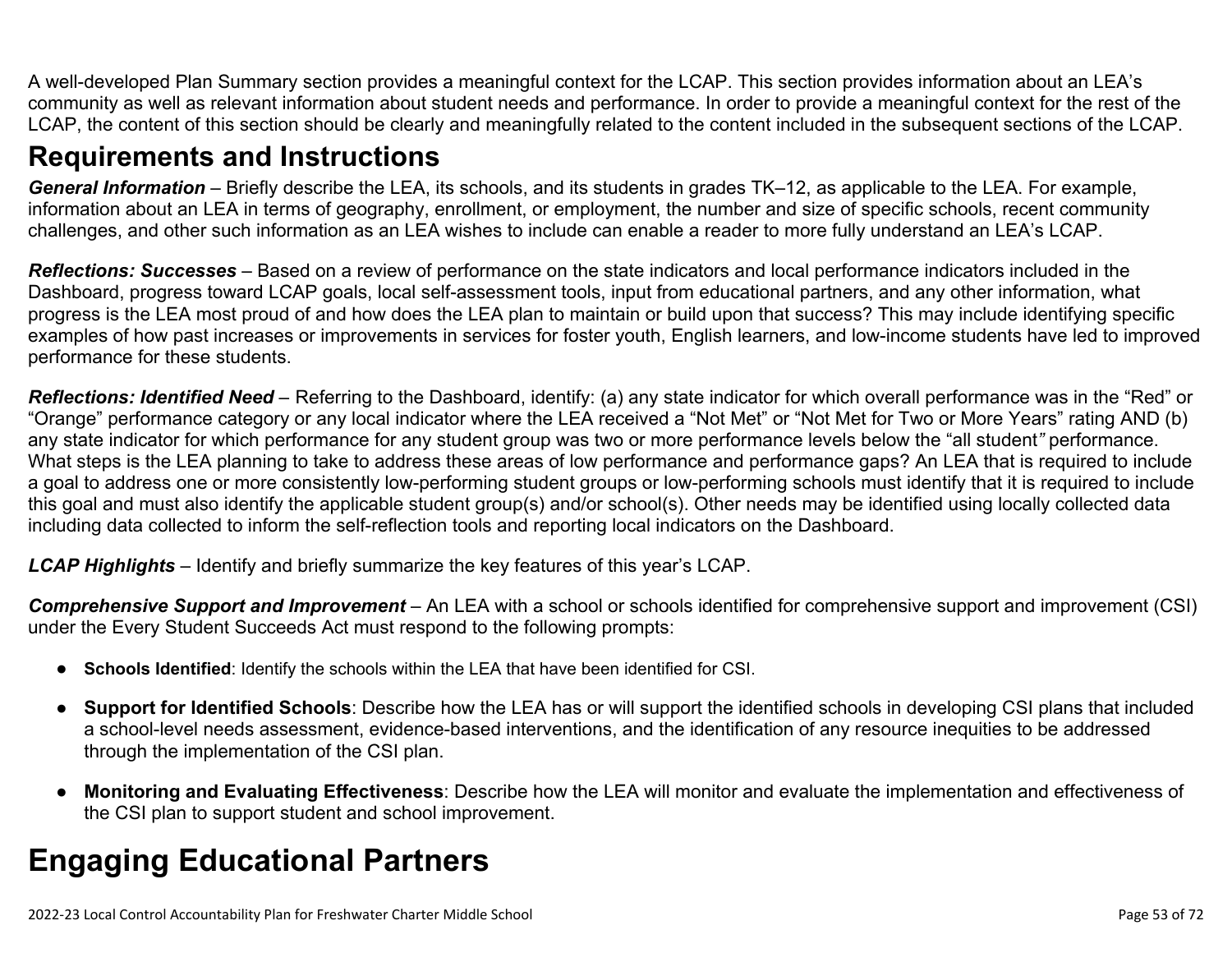## **Purpose**

Significant and purposeful engagement of parents, students, educators, and other educational partners, including those representing the student groups identified by LCFF, is critical to the development of the LCAP and the budget process. Consistent with statute, such engagement should support comprehensive strategic planning, accountability, and improvement across the state priorities and locally identified priorities (*EC* Section 52064[e][1]). Engagement of educational partners is an ongoing, annual process.

This section is designed to reflect how the engagement of educational partners influenced the decisions reflected in the adopted LCAP. The goal is to allow educational partners that participated in the LCAP development process and the broader public understand how the LEA engaged educational partners and the impact of that engagement. LEAs are encouraged to keep this goal in the forefront when completing this section.

Statute and regulations specify the educational partners that school districts and COEs must consult when developing the LCAP: teachers, principals, administrators, other school personnel, local bargaining units of the LEA, parents, and students. Before adopting the LCAP, school districts and COEs must share it with the Parent Advisory Committee and, if applicable, to its English Learner Parent Advisory Committee. The superintendent is required by statute to respond in writing to the comments received from these committees. School districts and COEs must also consult with the special education local plan area administrator(s) when developing the LCAP.

Statute requires charter schools to consult with teachers, principals, administrators, other school personnel, parents, and students in developing the LCAP. The LCAP should also be shared with, and LEAs should request input from, schoolsite-level advisory groups, as applicable (e.g., schoolsite councils, English Learner Advisory Councils, student advisory groups, etc.), to facilitate alignment between schoolsite and district-level goals and actions.

Information and resources that support effective engagement, define student consultation, and provide the requirements for advisory group composition, can be found under Resources on the following web page of the CDE's website: <https://www.cde.ca.gov/re/lc/>.

### **Requirements and Instructions**

Below is an excerpt from the 2018–19 *Guide for Annual Audits of K–12 Local Education Agencies and State Compliance Reporting*, which is provided to highlight the legal requirements for engagement of educational partners in the LCAP development process:

#### **Local Control and Accountability Plan:**

For county offices of education and school districts only, verify the LEA:

- a) Presented the local control and accountability plan to the parent advisory committee in accordance with Education Code section 52062(a)(1) or 52068(a)(1), as appropriate.
- b) If applicable, presented the local control and accountability plan to the English learner parent advisory committee, in accordance with Education Code section 52062(a)(2) or 52068(a)(2), as appropriate.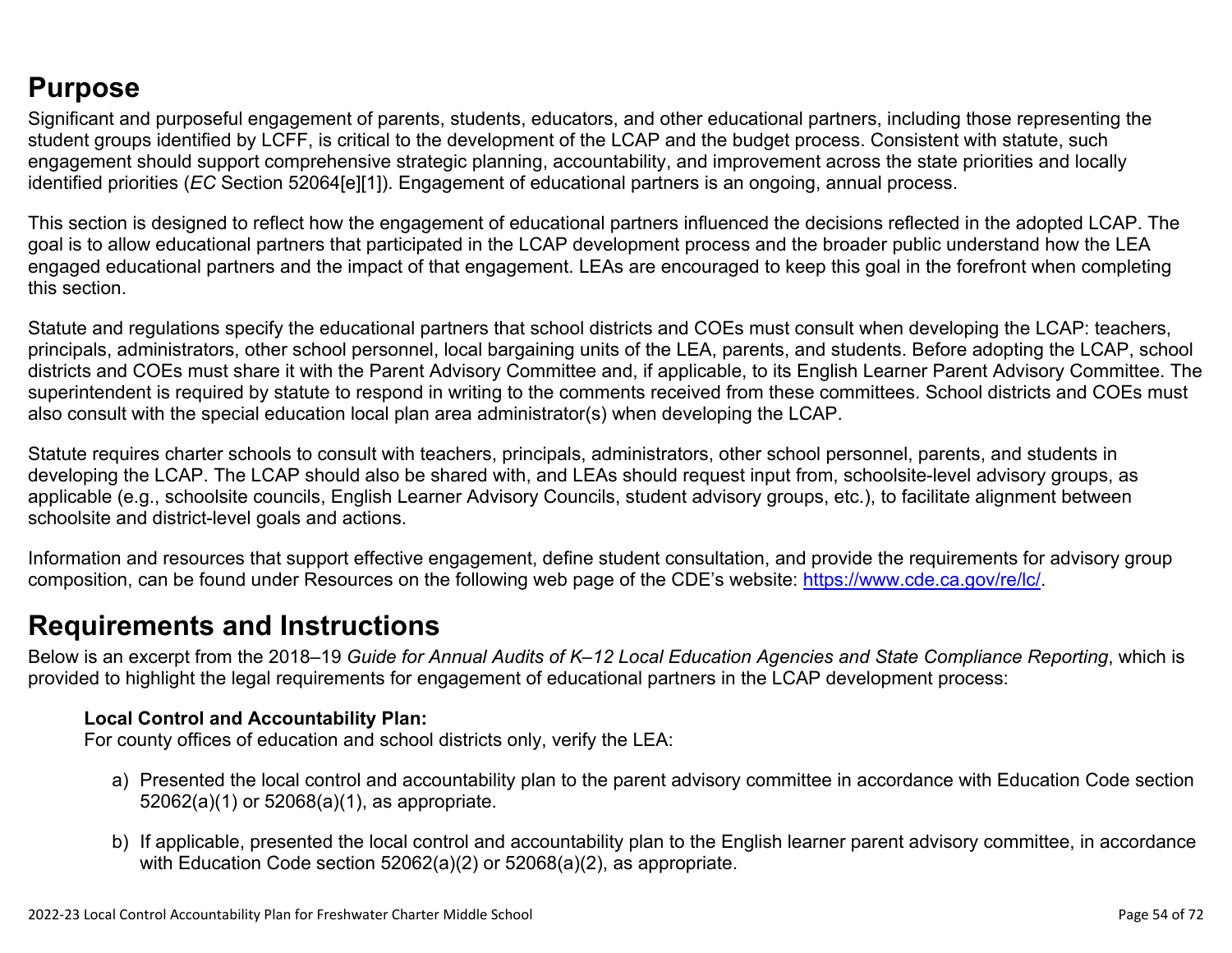- c) Notified members of the public of the opportunity to submit comments regarding specific actions and expenditures proposed to be included in the local control and accountability plan in accordance with Education Code section 52062(a)(3) or 52068(a)(3), as appropriate.
- d) Held at least one public hearing in accordance with Education Code section 52062(b)(1) or 52068(b)(1), as appropriate.
- e) Adopted the local control and accountability plan in a public meeting in accordance with Education Code section 52062(b)(2) or 52068(b)(2), as appropriate.

**Prompt 1**: "A summary of the process used to engage educational partners and how this engagement was considered before finalizing the LCAP."

Describe the engagement process used by the LEA to involve educational partners in the development of the LCAP, including, at a minimum, describing how the LEA met its obligation to consult with all statutorily required educational partners as applicable to the type of LEA. A sufficient response to this prompt must include general information about the timeline of the process and meetings or other engagement strategies with educational partners. A response may also include information about an LEA's philosophical approach to engaging its educational partners.

**Prompt 2:** "A summary of the feedback provided by specific educational partners."

Describe and summarize the feedback provided by specific educational partners. A sufficient response to this prompt will indicate ideas, trends, or inputs that emerged from an analysis of the feedback received from educational partners.

**Prompt 3**: "A description of the aspects of the LCAP that were influenced by specific input from educational partners."

A sufficient response to this prompt will provide educational partners and the public with clear, specific information about how the engagement process influenced the development of the LCAP. The response must describe aspects of the LCAP that were influenced by or developed in response to the educational partner feedback described in response to Prompt 2. This may include a description of how the LEA prioritized requests of educational partners within the context of the budgetary resources available or otherwise prioritized areas of focus within the LCAP. For the purposes of this prompt, "aspects" of an LCAP that may have been influenced by educational partner input can include, but are not necessarily limited to:

- Inclusion of a goal or decision to pursue a Focus Goal (as described below)
- Inclusion of metrics other than the statutorily required metrics
- Determination of the desired outcome on one or more metrics
- Inclusion of performance by one or more student groups in the Measuring and Reporting Results subsection
- Inclusion of action(s) or a group of actions
- Elimination of action(s) or group of actions
- Changes to the level of proposed expenditures for one or more actions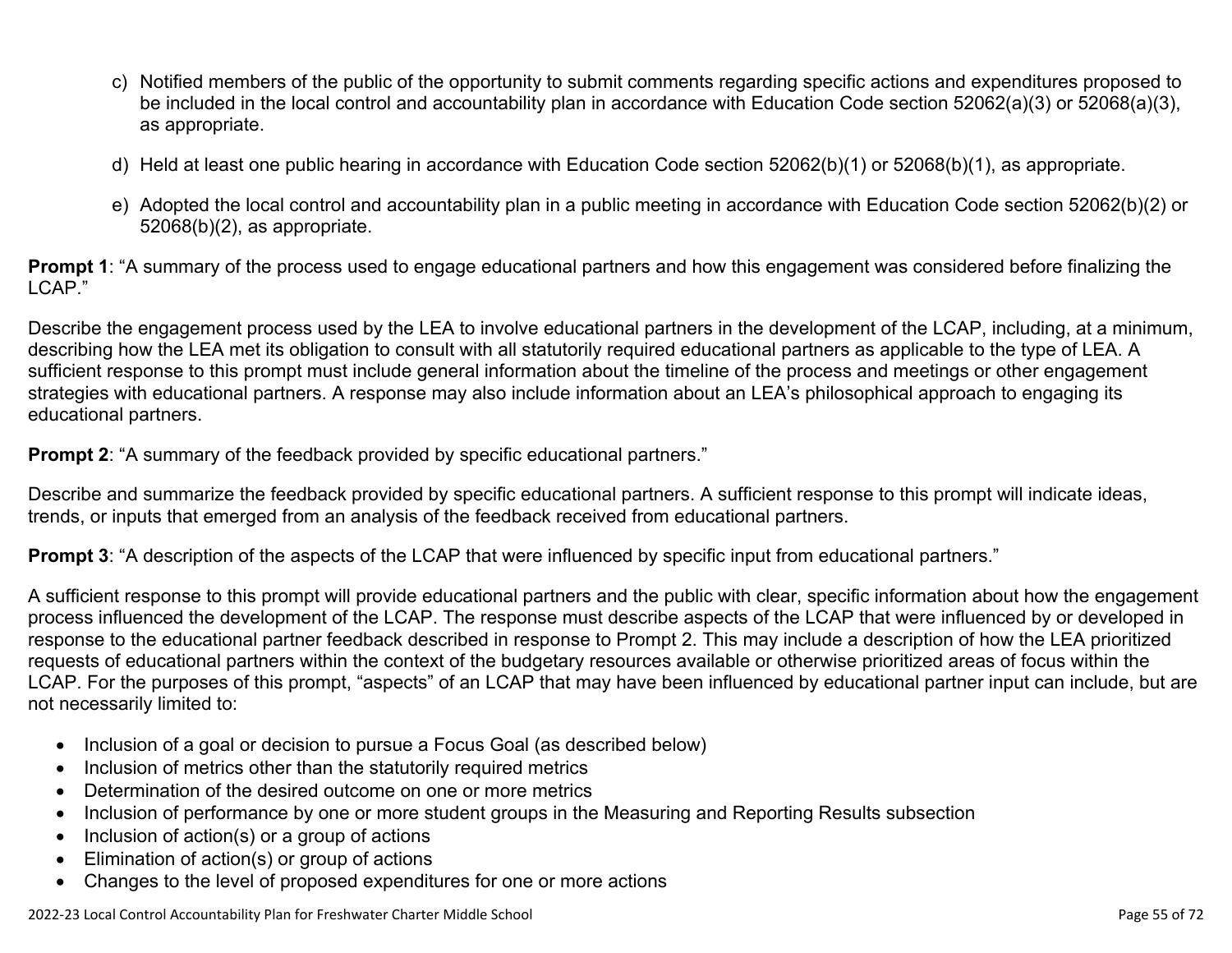- Inclusion of action(s) as contributing to increased or improved services for unduplicated services
- Determination of effectiveness of the specific actions to achieve the goal
- Determination of material differences in expenditures
- Determination of changes made to a goal for the ensuing LCAP year based on the annual update process
- Determination of challenges or successes in the implementation of actions

# **Goals and Actions**

## **Purpose**

Well-developed goals will clearly communicate to educational partners what the LEA plans to accomplish, what the LEA plans to do in order to accomplish the goal, and how the LEA will know when it has accomplished the goal. A goal statement, associated metrics and expected outcomes, and the actions included in the goal should be in alignment. The explanation for why the LEA included a goal is an opportunity for LEAs to clearly communicate to educational partners and the public why, among the various strengths and areas for improvement highlighted by performance data and strategies and actions that could be pursued, the LEA decided to pursue this goal, and the related metrics, expected outcomes, actions, and expenditures.

A well-developed goal can be focused on the performance relative to a metric or metrics for all students, a specific student group(s), narrowing performance gaps, or implementing programs or strategies expected to impact outcomes. LEAs should assess the performance of their student groups when developing goals and the related actions to achieve such goals.

## **Requirements and Instructions**

LEAs should prioritize the goals, specific actions, and related expenditures included within the LCAP within one or more state priorities. LEAs should consider performance on the state and local indicators, including their locally collected and reported data for the local indicators that are included in the Dashboard in determining whether and how to prioritize its goals within the LCAP.

In order to support prioritization of goals, the LCAP template provides LEAs with the option of developing three different kinds of goals:

- Focus Goal: A Focus Goal is relatively more concentrated in scope and may focus on a fewer number of metrics to measure improvement. A Focus Goal statement will be time bound and make clear how the goal is to be measured.
- Broad Goal: A Broad Goal is relatively less concentrated in its scope and may focus on improving performance across a wide range of metrics.
- Maintenance of Progress Goal: A Maintenance of Progress Goal includes actions that may be ongoing without significant changes and allows an LEA to track performance on any metrics not addressed in the other goals of the LCAP.

At a minimum, the LCAP must address all LCFF priorities and associated metrics.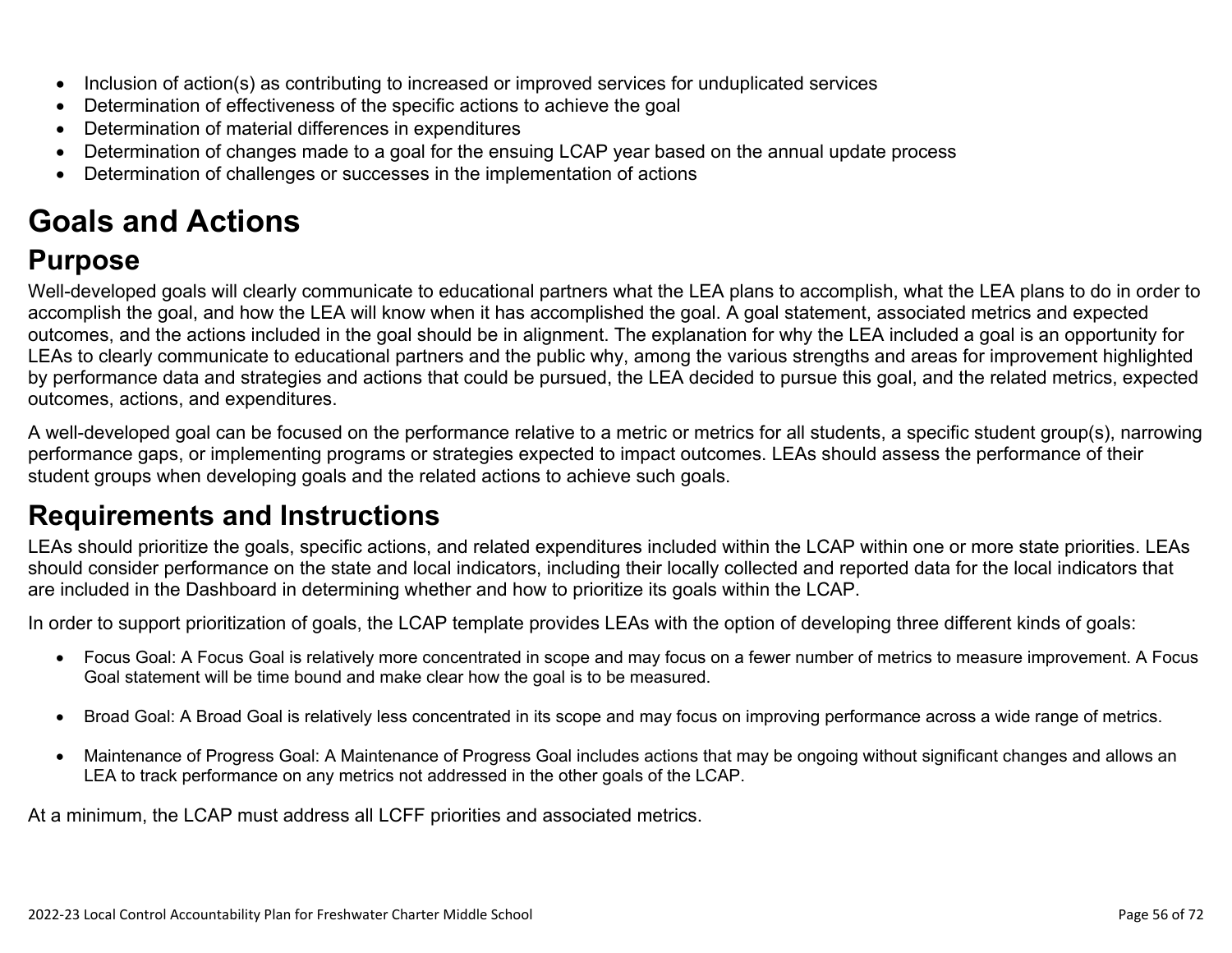#### **Focus Goal(s)**

**Goal Description:** The description provided for a Focus Goal must be specific, measurable, and time bound. An LEA develops a Focus Goal to address areas of need that may require or benefit from a more specific and data intensive approach. The Focus Goal can explicitly reference the metric(s) by which achievement of the goal will be measured and the time frame according to which the LEA expects to achieve the goal.

**Explanation of why the LEA has developed this goal:** Explain why the LEA has chosen to prioritize this goal. An explanation must be based on Dashboard data or other locally collected data. LEAs must describe how the LEA identified this goal for focused attention, including relevant consultation with educational partners. LEAs are encouraged to promote transparency and understanding around the decision to pursue a focus goal.

#### **Broad Goal**

Goal Description: Describe what the LEA plans to achieve through the actions included in the goal. The description of a broad goal will be clearly aligned with the expected measurable outcomes included for the goal. The goal description organizes the actions and expected outcomes in a cohesive and consistent manner. A goal description is specific enough to be measurable in either quantitative or qualitative terms. A broad goal is not as specific as a focus goal. While it is specific enough to be measurable, there are many different metrics for measuring progress toward the goal.

**Explanation of why the LEA has developed this goal:** Explain why the LEA developed this goal and how the actions and metrics grouped together will help achieve the goal.

#### **Maintenance of Progress Goal**

**Goal Description:** Describe how the LEA intends to maintain the progress made in the LCFF State Priorities not addressed by the other goals in the LCAP. Use this type of goal to address the state priorities and applicable metrics not addressed within the other goals in the LCAP. The state priorities and metrics to be addressed in this section are those for which the LEA, in consultation with educational partners, has determined to maintain actions and monitor progress while focusing implementation efforts on the actions covered by other goals in the LCAP.

**Explanation of why the LEA has developed this goal**: Explain how the actions will sustain the progress exemplified by the related metrics.

#### **Required Goals**

In general, LEAs have flexibility in determining what goals to include in the LCAP and what those goals will address; however, beginning with the development of the 2022–23 LCAP, LEAs that meet certain criteria are required to include a specific goal in their LCAP.

**Consistently low-performing student group(s) criteria:** An LEA is eligible for Differentiated Assistance for three or more consecutive years based on the performance of the same student group or groups in the Dashboard. A list of the LEAs required to include a goal in the LCAP based on student group performance, and the student group(s) that lead to identification, may be found on the CDE's Local Control Funding Formula web page at [https://www.cde.ca.gov/fg/aa/lc/.](https://www.cde.ca.gov/fg/aa/lc/)

2022-23 Local Control Accountability Plan for Freshwater Charter Middle School Page 57 of 72 • **Consistently low-performing student group(s) goal requirement:** An LEA meeting the consistently low-performing student group(s) criteria must include a goal in its LCAP focused on improving the performance of the student group or groups that led to the LEA's eligibility for Differentiated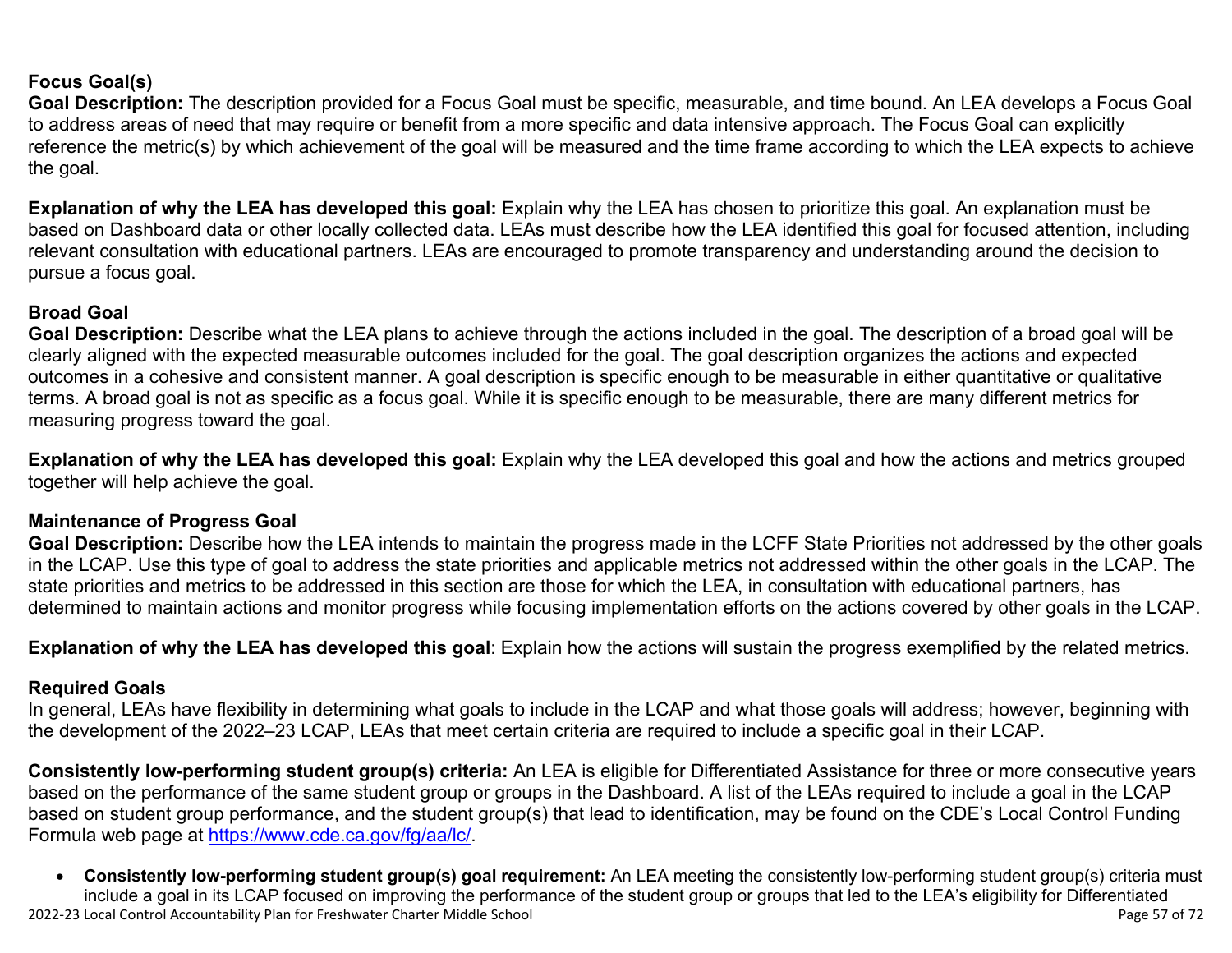Assistance. This goal must include metrics, outcomes, actions, and expenditures specific to addressing the needs of, and improving outcomes for, this student group or groups. An LEA required to address multiple student groups is not required to have a goal to address each student group; however, each student group must be specifically addressed in the goal. This requirement may not be met by combining this required goal with another goal.

- **Goal Description:** Describe the outcomes the LEA plans to achieve to address the needs of, and improve outcomes for, the student group or groups that led to the LEA's eligibility for Differentiated Assistance.
- **Explanation of why the LEA has developed this goal**: Explain why the LEA is required to develop this goal, including identifying the student group(s) that lead to the LEA being required to develop this goal, how the actions and associated metrics included in this goal differ from previous efforts to improve outcomes for the student group(s), and why the LEA believes the actions, metrics, and expenditures included in this goal will help achieve the outcomes identified in the goal description.

**Low-performing school(s) criteria:** The following criteria only applies to a school district or COE with two or more schools; it does not apply to a single-school district. A school district or COE has one or more schools that, for two consecutive years, received the two lowest performance levels on all but one of the state indicators for which the school(s) receive performance levels in the Dashboard and the performance of the "All Students" student group for the LEA is at least one performance level higher in all of those indicators. A list of the LEAs required to include a goal in the LCAP based on school performance, and the school(s) that lead to identification, may be found on the CDE's Local Control Funding Formula web page at [https://www.cde.ca.gov/fg/aa/lc/.](https://www.cde.ca.gov/fg/aa/lc/)

- **Low-performing school(s) goal requirement:** A school district or COE meeting the low-performing school(s) criteria must include a goal in its LCAP focusing on addressing the disparities in performance between the school(s) and the LEA as a whole. This goal must include metrics, outcomes, actions, and expenditures specific to addressing the needs of, and improving outcomes for, the students enrolled at the low-performing school or schools. An LEA required to address multiple schools is not required to have a goal to address each school; however, each school must be specifically addressed in the goal. This requirement may not be met by combining this goal with another goal.
- **Goal Description:** Describe what outcomes the LEA plans to achieve to address the disparities in performance between the students enrolled at the low-performing school(s) and the students enrolled at the LEA as a whole.
- **Explanation of why the LEA has developed this goal**: Explain why the LEA is required to develop this goal, including identifying the schools(s) that lead to the LEA being required to develop this goal; how the actions and associated metrics included in this goal differ from previous efforts to improve outcomes for the school(s); and why the LEA believes the actions, metrics, and expenditures included in this goal will help achieve the outcomes for students enrolled at the low-performing school or schools identified in the goal description.

#### **Measuring and Reporting Results:**

For each LCAP year, identify the metric(s) that the LEA will use to track progress toward the expected outcomes. LEAs are encouraged to identify metrics for specific student groups, as appropriate, including expected outcomes that would reflect narrowing of any existing performance gaps.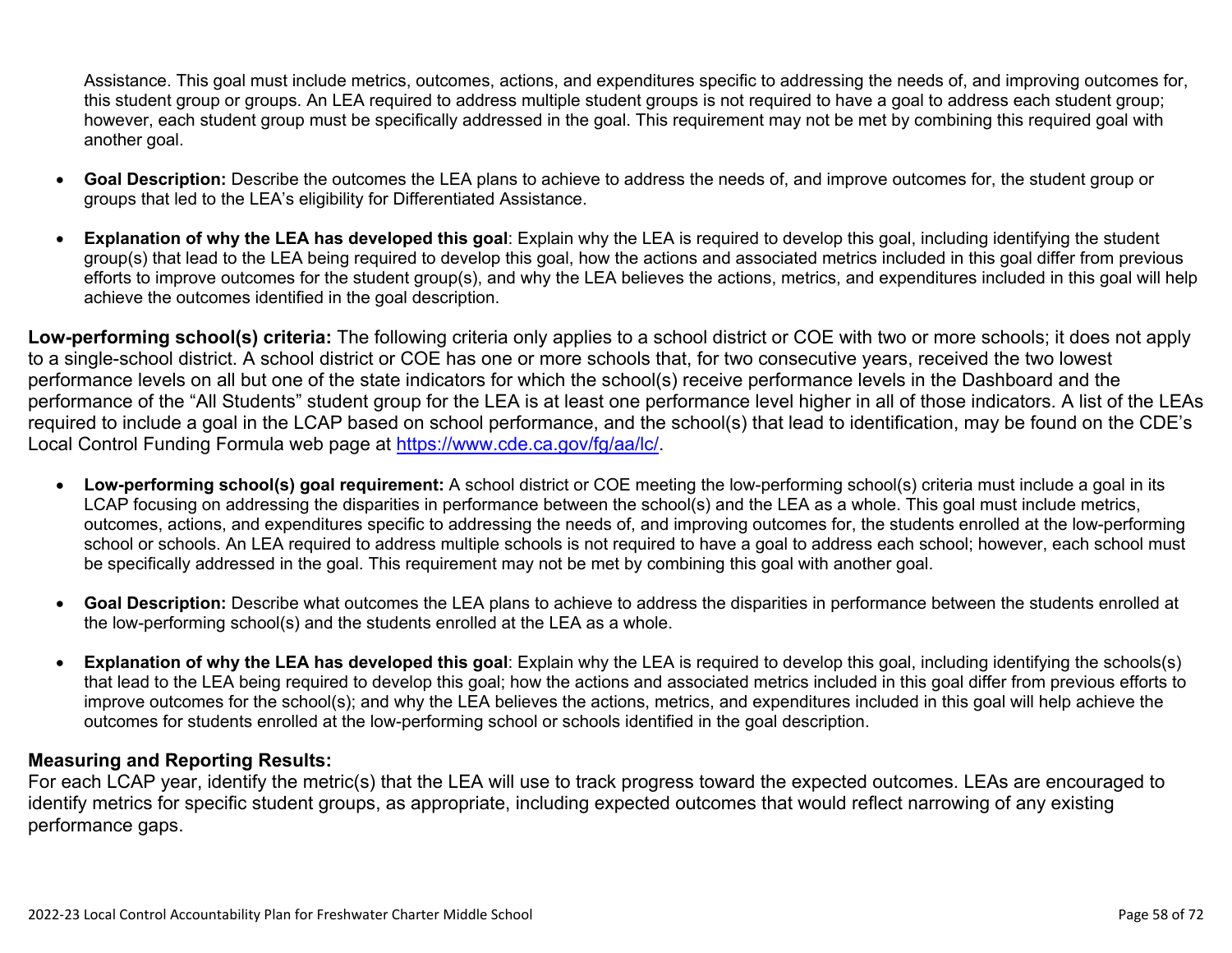Include in the baseline column the most recent data associated with this metric available at the time of adoption of the LCAP for the first year of the three-year plan. LEAs may use data as reported on the 2019 Dashboard for the baseline of a metric only if that data represents the most recent available (e.g., high school graduation rate).

Using the most recent data available may involve reviewing data the LEA is preparing for submission to the California Longitudinal Pupil Achievement Data System (CALPADS) or data that the LEA has recently submitted to CALPADS. Because final 2020–21 outcomes on some metrics may not be computable at the time the 2021–24 LCAP is adopted (e.g., graduation rate, suspension rate), the most recent data available may include a point in time calculation taken each year on the same date for comparability purposes.

The baseline data shall remain unchanged throughout the three-year LCAP.

Complete the table as follows:

- **Metric**: Indicate how progress is being measured using a metric.
- **Baseline**: Enter the baseline when completing the LCAP for 2021–22. As described above, the baseline is the most recent data associated with a metric. Indicate the school year to which the data applies, consistent with the instructions above.
- **Year 1 Outcome**: When completing the LCAP for 2022–23, enter the most recent data available. Indicate the school year to which the data applies, consistent with the instructions above.
- **Year 2 Outcome**: When completing the LCAP for 2023–24, enter the most recent data available. Indicate the school year to which the data applies, consistent with the instructions above.
- **Year 3 Outcome**: When completing the LCAP for 2024–25, enter the most recent data available. Indicate the school year to which the data applies, consistent with the instructions above. The 2024–25 LCAP will be the first year in the next three-year cycle. Completing this column will be part of the Annual Update for that year.
- **Desired Outcome for 2023**–**24**: When completing the first year of the LCAP, enter the desired outcome for the relevant metric the LEA expects to achieve by the end of the 2023–24 LCAP year.

Timeline for completing the "**Measuring and Reporting Results**" part of the Goal.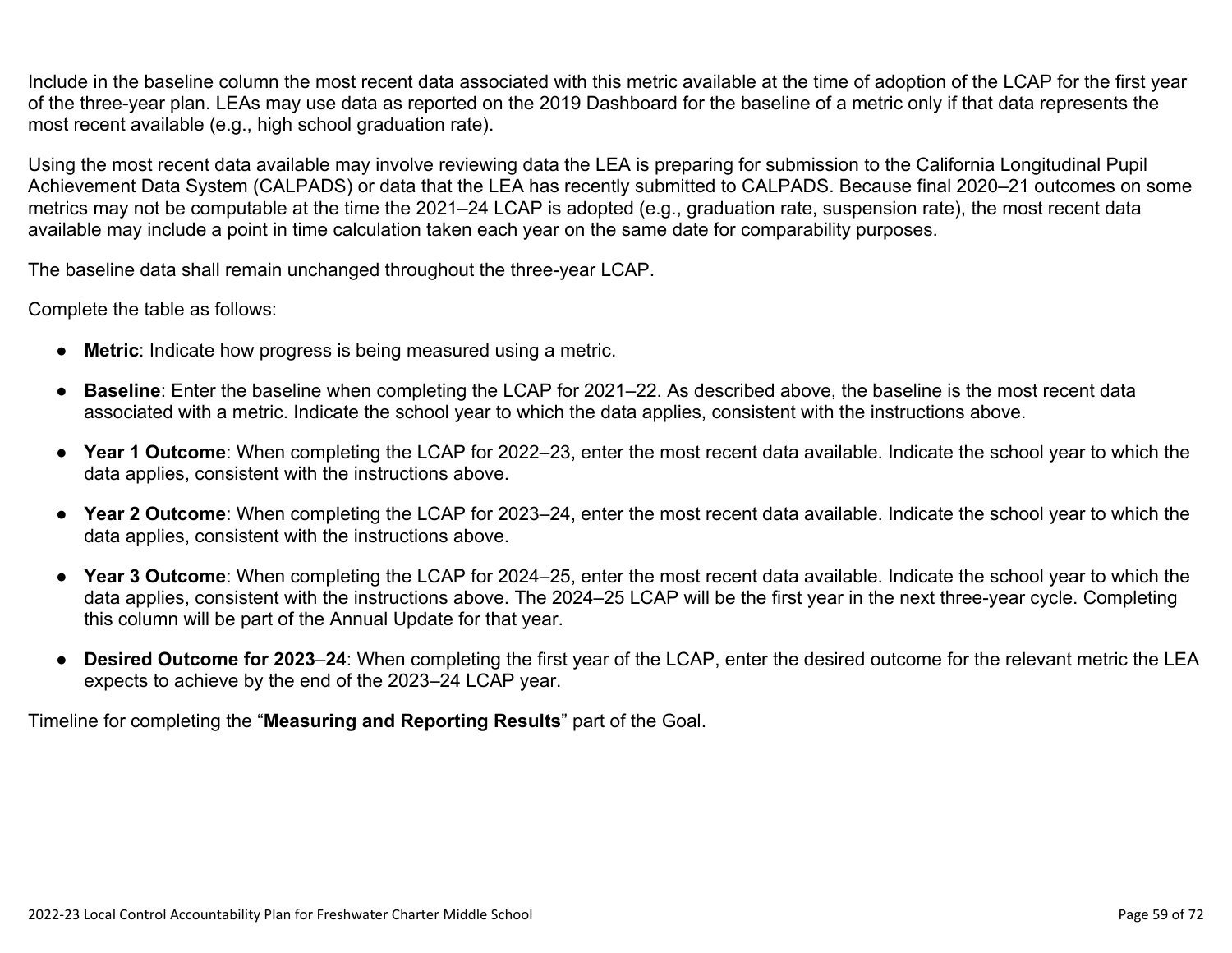| <b>Metric</b>                                                                    | <b>Baseline</b>                                                                  | Year 1 Outcome                                                                                              | Year 2 Outcome                                                                                              | Year 3 Outcome                                                                                              | <b>Desired Outcome</b><br>for Year 3<br>$(2023 - 24)$                                                              |
|----------------------------------------------------------------------------------|----------------------------------------------------------------------------------|-------------------------------------------------------------------------------------------------------------|-------------------------------------------------------------------------------------------------------------|-------------------------------------------------------------------------------------------------------------|--------------------------------------------------------------------------------------------------------------------|
| Enter information<br>in this box when<br>completing the<br>LCAP for 2021-<br>22. | Enter information<br>in this box when<br>completing the<br>LCAP for 2021-<br>22. | Enter information<br>in this box when<br>completing the<br>LCAP for 2022-<br>23. Leave blank<br>until then. | Enter information<br>in this box when<br>completing the<br>LCAP for 2023-<br>24. Leave blank<br>until then. | Enter information<br>in this box when<br>completing the<br>LCAP for 2024-<br>25. Leave blank<br>until then. | Enter information<br>in this box when<br>completing the<br>LCAP for 2021-<br>22 or when<br>adding a new<br>metric. |

The metrics may be quantitative or qualitative; but at minimum, an LEA's LCAP must include goals that are measured using all of the applicable metrics for the related state priorities, in each LCAP year as applicable to the type of LEA. To the extent a state priority does not specify one or more metrics (e.g., implementation of state academic content and performance standards), the LEA must identify a metric to use within the LCAP. For these state priorities, LEAs are encouraged to use metrics based on or reported through the relevant self-reflection tool for local indicators within the Dashboard.

*Actions*: Enter the action number. Provide a short title for the action. This title will also appear in the action tables. Provide a description of the action. Enter the total amount of expenditures associated with this action. Budgeted expenditures from specific fund sources will be provided in the summary tables. Indicate whether the action contributes to meeting the increase or improved services requirement as described in the Increased or Improved Services section using a "Y" for Yes or an "N" for No. (**Note:** for each such action offered on an LEA-wide or schoolwide basis, the LEA will need to provide additional information in the Increased or Improved Summary Section to address the requirements in *California Code of Regulations*, Title 5 [5 *CCR*] Section 15496(b) in the Increased or Improved Services Section of the LCAP).

*Actions for English Learners:* School districts, COEs, and charter schools that have a numerically significant English learner student subgroup must include specific actions in the LCAP related to, at a minimum, the language acquisition programs, as defined in *EC* Section 306, provided to students and professional development activities specific to English learners.

*Actions for Foster Youth*: School districts, COEs, and charter schools that have a numerically significant Foster Youth student subgroup are encouraged to include specific actions in the LCAP designed to meet needs specific to Foster Youth students.

#### **Goal Analysis:**

Enter the LCAP Year.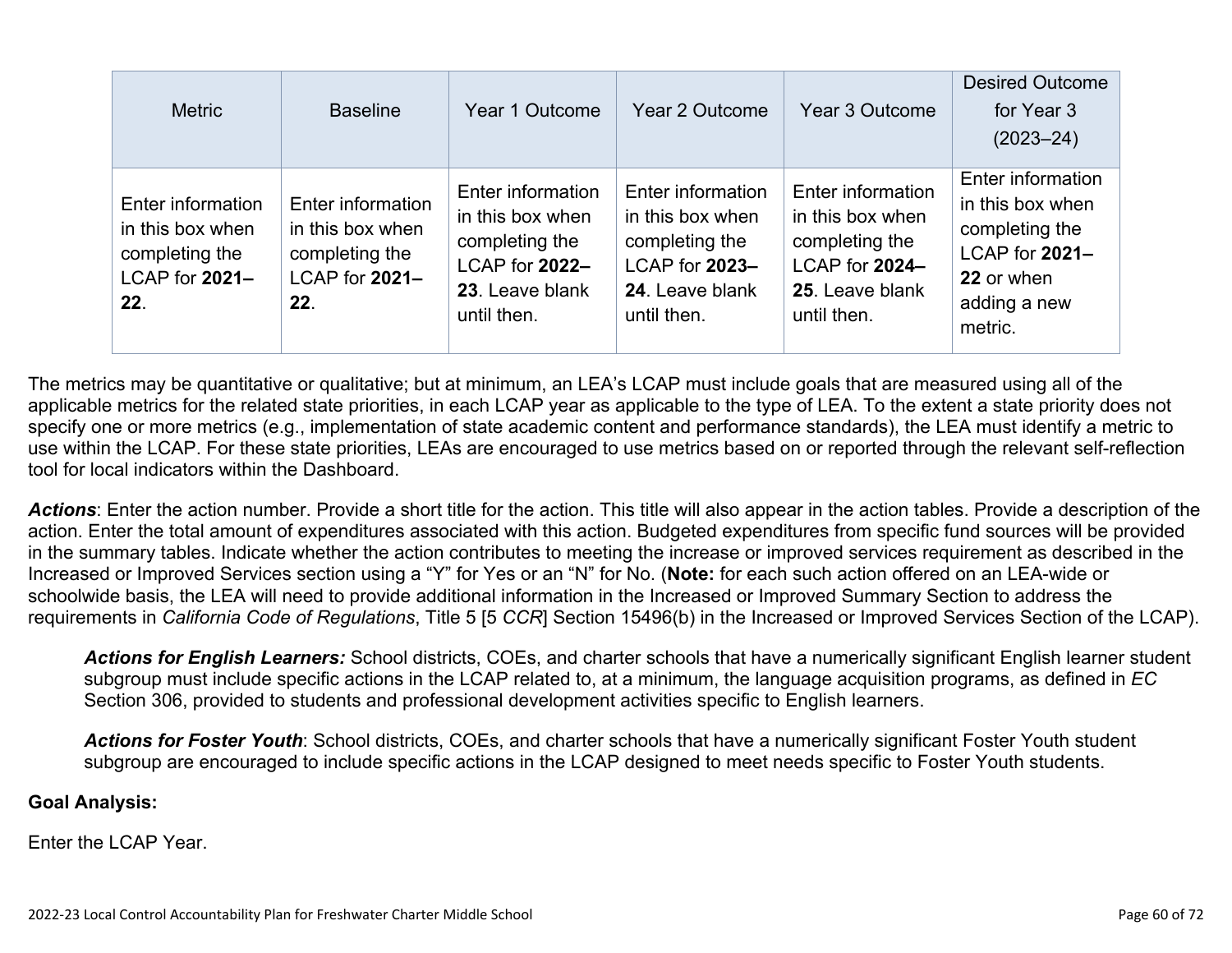Using actual annual measurable outcome data, including data from the Dashboard, analyze whether the planned actions were effective in achieving the goal. Respond to the prompts as instructed.

- Describe the overall implementation of the actions to achieve the articulated goal. Include a discussion of relevant challenges and successes experienced with the implementation process. This must include any instance where the LEA did not implement a planned action or implemented a planned action in a manner that differs substantively from how it was described in the adopted LCAP.
- Explain material differences between Budgeted Expenditures and Estimated Actual Expenditures and between the Planned Percentages of Improved Services and Estimated Actual Percentages of Improved Services, as applicable. Minor variances in expenditures or percentages do not need to be addressed, and a dollar-for-dollar accounting is not required.
- Describe the effectiveness of the specific actions to achieve the articulated goal as measured by the LEA. In some cases, not all actions in a goal will be intended to improve performance on all of the metrics associated with the goal. When responding to this prompt, LEAs may assess the effectiveness of a single action or group of actions within the goal in the context of performance on a single metric or group of specific metrics within the goal that are applicable to the action(s). Grouping actions with metrics will allow for more robust analysis of whether the strategy the LEA is using to impact a specified set of metrics is working and increase transparency for educational partners. LEAs are encouraged to use such an approach when goals include multiple actions and metrics that are not closely associated.
- Describe any changes made to this goal, expected outcomes, metrics, or actions to achieve this goal as a result of this analysis and analysis of the data provided in the Dashboard or other local data, as applicable.

# **Increased or Improved Services for Foster Youth, English Learners, and Low-Income Students**

## **Purpose**

A well-written Increased or Improved Services section provides educational partners with a comprehensive description, within a single dedicated section, of how an LEA plans to increase or improve services for its unduplicated students in grades TK–12 as compared to all students in grades TK–12, as applicable, and how LEA-wide or schoolwide actions identified for this purpose meet regulatory requirements. Descriptions provided should include sufficient detail yet be sufficiently succinct to promote a broader understanding of educational partners to facilitate their ability to provide input. An LEA's description in this section must align with the actions included in the Goals and Actions section as contributing.

## **Requirements and Instructions**

*Projected LCFF Supplemental and/or Concentration Grants*: Specify the amount of LCFF supplemental and concentration grant funds the LEA estimates it will receive in the coming year based on the number and concentration of low income, foster youth, and English learner students.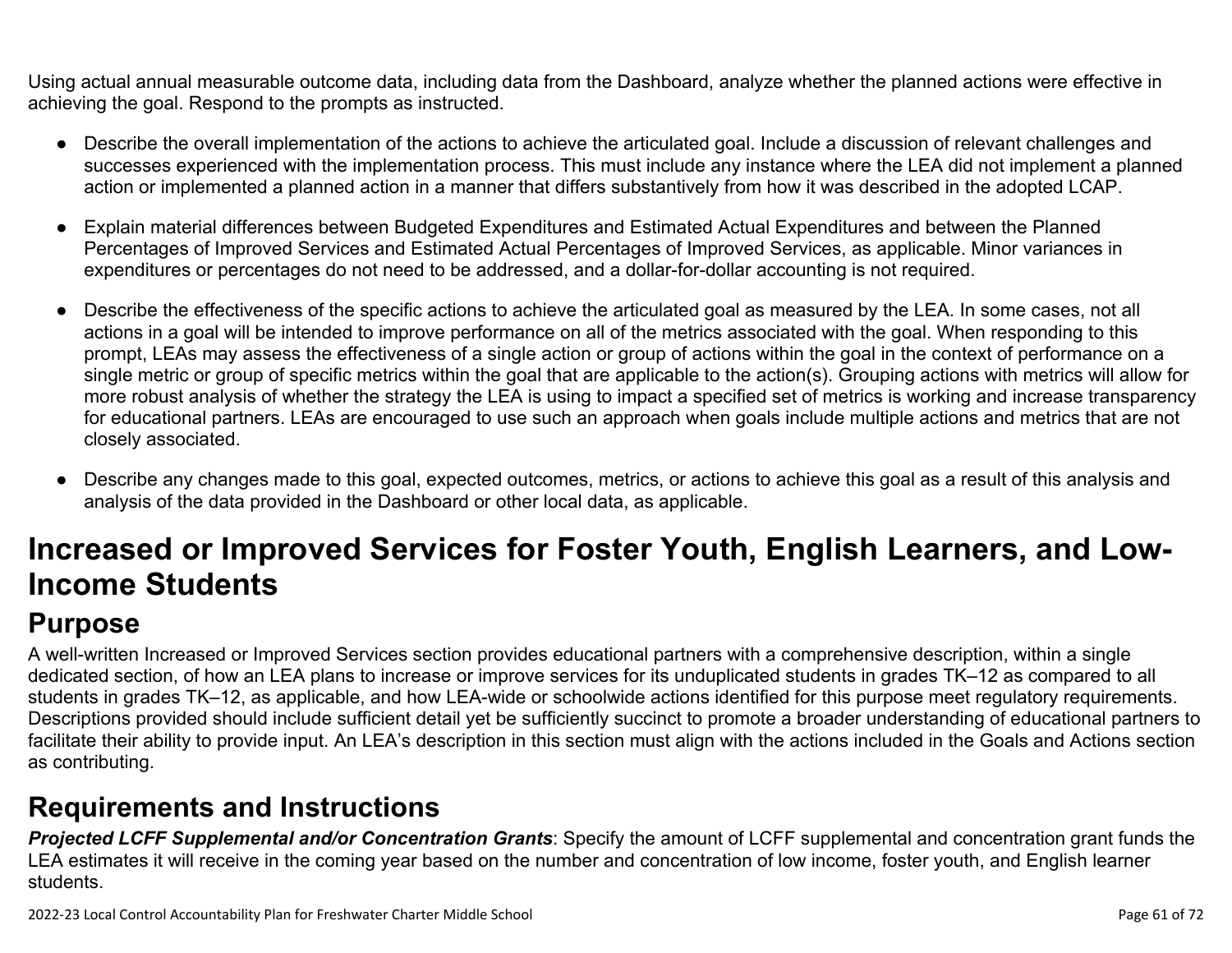**Projected Additional LCFF Concentration Grant (15 percent):** Specify the amount of additional LCFF concentration grant add-on funding, as described in *EC* Section 42238.02, that the LEA estimates it will receive in the coming year.

*Projected Percentage to Increase or Improve Services for the Coming School Year***:** Specify the estimated percentage by which services for unduplicated pupils must be increased or improved as compared to the services provided to all students in the LCAP year as calculated pursuant to 5 *CCR* Section 15496(a)(7).

*LCFF Carryover — Percentage:* Specify the LCFF Carryover — Percentage identified in the LCFF Carryover Table. If a carryover percentage is not identified in the LCFF Carryover Table, specify a percentage of zero (0.00%).

*LCFF Carryover — Dollar:* Specify the LCFF Carryover — Dollar amount identified in the LCFF Carryover Table. If a carryover amount is not identified in the LCFF Carryover Table, specify an amount of zero (\$0).

**Total Percentage to Increase or Improve Services for the Coming School Year:** Add the Projected Percentage to Increase or Improve Services for the Coming School Year and the Proportional LCFF Required Carryover Percentage and specify the percentage. This is the LEAs percentage by which services for unduplicated pupils must be increased or improved as compared to the services provided to all students in the LCAP year, as calculated pursuant to 5 *CCR* Section 15496(a)(7).

#### *Required Descriptions:*

**For each action being provided to an entire school, or across the entire school district or COE, an explanation of (1) how the needs of foster youth, English learners, and low-income students were considered first, and (2) how these actions are effective in meeting the goals for these students.**

For each action included in the Goals and Actions section as contributing to the increased or improved services requirement for unduplicated pupils and provided on an LEA-wide or schoolwide basis, the LEA must include an explanation consistent with 5 *CCR* Section 15496(b). For any such actions continued into the 2021–24 LCAP from the 2017–2020 LCAP, the LEA must determine whether or not the action was effective as expected, and this determination must reflect evidence of outcome data or actual implementation to date.

**Principally Directed and Effective:** An LEA demonstrates how an action is principally directed towards and effective in meeting the LEA's goals for unduplicated students when the LEA explains how:

- It considers the needs, conditions, or circumstances of its unduplicated pupils;
- The action, or aspect(s) of the action (including, for example, its design, content, methods, or location), is based on these considerations; and
- The action is intended to help achieve an expected measurable outcome of the associated goal.

As such, the response provided in this section may rely on a needs assessment of unduplicated students.

2022-23 Local Control Accountability Plan for Freshwater Charter Middle School Page 62 of 72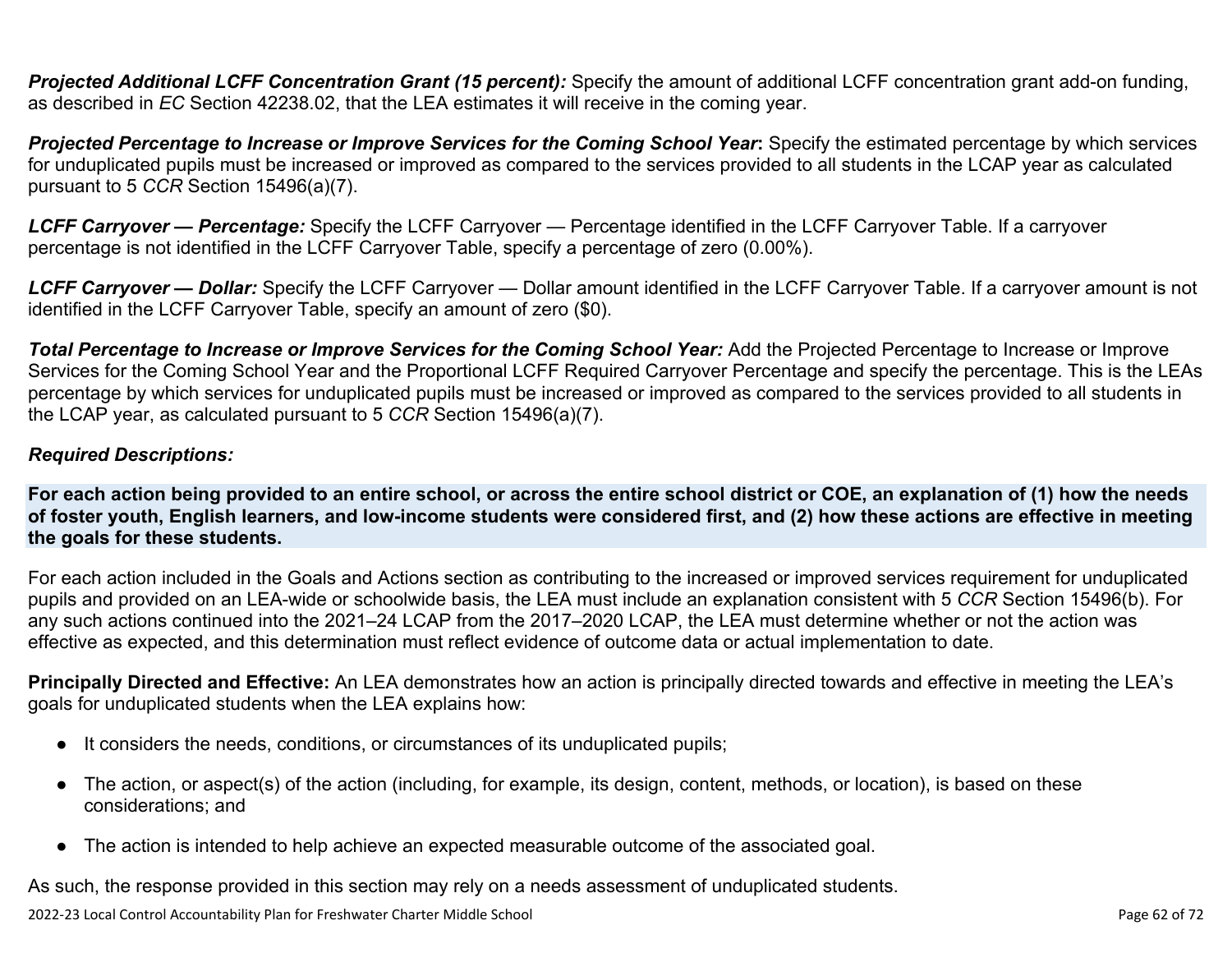Conclusory statements that a service will help achieve an expected outcome for the goal, without an explicit connection or further explanation as to how, are not sufficient. Further, simply stating that an LEA has a high enrollment percentage of a specific student group or groups does not meet the increase or improve services standard because enrolling students is not the same as serving students.

For example, if an LEA determines that low-income students have a significantly lower attendance rate than the attendance rate for all students, it might justify LEA-wide or schoolwide actions to address this area of need in the following way:

After assessing the needs, conditions, and circumstances of our low-income students, we learned that the attendance rate of our lowincome students is 7 percent lower than the attendance rate for all students. (Needs, Conditions, Circumstances [Principally Directed])

In order to address this condition of our low-income students, we will develop and implement a new attendance program that is designed to address some of the major causes of absenteeism, including lack of reliable transportation and food, as well as a school climate that does not emphasize the importance of attendance. Goal N, Actions X, Y, and Z provide additional transportation and nutritional resources as well as a districtwide educational campaign on the benefits of high attendance rates. (Contributing Action[s])

These actions are being provided on an LEA-wide basis and we expect/hope that all students with less than a 100 percent attendance rate will benefit. However, because of the significantly lower attendance rate of low-income students, and because the actions meet needs most associated with the chronic stresses and experiences of a socio-economically disadvantaged status, we expect that the attendance rate for our low-income students will increase significantly more than the average attendance rate of all other students. (Measurable Outcomes [Effective In])

**COEs and Charter Schools**: Describe how actions included as contributing to meeting the increased or improved services requirement on an LEA-wide basis are principally directed to and effective in meeting its goals for unduplicated pupils in the state and any local priorities as described above. In the case of COEs and charter schools, schoolwide and LEA-wide are considered to be synonymous.

#### **For School Districts Only:**

#### **Actions Provided on an LEA-Wide Basis:**

*Unduplicated Percentage > 55 percent:* For school districts with an unduplicated pupil percentage of 55 percent or more, describe how these actions are principally directed to and effective in meeting its goals for unduplicated pupils in the state and any local priorities as described above.

*Unduplicated Percentage < 55 percent:* For school districts with an unduplicated pupil percentage of less than 55 percent, describe how these actions are principally directed to and effective in meeting its goals for unduplicated pupils in the state and any local priorities. Also describe how the actions **are the most effective use of the funds** to meet these goals for its unduplicated pupils. Provide the basis for this determination, including any alternatives considered, supporting research, experience, or educational theory.

#### **Actions Provided on a Schoolwide Basis:**

2022-23 Local Control Accountability Plan for Freshwater Charter Middle School Page 63 of 72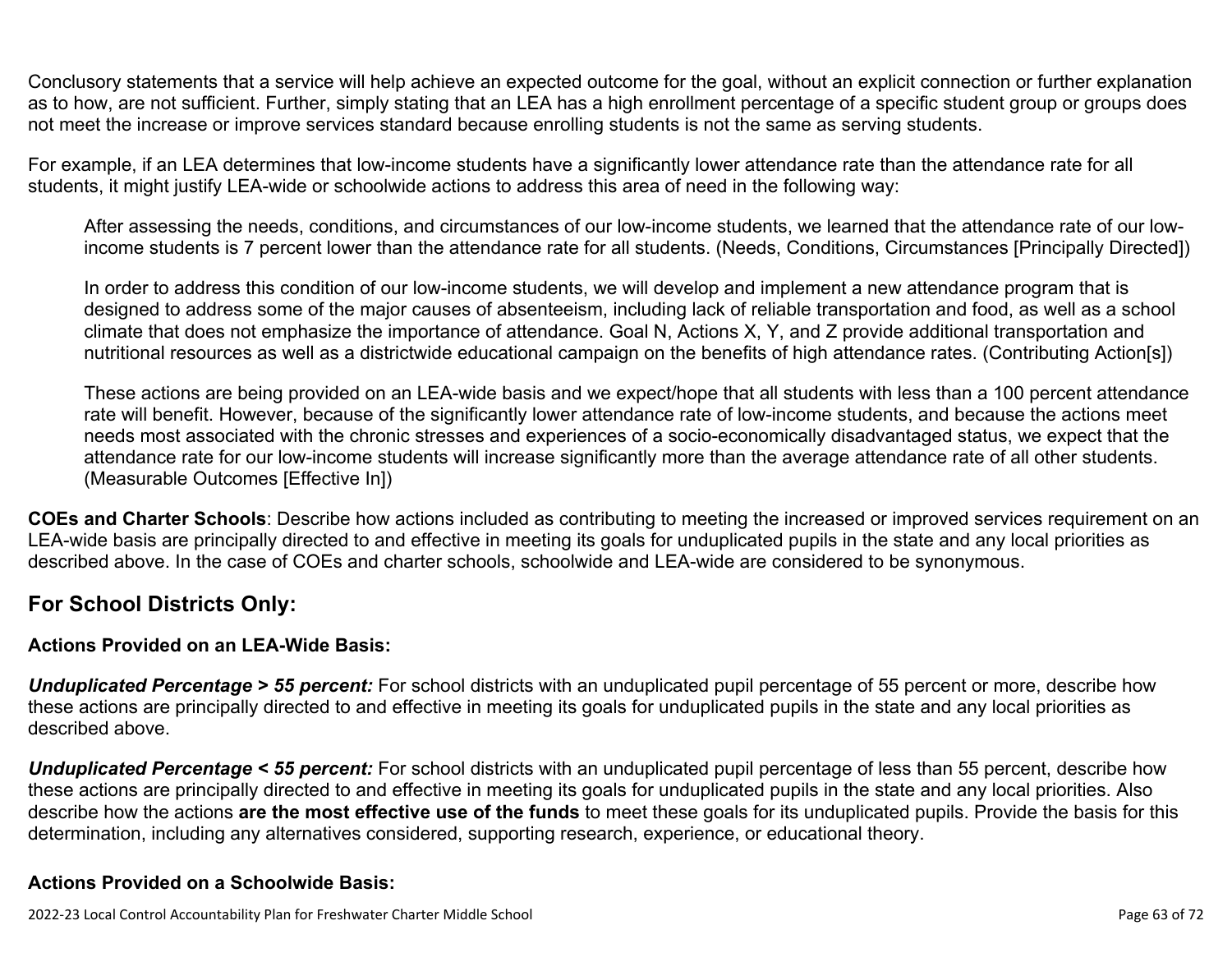School Districts must identify in the description those actions being funded and provided on a schoolwide basis, and include the required description supporting the use of the funds on a schoolwide basis.

**For schools with 40 percent or more enrollment of unduplicated pupils:** Describe how these actions are principally directed to and effective in meeting its goals for its unduplicated pupils in the state and any local priorities.

**For school districts expending funds on a schoolwide basis at a school with less than 40 percent enrollment of unduplicated pupils:** Describe how these actions are principally directed to and how the actions are the most effective use of the funds to meet its goals for foster youth, English learners, and low-income students in the state and any local priorities.

#### **A description of how services for foster youth, English learners, and low-income students are being increased or improved by the percentage required.**

Consistent with the requirements of 5 *CCR* Section 15496, describe how services provided for unduplicated pupils are increased or improved by at least the percentage calculated as compared to the services provided for all students in the LCAP year. To improve services means to grow services in quality and to increase services means to grow services in quantity. Services are increased or improved by those actions in the LCAP that are included in the Goals and Actions section as contributing to the increased or improved services requirement, whether they are provided on an LEA-wide or schoolwide basis or provided on a limited basis to unduplicated students. A limited action is an action that only serves foster youth, English learners, and/or low-income students. This description must address how these action(s) are expected to result in the required proportional increase or improvement in services for unduplicated pupils as compared to the services the LEA provides to all students for the relevant LCAP year.

For any action contributing to meeting the increased or improved services requirement that is associated with a Planned Percentage of Improved Services in the Contributing Summary Table rather than an expenditure of LCFF funds, describe the methodology that was used to determine the contribution of the action towards the proportional percentage. See the instructions for determining the Planned Percentage of Improved Services for information on calculating the Percentage of Improved Services.

#### **A description of the plan for how the additional concentration grant add-on funding identified above will be used to increase the number of staff providing direct services to students at schools that have a high concentration (above 55 percent) of foster youth, English learners, and low-income students, as applicable.**

An LEA that receives the additional concentration grant add-on described in *EC* Section 42238.02 is required to demonstrate how it is using these funds to increase the number of staff who provide direct services to students at schools with an enrollment of unduplicated students that is greater than 55 percent as compared to the number of staff who provide direct services to students at schools with an enrollment of unduplicated students that is equal to or less than 55 percent. The staff who provide direct services to students must be certificated staff and/or classified staff employed by the LEA; classified staff includes custodial staff.

Provide the following descriptions, as applicable to the LEA: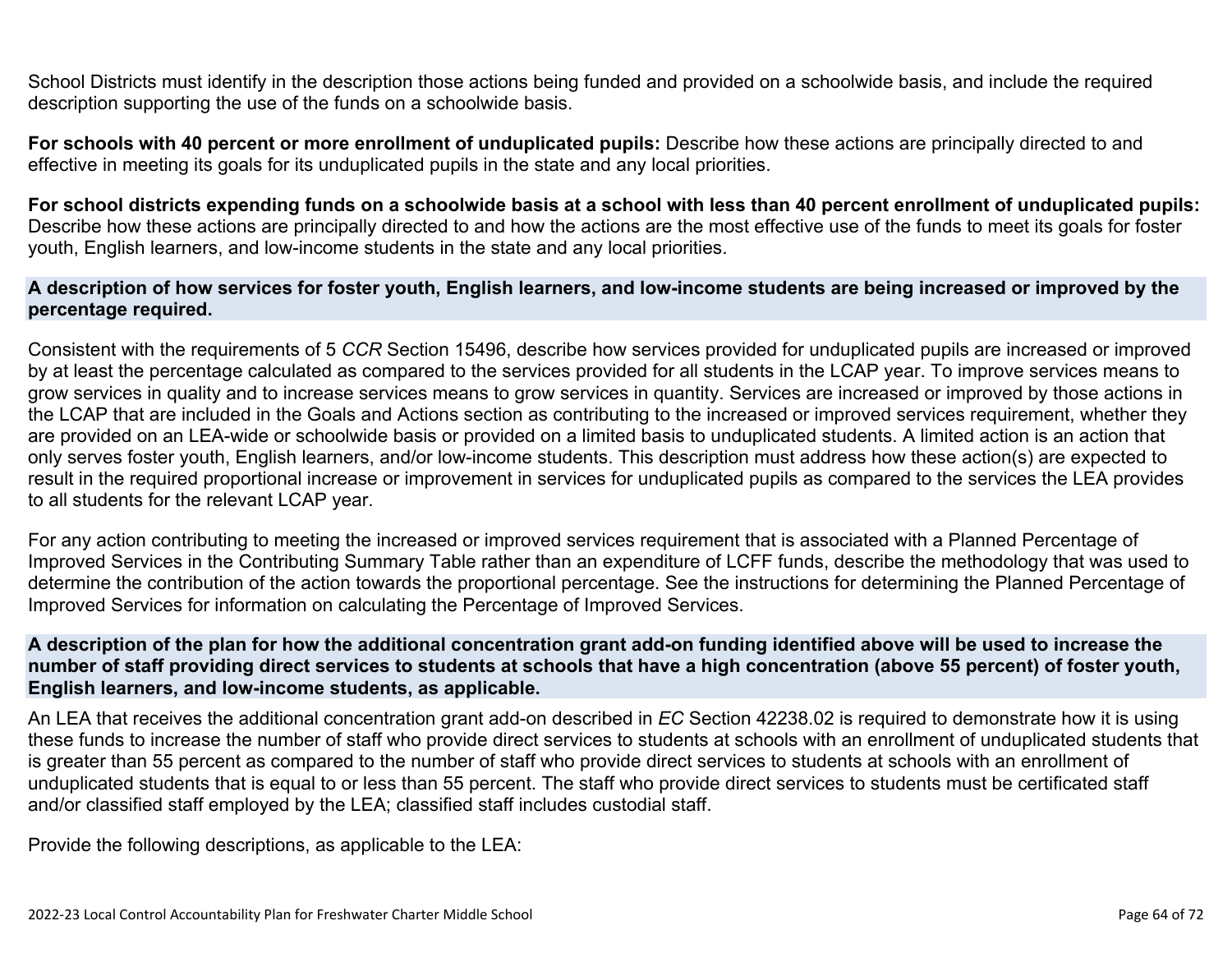An LEA that does not receive a concentration grant or the concentration grant add-on must indicate that a response to this prompt is not applicable.

Identify the goal and action numbers of the actions in the LCAP that the LEA is implementing to meet the requirement to increase the number of staff who provide direct services to students at schools with an enrollment of unduplicated students that is greater than 55 percent.

An LEA that does not have comparison schools from which to describe how it is using the concentration grant add-on funds, such as an LEA that only has schools with an enrollment of unduplicated students that is greater than 55 percent, must describe how it is using the funds to increase the number of credentialed staff, classified staff, or both, including custodial staff, who provide direct services to students at selected schools and the criteria used to determine which schools require additional staffing support.

In the event that an additional concentration grant add-on is not sufficient to increase staff providing direct services to students at a school with an enrollment of unduplicated students that is greater than 55 percent, the LEA must describe how it is using the funds to retain staff providing direct services to students at a school with an enrollment of unduplicated students that is greater than 55 percent.

Complete the table as follows:

- Provide the staff-to-student ratio of classified staff providing direct services to students with a concentration of unduplicated students that is 55 percent or less and the staff-to-student ratio of classified staff providing direct services to students at schools with a concentration of unduplicated students that is greater than 55 percent, as applicable to the LEA. The LEA may group its schools by grade span (Elementary, Middle/Junior High, and High Schools), as applicable to the LEA. The staff-to-student ratio must be based on the number of full time equivalent (FTE) staff and the number of enrolled students as counted on the first Wednesday in October of each year.
- Provide the staff-to-student ratio of certificated staff providing direct services to students at schools with a concentration of unduplicated students that is 55 percent or less and the staff-to-student ratio of certificated staff providing direct services to students at schools with a concentration of unduplicated students that is greater than 55 percent, as applicable to the LEA. The LEA may group its schools by grade span (Elementary, Middle/Junior High, and High Schools), as applicable to the LEA. The staff-to-student ratio must be based on the number of FTE staff and the number of enrolled students as counted on the first Wednesday in October of each year.

# **Action Tables**

Complete the Data Entry Table for each action in the LCAP. The information entered into this table will automatically populate the other Action Tables. Information is only entered into the Data Entry Table, the Annual Update Table, the Contributing Actions Annual Update Table, and the LCFF Carryover Table. With the exception of the Data Entry Table, the word "input" has been added to column headers to aid in identifying the column(s) where information will be entered. Information is not entered on the remaining Action tables.

The following tables are required to be included as part of the LCAP adopted by the local governing board or governing body:

• Table 1: Total Planned Expenditures Table (for the coming LCAP Year)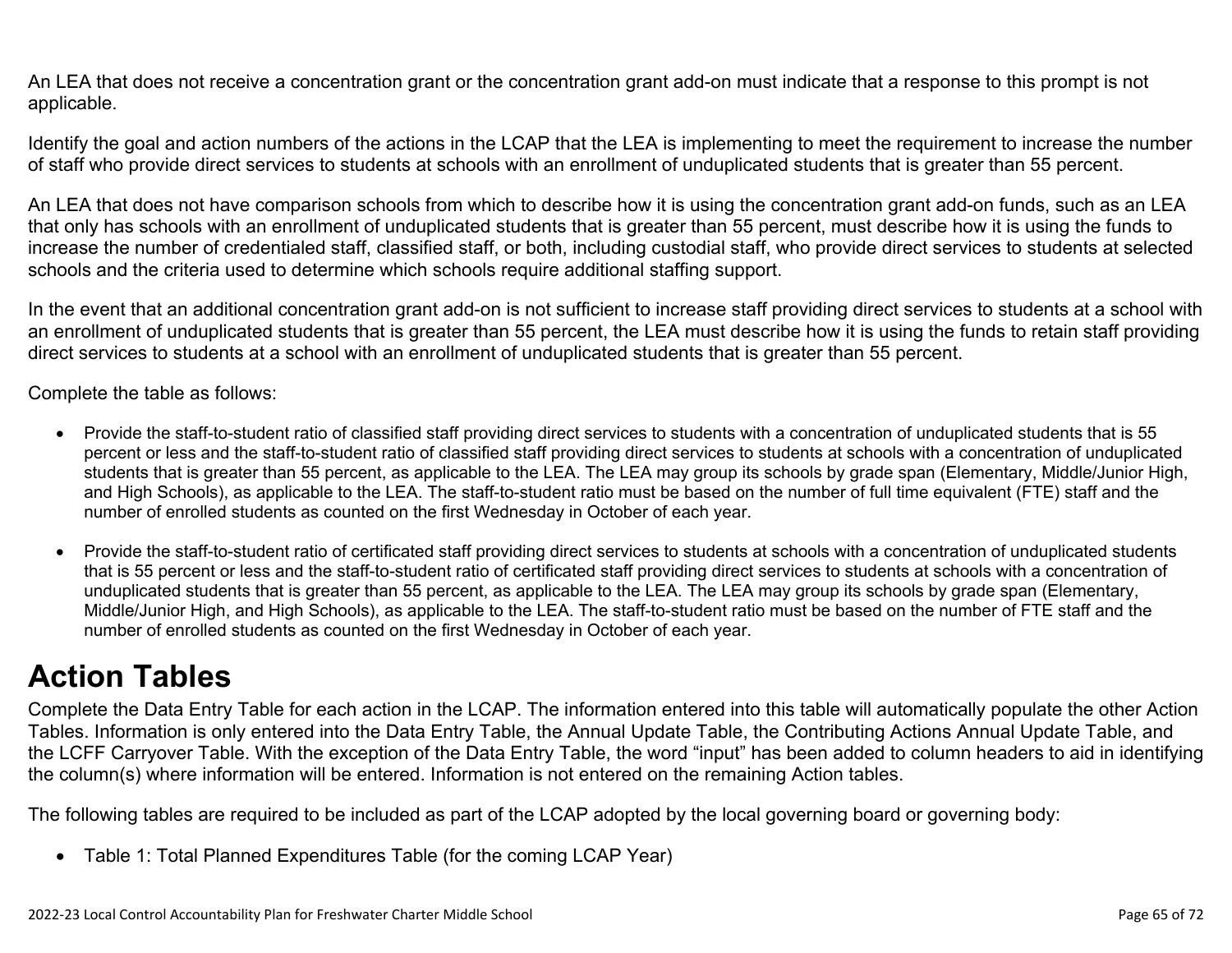- Table 2: Contributing Actions Table (for the coming LCAP Year)
- Table 3: Annual Update Table (for the current LCAP Year)
- Table 4: Contributing Actions Annual Update Table (for the current LCAP Year)
- Table 5: LCFF Carryover Table (for the current LCAP Year)

Note: The coming LCAP Year is the year that is being planned for, while the current LCAP year is the current year of implementation. For example, when developing the 2022–23 LCAP, 2022–23 will be the coming LCAP Year and 2021–22 will be the current LCAP Year.

## **Data Entry Table**

The Data Entry Table may be included in the LCAP as adopted by the local governing board or governing body, but is not required to be included. In the Data Entry Table, input the following information for each action in the LCAP for that applicable LCAP year:

- **LCAP Year**: Identify the applicable LCAP Year.
- **1. Projected LCFF Base Grant**: Provide the total amount of LCFF funding the LEA estimates it will receive for the coming school year, excluding the supplemental and concentration grants and the add-ons for the Targeted Instructional Improvement Grant Program and the Home to School Transportation Program, pursuant to 5 *CCR* Section 15496(a)(8).

See *EC* sections 2574 (for COEs) and 42238.02 (for school districts and charter schools), as applicable, for LCFF apportionment calculations.

- **2. Projected LCFF Supplemental and/or Concentration Grants:** Provide the total amount of LCFF supplemental and concentration grants the LEA estimates it will receive on the basis of the number and concentration of unduplicated students for the coming school year.
- **3. Projected Percentage to Increase or Improve Services for the Coming School Year:** This percentage will not be entered; it is calculated based on the Projected LCFF Base Grant and the Projected LCFF Supplemental and/or Concentration Grants, pursuant to 5 *CCR* Section 15496(a)(8). This is the percentage by which services for unduplicated pupils must be increased or improved as compared to the services provided to all students in the coming LCAP year.
- **LCFF Carryover Percentage:** Specify the LCFF Carryover Percentage identified in the LCFF Carryover Table from the prior LCAP year. If a carryover percentage is not identified in the LCFF Carryover Table, specify a percentage of zero (0.00%).
- **Total Percentage to Increase or Improve Services for the Coming School Year:** This percentage will not be entered; it is calculated based on the Projected Percentage to Increase or Improve Services for the Coming School Year and the LCFF Carryover —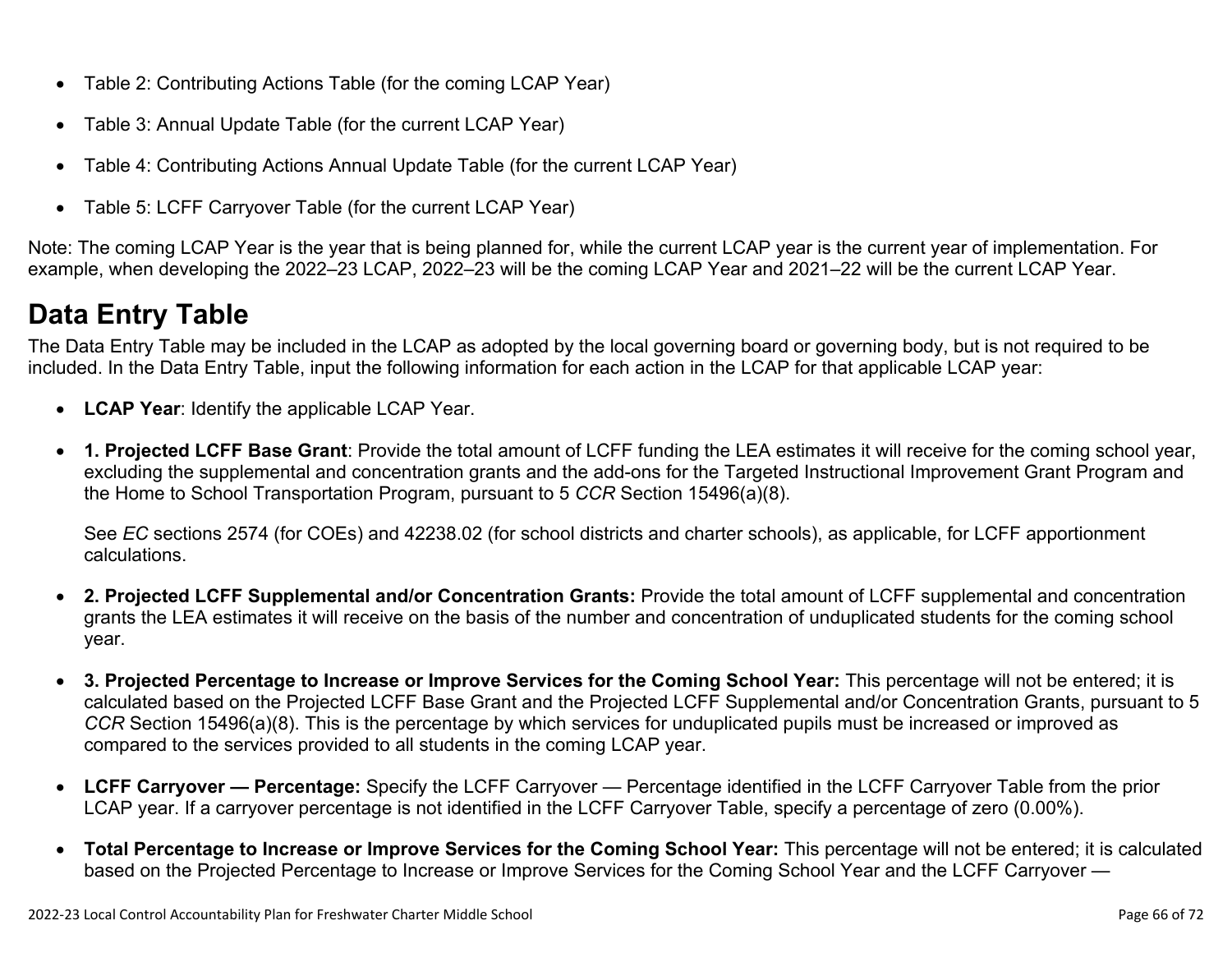Percentage. This is the percentage by which the LEA must increase or improve services for unduplicated pupils as compared to the services provided to all students in the coming LCAP year.

- **Goal #**: Enter the LCAP Goal number for the action.
- **Action #**: Enter the action's number as indicated in the LCAP Goal.
- **Action Title**: Provide a title of the action.
- **Student Group(s)**: Indicate the student group or groups who will be the primary beneficiary of the action by entering "All," or by entering a specific student group or groups.
- **Contributing to Increased or Improved Services?:** Type "Yes" if the action **is** included as contributing to meeting the increased or improved services; OR, type "No" if the action is **not** included as contributing to meeting the increased or improved services.
- If "Yes" is entered into the Contributing column, then complete the following columns:
	- o **Scope**: The scope of an action may be LEA-wide (i.e., districtwide, countywide, or charterwide), schoolwide, or limited. An action that is LEA-wide in scope upgrades the entire educational program of the LEA. An action that is schoolwide in scope upgrades the entire educational program of a single school. An action that is limited in its scope is an action that serves only one or more unduplicated student groups.
	- o **Unduplicated Student Group(s)**: Regardless of scope, contributing actions serve one or more unduplicated student groups. Indicate one or more unduplicated student groups for whom services are being increased or improved as compared to what all students receive.
	- o **Location**: Identify the location where the action will be provided. If the action is provided to all schools within the LEA, the LEA must indicate "All Schools." If the action is provided to specific schools within the LEA or specific grade spans only, the LEA must enter "Specific Schools" or "Specific Grade Spans." Identify the individual school or a subset of schools or grade spans (e.g., all high schools or grades transitional kindergarten through grade five), as appropriate.
- **Time Span**: Enter "ongoing" if the action will be implemented for an indeterminate period of time. Otherwise, indicate the span of time for which the action will be implemented. For example, an LEA might enter "1 Year," or "2 Years," or "6 Months."
- **Total Personnel**: Enter the total amount of personnel expenditures utilized to implement this action.
- **Total Non-Personnel**: This amount will be automatically calculated based on information provided in the Total Personnel column and the Total Funds column.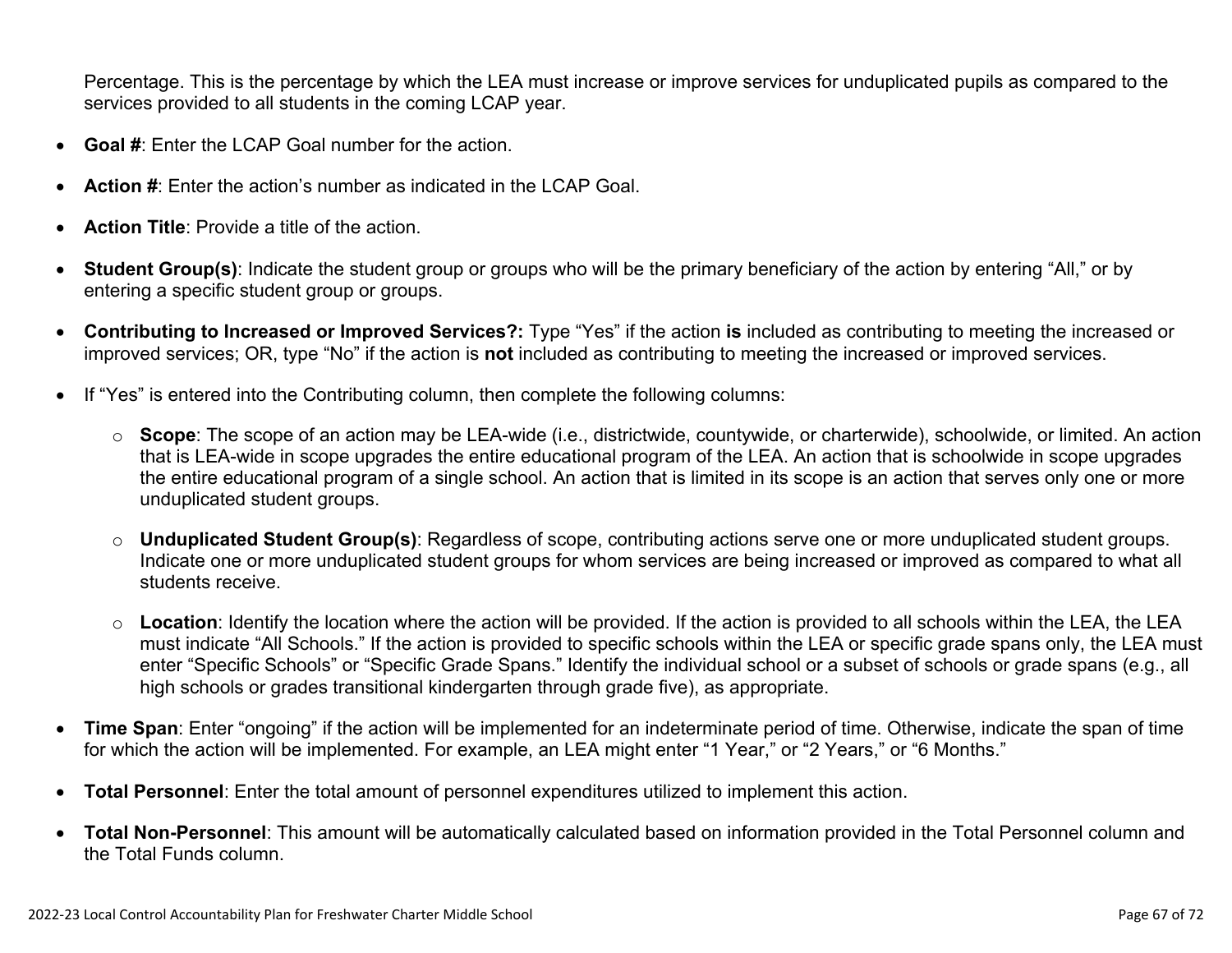- **LCFF Funds**: Enter the total amount of LCFF funds utilized to implement this action, if any. LCFF funds include all funds that make up an LEA's total LCFF target (i.e., base grant, grade span adjustment, supplemental grant, concentration grant, Targeted Instructional Improvement Block Grant, and Home-To-School Transportation).
	- o **Note:** For an action to contribute towards meeting the increased or improved services requirement it must include some measure of LCFF funding. The action may also include funding from other sources, however the extent to which an action contributes to meeting the increased or improved services requirement is based on the LCFF funding being used to implement the action.
- **Other State Funds**: Enter the total amount of Other State Funds utilized to implement this action, if any.
- **Local Funds**: Enter the total amount of Local Funds utilized to implement this action, if any.
- **Federal Funds**: Enter the total amount of Federal Funds utilized to implement this action, if any.
- **Total Funds**: This amount is automatically calculated based on amounts entered in the previous four columns.
- **Planned Percentage of Improved Services**: For any action identified as contributing, being provided on a Limited basis to unduplicated students, and that does not have funding associated with the action, enter the planned quality improvement anticipated for the action as a percentage rounded to the nearest hundredth (0.00%). A limited action is an action that only serves foster youth, English learners, and/or low-income students.
	- o As noted in the instructions for the Increased or Improved Services section, when identifying a Planned Percentage of Improved Services, the LEA must describe the methodology that it used to determine the contribution of the action towards the proportional percentage. The percentage of improved services for an action corresponds to the amount of LCFF funding that the LEA estimates it would expend to implement the action if it were funded.

For example, an LEA determines that there is a need to analyze data to ensure that instructional aides and expanded learning providers know what targeted supports to provide to students who are foster youth. The LEA could implement this action by hiring additional staff to collect and analyze data and to coordinate supports for students, which the LEA estimates would cost \$165,000. Instead, the LEA chooses to utilize a portion of existing staff time to analyze data relating to students who are foster youth. This analysis will then be shared with site principals who will use the data to coordinate services provided by instructional assistants and expanded learning providers to target support to students. In this example, the LEA would divide the estimated cost of \$165,000 by the amount of LCFF Funding identified in the Data Entry Table and then convert the quotient to a percentage. This percentage is the Planned Percentage of Improved Service for the action.

## **Contributing Actions Table**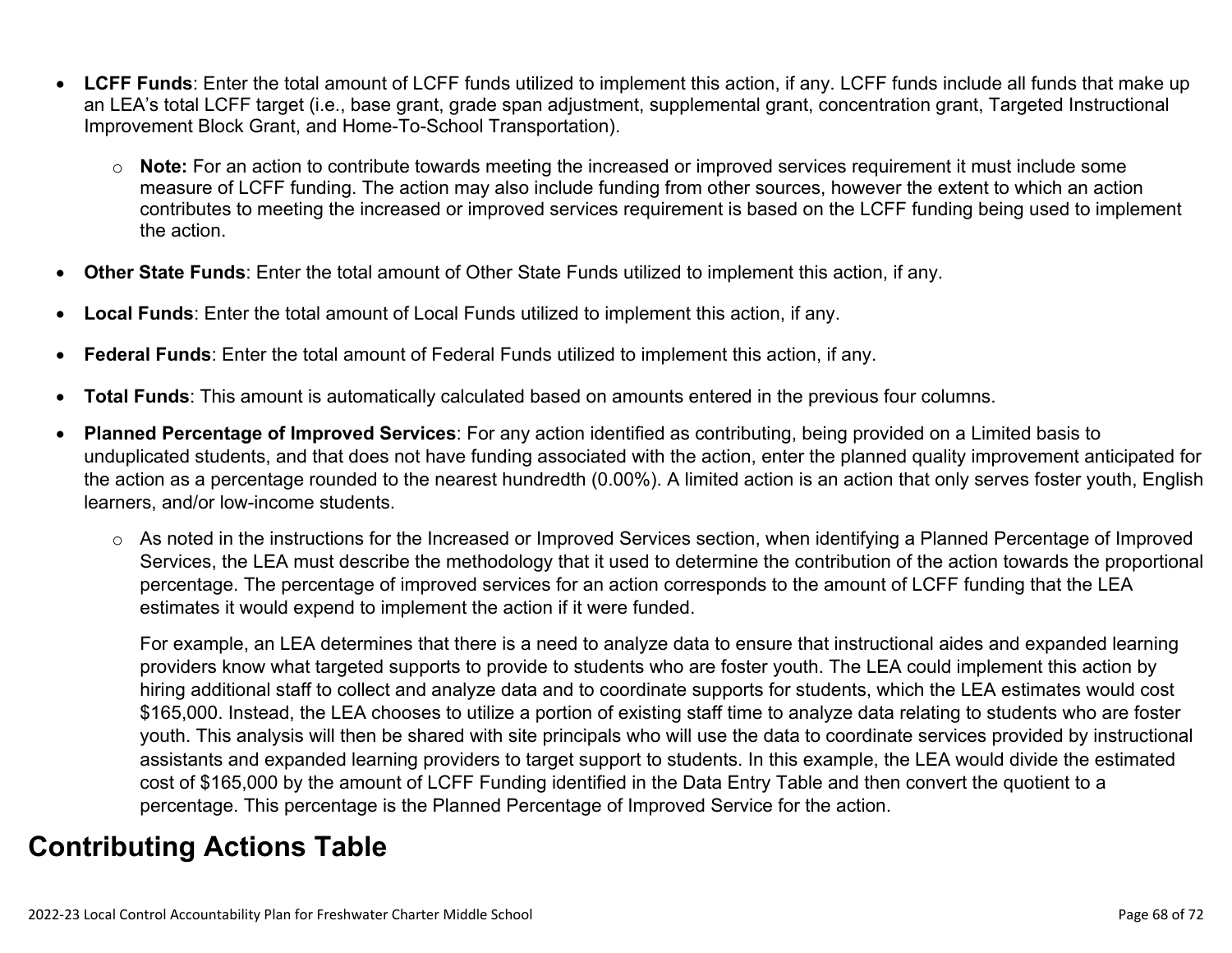As noted above, information will not be entered in the Contributing Actions Table; however, the 'Contributing to Increased or Improved Services?' column will need to be checked to ensure that only actions with a "Yes" are displaying. If actions with a "No" are displayed or if actions that are contributing are not displaying in the column, use the drop-down menu in the column header to filter only the "Yes" responses.

## **Annual Update Table**

In the Annual Update Table, provide the following information for each action in the LCAP for the relevant LCAP year:

• **Estimated Actual Expenditures**: Enter the total estimated actual expenditures to implement this action, if any.

## **Contributing Actions Annual Update Table**

In the Contributing Actions Annual Update Table, check the 'Contributing to Increased or Improved Services?' column to ensure that only actions with a "Yes" are displaying. If actions with a "No" are displayed or if actions that are contributing are not displaying in the column, use the drop-down menu in the column header to filter only the "Yes" responses. Provide the following information for each contributing action in the LCAP for the relevant LCAP year:

- **6. Estimated Actual LCFF Supplemental and/or Concentration Grants:** Provide the total amount of LCFF supplemental and concentration grants the LEA estimates it will actually receive based on of the number and concentration of unduplicated students in the current school year.
- **Estimated Actual Expenditures for Contributing Actions**: Enter the total estimated actual expenditure of LCFF funds used to implement this action, if any.
- **Estimated Actual Percentage of Improved Services:** For any action identified as contributing, being provided on a Limited basis only to unduplicated students, and that does not have funding associated with the action, enter the total estimated actual quality improvement anticipated for the action as a percentage rounded to the nearest hundredth (0.00%).
	- o Building on the example provided above for calculating the Planned Percentage of Improved Services, the LEA in the example implements the action. As part of the annual update process, the LEA reviews implementation and student outcome data and determines that the action was implemented with fidelity and that outcomes for foster youth students improved. The LEA reviews the original estimated cost for the action and determines that had it hired additional staff to collect and analyze data and to coordinate supports for students that estimated actual cost would have been \$169,500 due to a cost of living adjustment. The LEA would divide the estimated actual cost of \$169,500 by the amount of LCFF Funding identified in the Data Entry Table and then convert the quotient to a percentage. This percentage is the Estimated Actual Percentage of Improved Services for the action.

## **LCFF Carryover Table**

• **9. Estimated Actual LCFF Base Grant**: Provide the total amount of LCFF funding the LEA estimates it will receive for the current school year, excluding the supplemental and concentration grants and the add-ons for the Targeted Instructional Improvement Grant Program and the Home to School Transportation Program, pursuant to 5 *CCR* Section 15496(a)(8).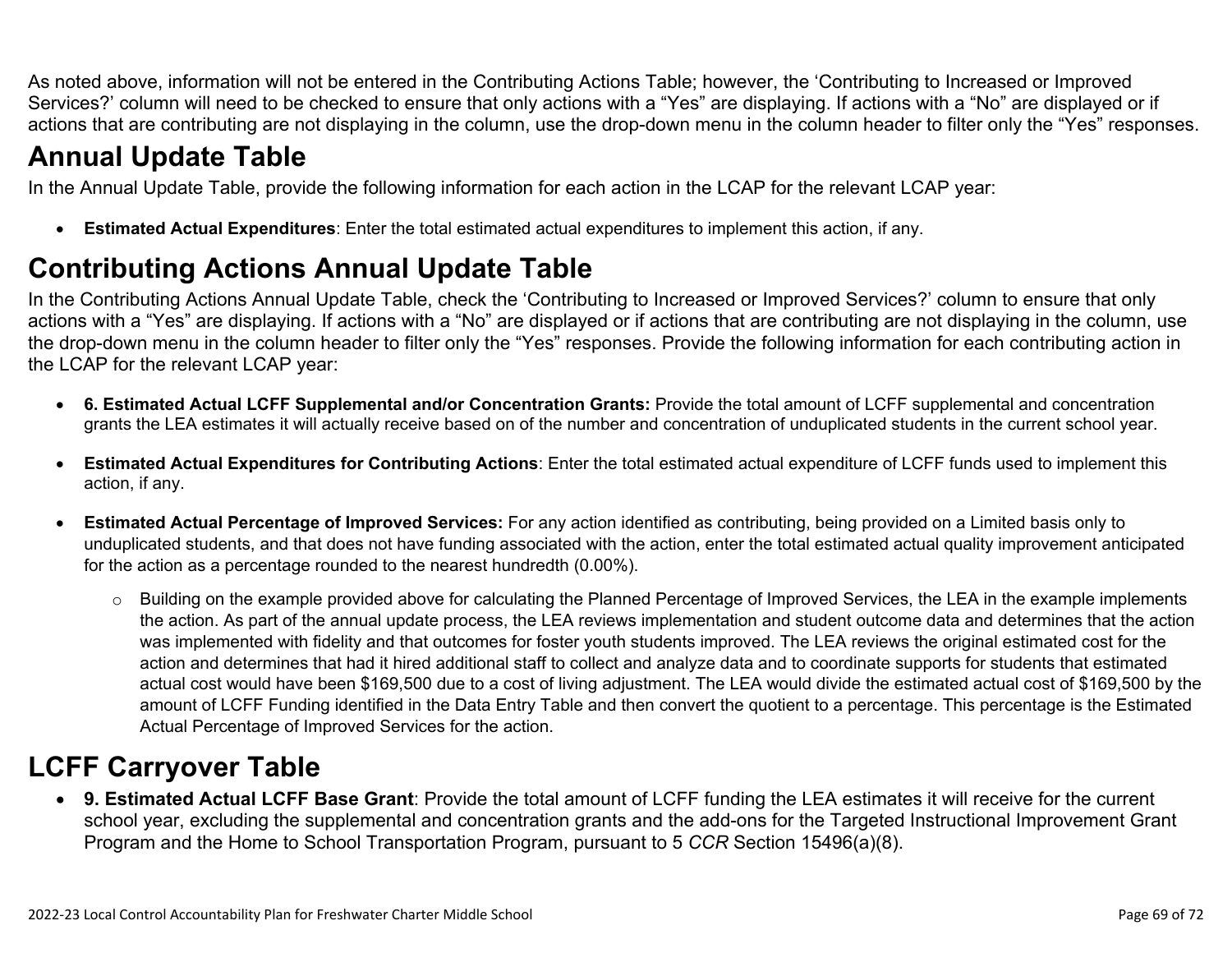• **10. Total Percentage to Increase or Improve Services for the Current School Year:** This percentage will not be entered. The percentage is calculated based on the amounts of the Estimated Actual LCFF Base Grant (9) and the Estimated Actual LCFF Supplemental and/or Concentration Grants (6), pursuant to 5 *CCR* Section 15496(a)(8), plus the LCFF Carryover – Percentage from the prior year. This is the percentage by which services for unduplicated pupils must be increased or improved as compared to the services provided to all students in the current LCAP year.

### **Calculations in the Action Tables**

To reduce the duplication of effort of LEAs, the Action Tables include functionality such as pre-population of fields and cells based on the information provided in the Data Entry Table, the Annual Update Summary Table, and the Contributing Actions Table. For transparency, the functionality and calculations used are provided below.

#### **Contributing Actions Table**

- 4. Total Planned Contributing Expenditures (LCFF Funds)
	- $\circ$  This amount is the total of the Planned Expenditures for Contributing Actions (LCFF Funds) column
- 5. Total Planned Percentage of Improved Services
	- $\circ$  This percentage is the total of the Planned Percentage of Improved Services column
- Planned Percentage to Increase or Improve Services for the coming school year (4 divided by 1, plus 5)
	- o This percentage is calculated by dividing the Total Planned Contributing Expenditures (4) by the Projected LCFF Base Grant (1), converting the quotient to a percentage, and adding it to the Total Planned Percentage of Improved Services (5).

#### **Contributing Actions Annual Update Table**

Pursuant to *EC* Section 42238.07(c)(2), if the Total Planned Contributing Expenditures (4) is less than the Estimated Actual LCFF Supplemental and Concentration Grants (6), the LEA is required to calculate the difference between the Total Planned Percentage of Improved Services (5) and the Total Estimated Actual Percentage of Improved Services (7). If the Total Planned Contributing Expenditures (4) is equal to or greater than the Estimated Actual LCFF Supplemental and Concentration Grants (6), the Difference Between Planned and Estimated Actual Percentage of Improved Services will display "Not Required."

- 6. Estimated Actual LCFF Supplemental and Concentration Grants
	- o This is the total amount of LCFF supplemental and concentration grants the LEA estimates it will actually receive based on of the number and concentration of unduplicated students in the current school year.
- 4. Total Planned Contributing Expenditures (LCFF Funds)
	- $\circ$  This amount is the total of the Last Year's Planned Expenditures for Contributing Actions (LCFF Funds)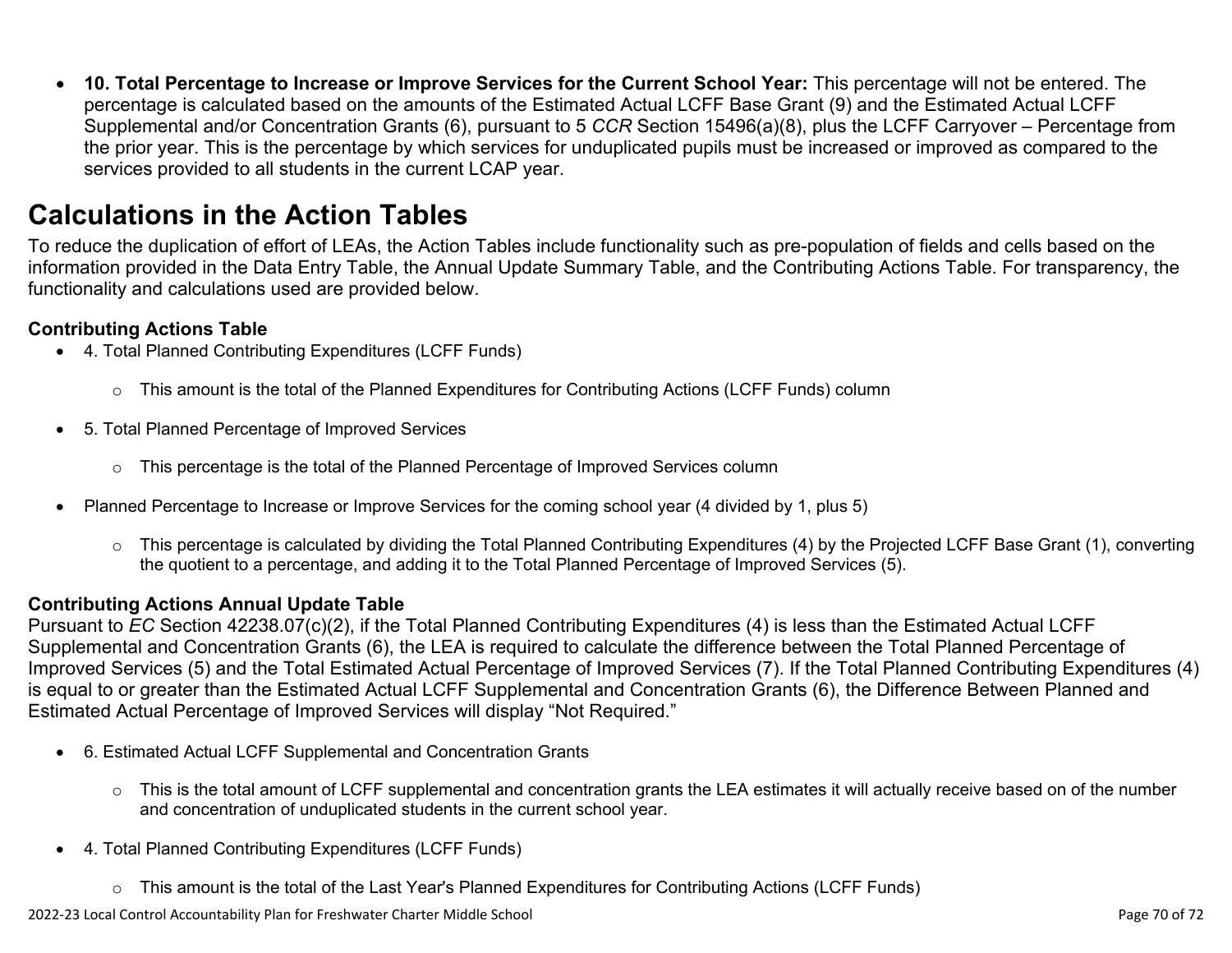- 7. Total Estimated Actual Expenditures for Contributing Actions
	- o This amount is the total of the Estimated Actual Expenditures for Contributing Actions (LCFF Funds)
- Difference Between Planned and Estimated Actual Expenditures for Contributing Actions (Subtract 7 from 4)
	- $\circ$  This amount is the Total Estimated Actual Expenditures for Contributing Actions (7) subtracted from the Total Planned Contributing Expenditures (4)
- 5. Total Planned Percentage of Improved Services (%)
	- $\circ$  This amount is the total of the Planned Percentage of Improved Services column
- 8. Total Estimated Actual Percentage of Improved Services (%)
	- o This amount is the total of the Estimated Actual Percentage of Improved Services column
- Difference Between Planned and Estimated Actual Percentage of Improved Services (Subtract 5 from 8)
	- o This amount is the Total Planned Percentage of Improved Services (5) subtracted from the Total Estimated Actual Percentage of Improved Services (8)

#### **LCFF Carryover Table**

- 10. Total Percentage to Increase or Improve Services for the Current School Year (6 divided by 9 + Carryover %)
	- $\circ$  This percentage is the Estimated Actual LCFF Supplemental and/or Concentration Grants (6) divided by the Estimated Actual LCFF Base Grant (9) plus the LCFF Carryover – Percentage from the prior year.
- 11. Estimated Actual Percentage of Increased or Improved Services (7 divided by 9, plus 8)
	- o This percentage is the Total Estimated Actual Expenditures for Contributing Actions (7) divided by the LCFF Funding (9), then converting the quotient to a percentage and adding the Total Estimated Actual Percentage of Improved Services (8).
- 12. LCFF Carryover Dollar Amount LCFF Carryover (Subtract 11 from 10 and multiply by 9)
	- $\circ$  If the Estimated Actual Percentage of Increased or Improved Services (11) is less than the Estimated Actual Percentage to Increase or Improve Services (10), the LEA is required to carry over LCFF funds.

The amount of LCFF funds is calculated by subtracting the Estimated Actual Percentage to Increase or Improve Services (11) from the Estimated Actual Percentage of Increased or Improved Services (10) and then multiplying by the Estimated Actual LCFF Base Grant (9). This amount is the amount of LCFF funds that is required to be carried over to the coming year.